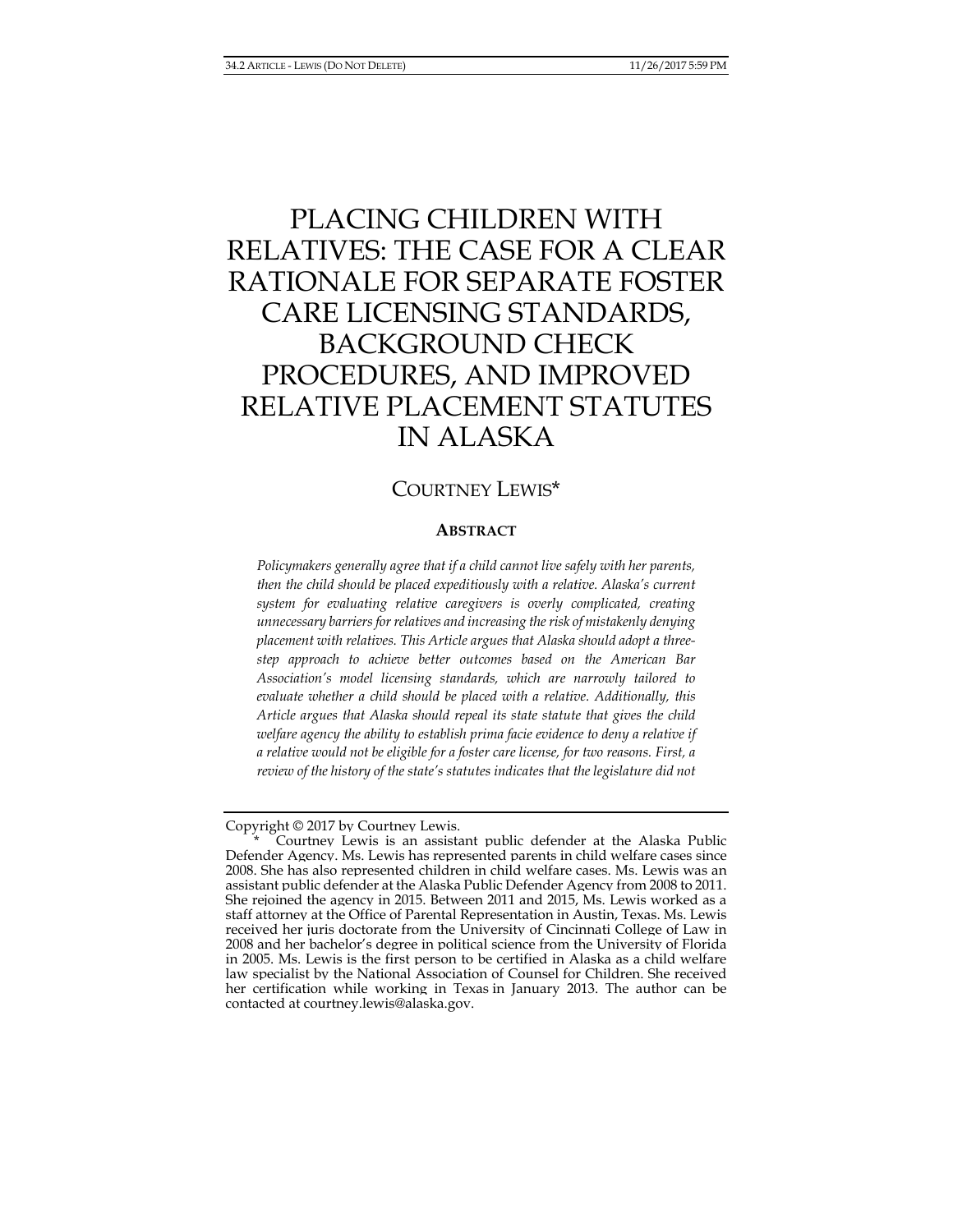*intend to provide the Department of Health and Human Services with the current definition of prima facie evidence. Second, Alaska's current statute is not compliant with the 2016 federal regulations regarding the Indian Child Welfare Act. Lastly, this Article argues that Alaska should adopt a statute clearly delineating the court's authority to order placement of a child facing foster care with a relative to expedite compliance with relative placement in frontline child welfare practice. Adopting these proposals would reduce barriers and the number of mistakes in frontline child welfare practice, which would increase both the timeliness and the number of children placed with relatives.* 

#### **INTRODUCTION**

G.K. Chesterton's recommendation applies here: never tear down a system until understanding why it was built in the first place.<sup>1</sup> This Article argues that there is a clear rationale for Alaska to adopt less onerous foster care licensing and relative caregiving procedures given the government's duty to place children in foster care with relatives<sup>2</sup> absent

 <sup>1.</sup> G.K. CHESTERTON, THE THING: WHY I AM A CATHOLIC 27 (1930) ("In the matter of reforming things . . . there is one plain and simple principle . . . . The more modern type of reformer . . . says, 'I don't see the use of this; let us clear it away.' To which the more intelligent type of reformer will do well to answer: 'If you don't see the use of it, I certainly won't let you clear it away. Go away and think. Then, when you can come back and tell me that you do see the use of it, I may allow you to destroy it.'") (emphasis omitted).

 <sup>2.</sup> This Article uses the term "relatives" to describe family members of a child in foster care. Some Alaska statutes used the term "relative" in prior versions of the statutes, and now use the term "adult family member." *See, e.g.*, ALASKA STAT. § 47.10.080(c)(2) (2016) (using "adult family member" as definition of "relative"). Alaska defines "adult family member" for purposes of the state statutes. *See id.* § 47.10.990(1). Alaska has a state statute about relative placements that is not limited to adult family members. *See id.* § 47.32.032(a) (stating that a "person" can be "approved as a foster parent or relative placement" instead of limiting it to an "adult family member"). Additionally, the Indian Child Welfare Act uses the term "extended family member." *See* 25 U.S.C. § 1903(2) (2012). Tribes can determine by tribal custom or law who is an extended family member. *Id.* Since relatives of Alaska Native children not defined by state statute may qualify as an extended family member under ICWA, the more generic term relative is more applicable. *See id.* (explaining absent tribal law or custom, "extended family member" includes any "Indian child's grandparent, aunt or uncle, brother or sister, brother-in-law or sister-in-law, niece or nephew, first or second cousin, or stepparent" who is at least eighteen years of age).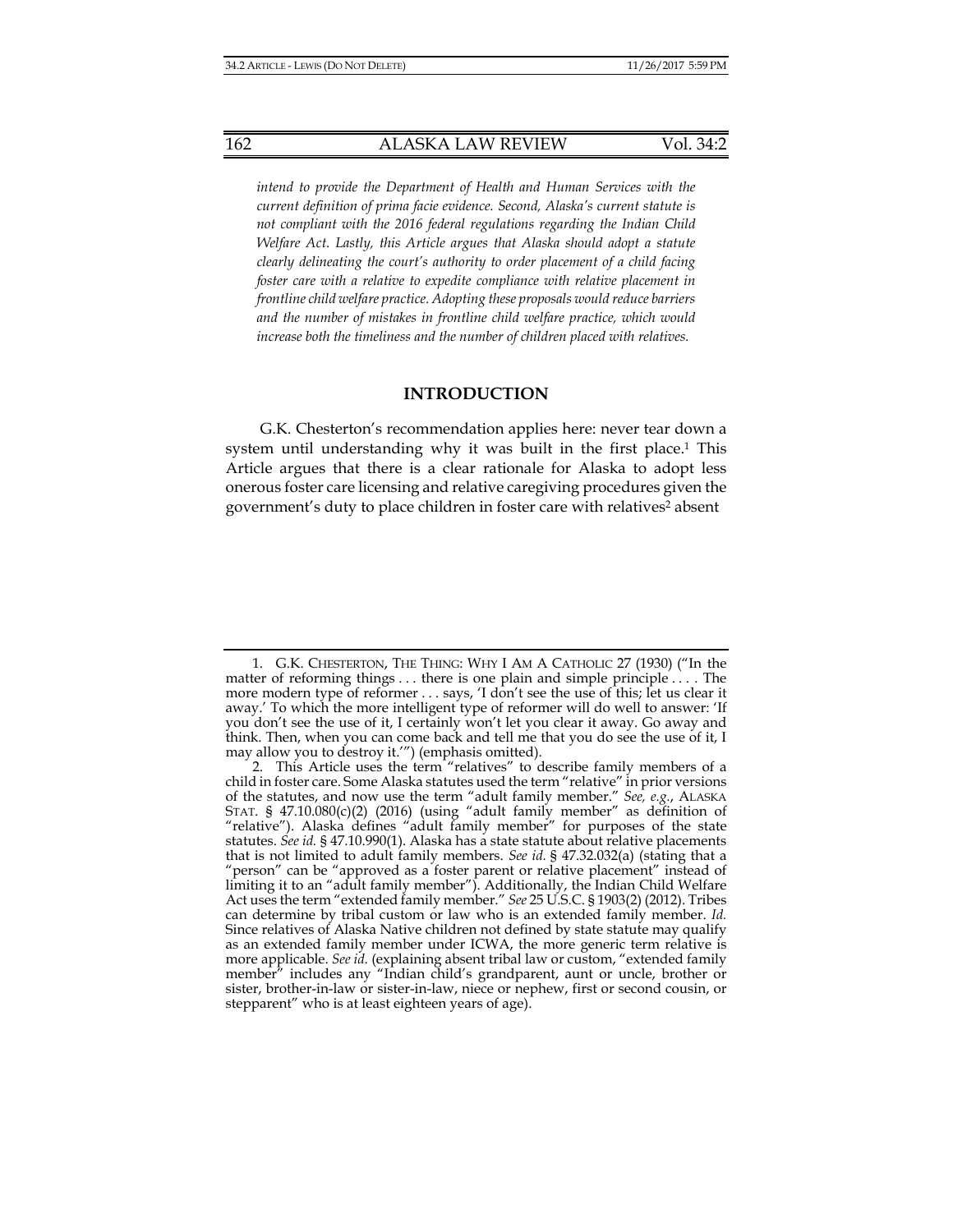good cause to do otherwise. Because the benefits of placing children with family first are well documented<sup>3</sup> and reflected in the law,<sup>4</sup> this Article treats these benefits as a given.

Alaska's current system is overly complicated, which increases error and creates unnecessary barriers that harm children. Consider the example of four-year-old Cassandra, who is removed from her parents and placed in a shelter. Cassandra's parents ask that she be placed with her Aunt Kelly, who submits to a background check. Aunt Kelly does not pass the background check because she has a felony conviction from six years ago for driving under the influence, which is a ten-year barrier crime that prevents her from receiving a foster care license under the Alaska Administrative Code (AAC).5 This all despite the fact that after Aunt Kelly was convicted, she completed treatment for her alcohol abuse and has remained sober and in recovery ever since.

The Department of Health and Human Services' Office of Children's Services (the "Department") has the discretion to place Cassandra with Aunt Kelly,<sup>6</sup> but does not do so because the frontline worker erroneously

 <sup>3.</sup> *See, e.g.*, David M. Rubin et al., *Impact of Kinship Care on Behavioral Wellbeing for Children in Out-of-Home Care*, 162 ARCHIVES OF PEDIATRICS & ADOLESCENT MED*.* 550, 550–51 (2008) (noting some benefits of placing foster children with kin); *see also* MARC WINOKUR ET AL., KINSHIP CARE FOR THE SAFETY, PERMANENCY, AND WELL-BEING OF CHILDREN REMOVED FROM THE HOME FOR MALTREATMENT: A SYSTEMATIC REVIEW 9 (2014), http://onlinelibrary.wiley.com/doi/10.1002/1465 1858.CD006546.pub3/epdf (noting benefits of kinship care).

 <sup>4.</sup> *See* 25 U.S.C. § 1902 ("The Congress hereby declares that it is the policy of this Nation to protect the best interests of Indian children and to promote the stability and security of Indian tribes and families by the establishment of minimum Federal standards for the removal of Indian children from their families and the placement of such children in foster or adoptive homes which will reflect the unique values of Indian culture, and by providing for assistance to Indian tribes in the operation of child and family service programs."); *see also* 42 U.S.C. §  $671(a)(19)$  (requiring states to develop plan providing "that the State shall consider giving preference to an adult relative over a non-related caregiver when determining a placement for a child, provided that the relative caregiver meets all relevant State child protection standards."); ALASKA STAT. § 47.14.100(e) (showing preference for family members); Irma E. v. State*,* 312 P.3d 850, 853 (Alaska 2013) "Alaska law has long demonstrated a preference that children who are in OCS's custody be placed with family members.").

 <sup>5.</sup> ALASKA ADMIN. CODE tit. 7, § 10.905(c)(9) (2017).

 <sup>6.</sup> The Department of Health and Human Services' Office of Children's Services is the agency that governs placement of children in its custody*. See* ALASKA STAT. §§ 47.10.084(a), 47.14.100(a), 47.10.142. The Department also governs foster care licensing. *Id.* § 47.32.032. The only requirements are the Department must complete a background check through the Alaska Public Safety Information Network (APSIN) for emergency placements, ALASKA OFFICE OF CHILDREN'S SERVS., CHILD PROTECTIVE SERVICES MANUAL § 3.5.1, at 2–3 (2017). For non-emergency placements, the Department must complete a fingerprint background check and an evaluation of the home*. Id.* at 3. The Department's policy shifted on January 1, 2017. *Id.* § 3.5.1, at 1–4 (noting date of revision). The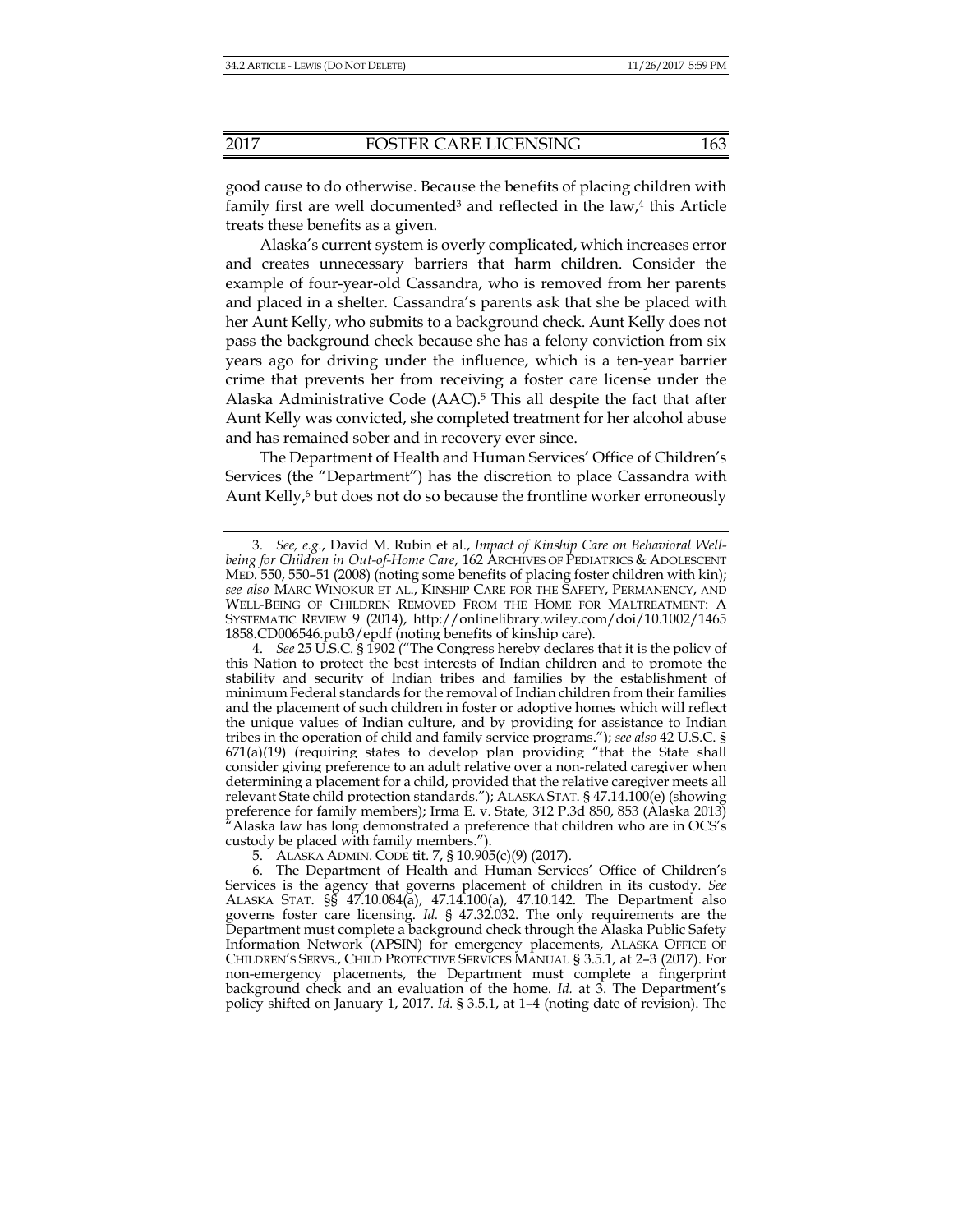believes a variance<sup>7</sup> is required in order to place Cassandra with Aunt Kelly. The frontline worker tells Aunt Kelly to apply for a variance before the Department will approve placing Cassandra with Aunt Kelly. The variance application requires copies of Aunt Kelly's DUI convictions, letters of recommendation, and proof that Aunt Kelly completed treatment so she can demonstrate her rehabilitation.8 Undeterred by this burden and the fact that the variance approval process can take up to 180 days, Aunt Kelly pursues the variance.9 This in addition to the forty-five days it took Aunt Kelly to receive that initial denial from the Department.<sup>10</sup>

In the meantime, Aunt Kelly files for a court hearing to explain to the court why Cassandra should be placed with her. Aunt Kelly has a hearing before the court. This is the court's first relative placement review, and the court is relying on the state statute regarding relative caregivers' right to a review hearing.11 The Department argues that it has prima facie evidence that Aunt Kelly should be denied custody because her prior DUI conviction renders her ineligible for a foster care license per the AAC.12 The court is troubled about the original denial, but the court is unsure if

Protective Services Manager (PSM) II for each respective region is able to approve placement with unlicensed relatives who have barring crimes or conditions if the placement is in the child's best interest. *Id.* § 3.5.5B, at 2 (2015). In order to address better permanency planning, the section of the policy regarding unlicensed relatives that references variances (§ 3.5.1 PROCEDURE E) is supposed to encourage line workers and relatives to seek a formal variance should the relative need to become a permanent caregiver for the child. *See id.* § 3.5.5.A, at 7 ("If an unlicensed relative caregiver or household member has a record that includes a barrier crime or condition . . . a placement will not be made in that relative's home until the placement has been reviewed, and the PSM II has approved the placement.").

 <sup>7.</sup> The Alaska Administrative Code (AAC) does not provide a definition for the term "variance" in the background check chapter. *See* ADMIN. § 10.990. In the context of child welfare, a variance is needed for an applicant to receive a foster care license if the applicant would otherwise be denied based on the applicant's or a household member's background check. *See id.* § 10.930(a). As noted in the preceding footnote, a foster care license is not required in Alaska for a relative to be a placement for a child. ALASKA OFFICE OF CHILDREN'S SERVS., *supra* note 6, § 3.5.5B, at 2.

 <sup>8.</sup> *See* ADMIN. § 10.935(d)–(e).

 <sup>9.</sup> ADMIN. § 10.930–35. A relative has ninety days to submit the variance request. *Id.* § 10.930(a). The oversight committee has thirty days to determine if it is complete. *Id.* § 10.930(b). Within thirty days after the oversight committee determines that the variance application is complete, the variance review committee shall make a recommendation to the commissioner. *Id.* § 10.935(g). The commissioner has thirty days to issue a decision on the variance request. *Id.* § 10.935(i). The commissioner may seek additional information. *Id.*

 <sup>10.</sup> ALASKA OFFICE OF CHILDREN'S SERVS., *supra* note 6, § 3.5.4, at 12.

 <sup>11.</sup> ALASKA STAT. § 47.14.100(m).

 <sup>12.</sup> *Id*.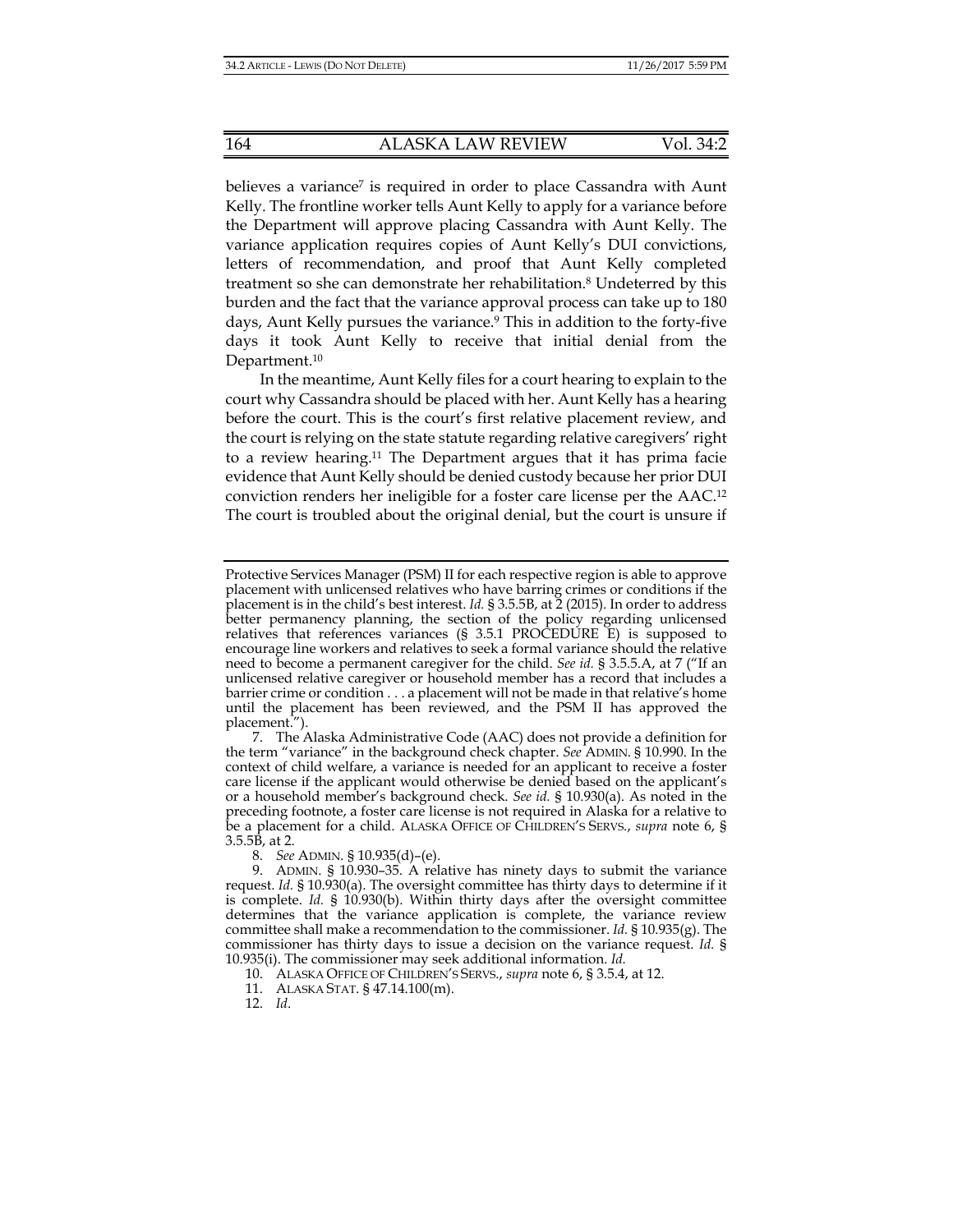it has the authority to order a specific placement. The Department argues that state law gives it the authority to make placement decisions.13 The court asks for further briefing on its authority. Aunt Kelly, unaccompanied by counsel because she cannot afford a lawyer and is not entitled to public counsel for this hearing,<sup>14</sup> is not familiar with the case law<sup>15</sup> or the statutes<sup>16</sup> in Alaska that could demonstrate to the court that it indeed has the power to order the Department to place Cassandra with her.

While the variance request and litigation are pending, four-year-old Cassandra lives in a shelter, separated from her family. Cassandra exhibits behavioral concerns. The shelter staff note frequent crying and withdrawn behavior. Cassandra's increased behavioral issues are now making it more difficult for the Department to find Cassandra a suitable foster home.

Eventually, the variance is granted and the Department makes arrangements for Cassandra to change placements. Nine months after the original request, Cassandra is finally placed with Aunt Kelly.

This example highlights several, but by no means all, of the problems in Alaska's current child welfare system: the confluence of the Department's policies, the state administrative code, state statute, and state case law, and the additional need for correct application by frontline professionals. Relatives seeking placement face many barriers not covered in this example, including the application of recently released federal regulations.17

Part I of this Article explains how a one-size-fits-all licensing and background check system grew to encompass background checks for relatives seeking to care for children in foster care. Further, Part I reviews the 2016 federal regulations issued by the Bureau of Indian Affairs (BIA) that interpret the Indian Child Welfare Act (ICWA) with regard to good cause to deviate from placing children with relatives. Moreover, Part I will review relevant state law and its legislative history in the context of

 <sup>13.</sup> *See* ALASKA STAT. § 47.14.100(a) ("the department shall arrange for the care of every child committed to its custody"); *see also id.* § 47.10.084 (imposing duty on the Department to make determination of where and with whom the child shall live).

 <sup>14.</sup> ALASKA STAT. § 47.14.100(m).

 <sup>15.</sup> *See, e.g.*, S.S.M. v. State, 3 P.3d 342, 346 (Alaska 2000) ("A [Department] placement decision is ultimately a matter for superior court review.")

 <sup>16.</sup> *See, e.g.*, ALASKA STAT. § 47.10.080(c)(2) (giving the court authority to release a child to an adult family member).

 <sup>17.</sup> *See* 25 C.F.R. 23.1–4 (2017) (overviewing purpose, definition, policies, and information collection under the Indian Child Welfare Act of 1978).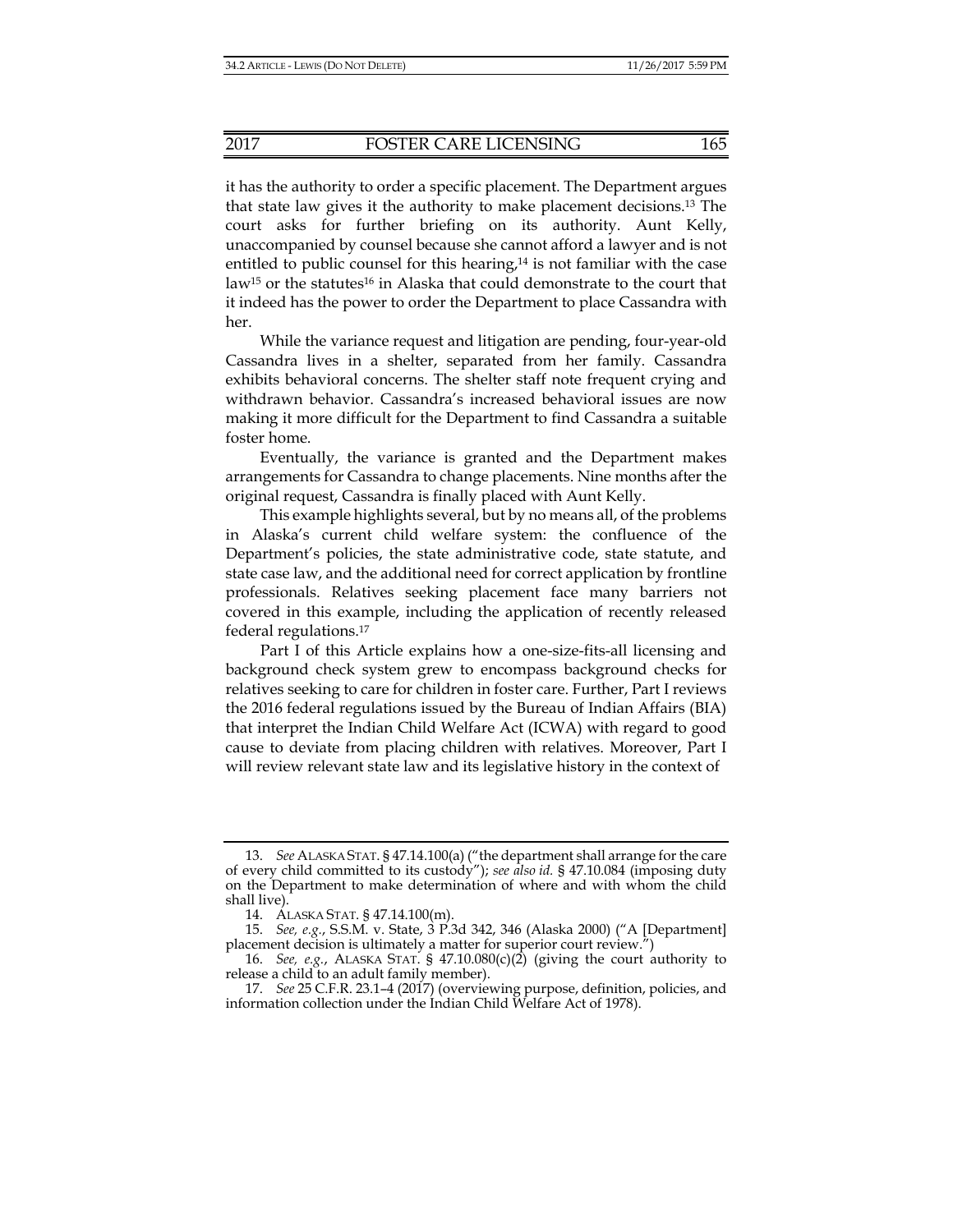Alaska's background check system. This Part additionally discusses case law and statutes related to court-ordered placements of children with relatives.

Part II discusses the challenges on the frontline in the application of the state system and federal law. The discretion given to the Department was meant to address the flaws of a one-size-fits-all system, but has not been adequately applied to the frontlines of child welfare practice in Alaska.18 The Department's high turnover rate and training issues lead to mistakes, even when frontline workers do their best to place children with relatives when possible.19

Part III proposes a three-step approach to achieve better outcomes in Alaska's child welfare system. First, Alaska should adopt the American Bar Association's model licensing standards when it comes to background checks for foster care licensing. The model licensing standards not only comply with federal standards for foster care licensing, but are also designed to assess safety and the best interests of the child.20 Relatives who do not want a foster care license but whose background checks would be considered under these safety standards would still fare better than under Alaska's current system because the model licensing standards are tailored to child welfare.21

Second, Alaska should repeal the section of its state statute giving the Department prima facie evidence to deny a relative for failure to meet foster care licensing standards. Relatives who are denied placement of a child by the Department have the right to court review where the Department must prove by clear and convincing evidence that the relative should be denied.22 The current prima facie standard whereby the Department can deny a relative custody if the relative is ineligible for a foster care license does not comport with the federal regulations issued by the BIA effective December 12, 2016.23 Additionally, the prima facie evidence definition is overbroad because background checks for foster care licenses have been swept into a system designed to encompass more than just foster care.24 Prima facie evidence is also overbroad because foster care licensing has stringent requirements about other

23. *See infra* notes 209–219 and accompanying text.

 <sup>18.</sup> DIWAKAR K. VADAPALLI & JESSICA PASSINI, ALASKA OFFICE OF CHILDREN SERVICES: RESULTS OF THE 2016 ANNUAL STAFF SURVEY 31 (May 2016), http://crpalaska.org/wp-content/uploads/docs/Final-Report-OCS-2016- Annual-Staff-Survey.pdf.

 <sup>19.</sup> *See infra* notes 148–151 and accompanying text.

 <sup>20.</sup> *See infra* notes 179–206 and accompanying text.

 <sup>21.</sup> *See infra* notes 180–181.

 <sup>22.</sup> ALASKA STAT. § 47.14.100(m) (2016).

 <sup>24.</sup> ALASKA S. JOURNAL, 23rd Leg., 1st Sess. 375 (Mar. 6, 2003).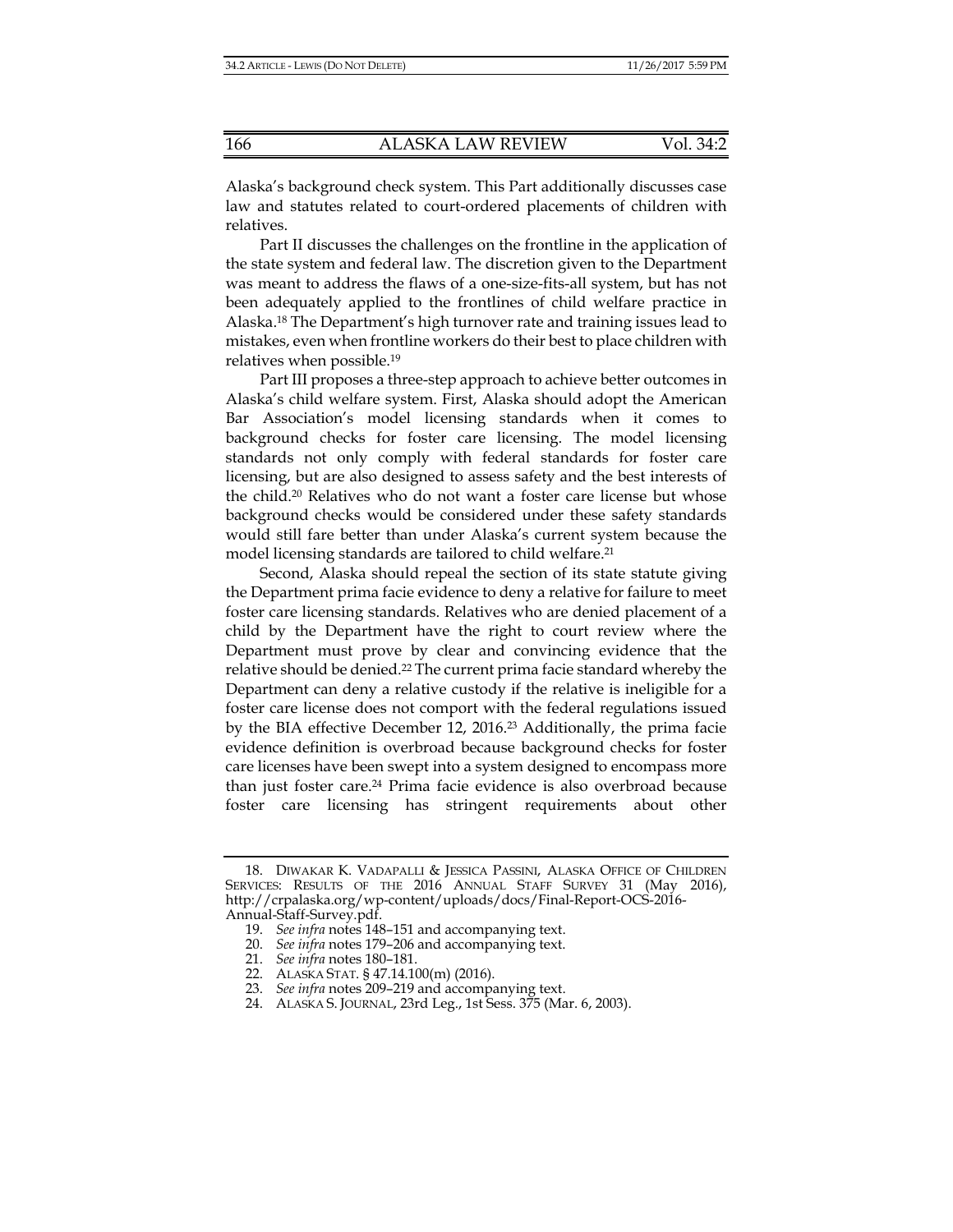considerations, such as housing.25 The original meaning of that section of the statute, which was tied to crimes and abuse history the legislature considered related to child safety, has been lost through various statutory changes, which makes the current statute both overbroad and vague.26 A review of the history of those statutory changes indicates that the legislature did not intend to expand the definition of prima facie evidence.27

Third, Alaska should adopt a state statute clearly delineating the court's authority to order placement of a child facing foster care with a relative. The current lack of clarity in the statutes contributes to confusion on the frontline.28 This lack of clarity delays placing children with relatives, which harms families.29

## **I. WHERE WE ARE AND HOW WE GOT THERE: THE CONVERGENCE OF BACKGROUND CHECKS, FOSTER CARE LICENSING, AND THE LAW**

## **A. THE HISTORY OF BACKGROUND CHECKS**

Prior to 2003, Alaska had nineteen different programs, governed by twelve different statutory requirements, relating to licensing and background checks for volunteers and workers in settings involving health care, childcare, or care for vulnerable adults.<sup>30</sup> Governor Frank Murkowski lamented to the legislature that an "absence of any clear rationale for the wide variation in standards for licensing, enforcement, and appeals resulted in a very burdensome and bureaucratic system."31 These onerous burdens were in tension with the state's duty to place children in foster care with relatives, absent good cause to do otherwise.32

In 2003, Alaska began combining all forms of licensing for work related to children and vulnerable adults into one system.33 At that time, Alaska was one of seven states selected to participate in a federal pilot program designed to improve background checks on employees with

 <sup>25.</sup> *See infra* note 106 and accompanying text.

 <sup>26.</sup> *See infra* Part I.B.

 <sup>27.</sup> *See id.*

 <sup>28.</sup> *See infra* note 169.

 <sup>29.</sup> *See, e.g.*, *infra* note 166.

 <sup>30.</sup> ALAN WHITE ET AL., EVALUATION OF THE BACKGROUND CHECK PILOT PROGRAM 16 (2008), https://www.cms.gov/Research-Statistics-Data-and-Systems/Statistics-Trends-and-Reports/Reports/Downloads/White8-2008.pdf. 31. *Id*.

 <sup>32.</sup> *See* ALASKA STAT. § 47.14.100(e) (2016); *see also* 25 U.S.C. § 1915(b) (2012); 25 C.F.R. § 23.132 (2017).

 <sup>33.</sup> ALASKA S. JOURNAL, 23rd Leg., 1st Sess. 375 (Mar. 6, 2003).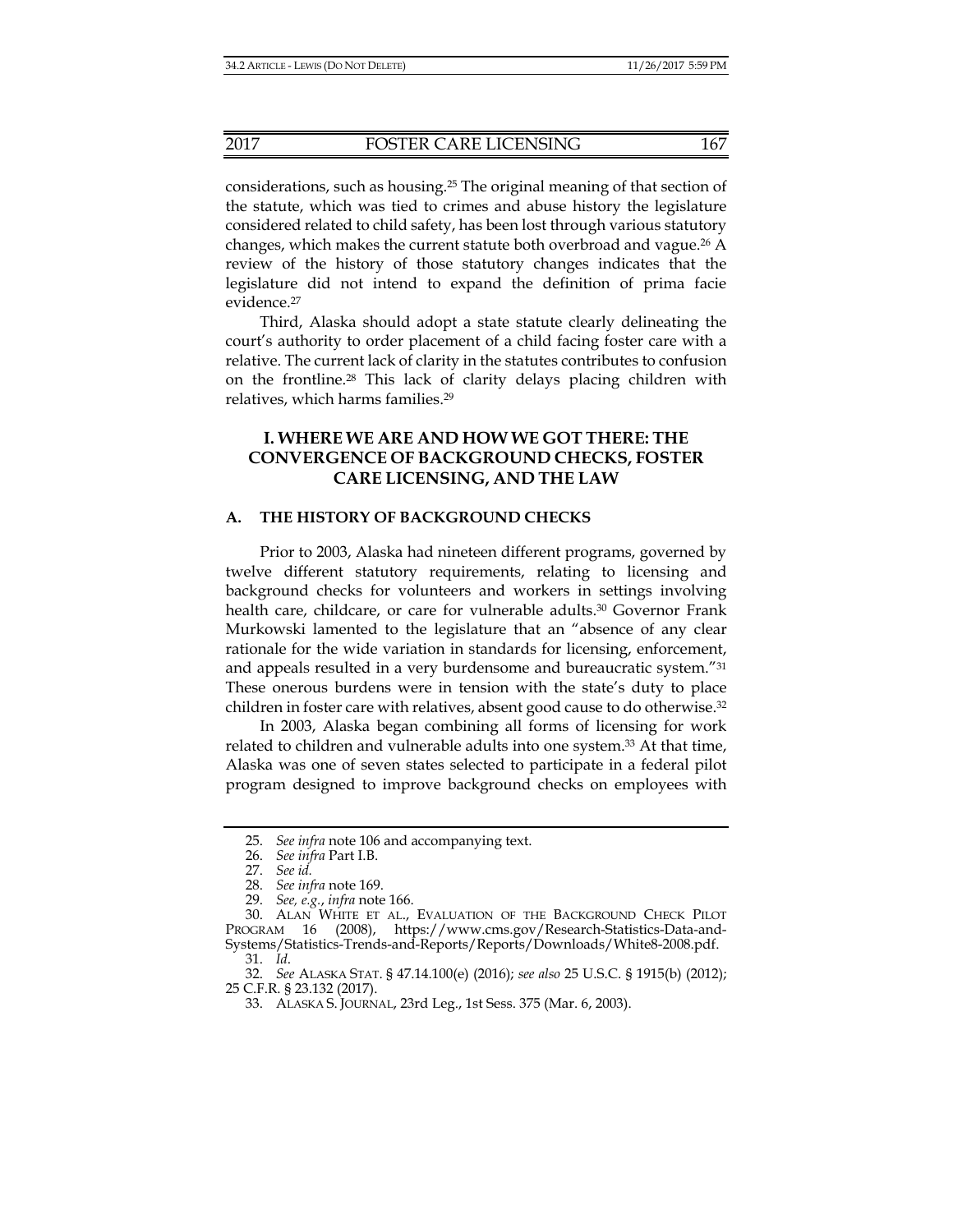direct access to patients, which meant it was eligible to receive federal funds to assist with the consolidation.34 The program, which was part of an update to Medicare, focused on improving background checks by including fingerprint-based criminal records checks and registry checks of, for example, abuse and neglect or sex offender registries.35 Alaska's newly consolidated program became operational in March 2006,36 and the pilot ran through September 2007.37

As part of this program, Alaska released its administrative code governing background checks with regard to licensing in June 2006.38 The code was recently updated in June 2017.39 The original code and the current code are substantially more restrictive than federal law as applied to the more narrow issue of foster care licensing and relative placement.40 For example, federal law does not bar an applicant from receiving a foster care license if the applicant's criminal background check shows convictions for property crimes,<sup>41</sup> while both the original and current code in Alaska do.<sup>42</sup> Whereas federal law bars applicants for only five years if the applicant has a conviction involving a controlled substance,<sup>43</sup> the AAC bars applicants for five to ten years depending on the offense.<sup>44</sup> So, while a felony conviction for driving under the influence is a bar for only five years under federal law,45 it is a ten-year bar under the AAC.46

35. *Id*.

- 37. *Id.* at 1 (showing end of pilot date).
- 38. *See* ALASKA ADMIN. CODE tit. 7, §§ 10.900–.990 (2017).
- 39. *Id*. (amended June 29, 2017).

 40. For criminal barriers, *compare* 42 U.S.C. § 671(a)(20)(A) (2012), *with* ALASKA ADMIN. CODE tit. 7, § 10.905(b)–(e) (federal law limits barriers to violent crimes and substance abuse, often with shorter barrier times than Alaska's administrative code; Alaska's administrative code has many additional crimes listed). For abuse and neglect barriers, *compare* 42 U.S.C. § 671(a)(20)(B), *with* ALASKA ADMIN. CODE tit.  $\overline{7}$ , § 10.905(f) (federal law requires the state abuse and neglect registry to be checked while the Alaska administrative code creates ten year and permanent barrier times if an applicant is on the registry).

41. 42 U.S.C. § 671(a)(20)(A).

 42. *See* ALASKA ADMIN. CODE tit. 7, § 10.905(b)–(e) (barring an applicant from receiving a foster care license for no less than three years, and potentially permanently, if the applicant's criminal background check shows convictions for property crimes); *see also* ALASKA ADMIN. CODE tit. 7, § 10.905(b)–(f) (2006) (barring an applicant from receiving a foster care license for no less than one year, and potentially permanently, if the applicant's criminal background check shows convictions for property crimes).

- 43. 42 U.S.C.  $\frac{1}{9}$  671(a)(20)(A)(ii).
- 44. ALASKA ADMIN. CODE tit. 7, § 10.905(c)(6), (d)(6)–(7) (2017).
- 45. 42 U.S.C. § 671(a)(20)(A)(ii).
- 46. ALASKA ADMIN. CODE tit. 7, § 10.905(c)(9).

 <sup>34.</sup> WHITE ET AL., *supra* note 30, at 1. Section 307 of the Medicare Prescription Drug, Improvement, and Modernization Act of 2003 (MMA) authorized the creation of the Background Check Pilot Program. *Id.*

 <sup>36.</sup> *Id*. at 19 (showing beginning of pilot date).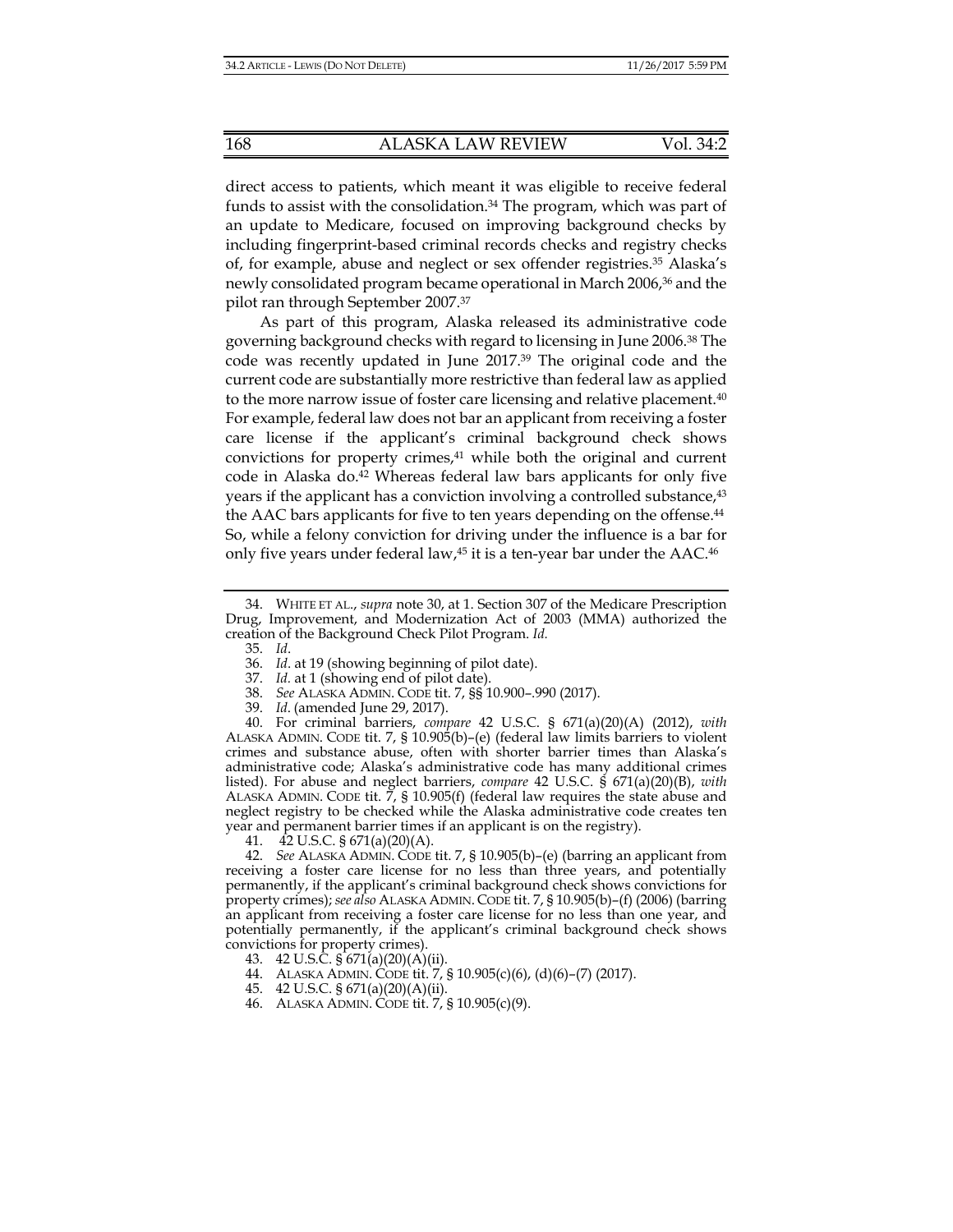Federal funding to reimburse states for foster care licensing mandates one standard for licensing that applies to both relatives and non-relatives.47 Federal funding is also contingent on criminal background checks,48 as well as abuse and neglect background checks for relatives who have a child placed in their home, regardless of whether the relative is licensed.49 States have discretion to issue waivers for relatives on a case-by-case basis for non-safety standards.50 The state determines what constitutes a non-safety standard.<sup>51</sup> Non-safety standards might include the child's sleeping arrangements or a waiver for a non-violent criminal history. The AAC provides a variance procedure for denials of a license.52 This procedure involves no less than two committees and the Commissioner of the Department of Health and Human Services.53 In the case of permanent barriers, the procedure additionally involves the Director of the Department of Health and Human Services' Office of Children's Services.<sup>54</sup> This process can take up to 180 or even 230 days.<sup>55</sup>

Originally, the state legislature vested broad authority and discretion in the Department to approve relatives as caretakers of children in foster care.56 Over time, recognizing the effect of changes to the background check system on the child welfare system, the legislature has

48. 42 U.S.C. § 671(a)(20)(A).

50. *Id.* § 671(a)(10).

51. *Id*.

 55. *Id*. A relative has ninety days to submit the variance request. *Id.* § 10.930(a). The oversight committee has thirty days to determine if the variance request is complete. *Id.* § 10.930(b). If the variance request is not complete, the relative has thirty days to correct. *Id.* The chair of the variance review committee shall initially review the request within ten days. *Id.* § 10.935(c). If the relative does not have a permanent barrier, the chair shall send the request straight to the commissioner noting the prohibition. *Id.* § 10.935(b). If it is not a permanent barrier, the chair will make an initial determination. *Id.* § 10.935(c). Within thirty days after the oversight committee determines the variance application is complete, the variance review committee shall make a recommendation to the commissioner. *Id.* § 10.935(g). Within twenty days after the oversight division determines a variance request is complete, the variance review committee shall submit to the director of the oversight division the recommendation to grant or deny. *Id.* § 10.935(h). Within thirty days after the oversight division determines a variance to be completed, the director shall consider the committee's recommendation and make a written recommendation that the commissioner grant or deny the variance request. *Id.* The commissioner has thirty days to issue a decision on the variance request. *Id.* § 10.935(i). The commissioner may seek additional information. *Id.*

56. *See supra* note 6 (discussing the Department's foster placement authority).

 <sup>47.</sup> Title IV-E Foster Care Eligibility Reviews and Child and Family Services State Plan Reviews 65 Fed. Reg. 4020, 4032 (Jan. 25, 2000).

 <sup>49.</sup> *Id.* § 671(a)(20)(B).

 <sup>52.</sup> ALASKA ADMIN. CODE tit. 7, §§ 10.930–.935 (2017).

 <sup>53.</sup> *Id.*

 <sup>54.</sup> *Id.*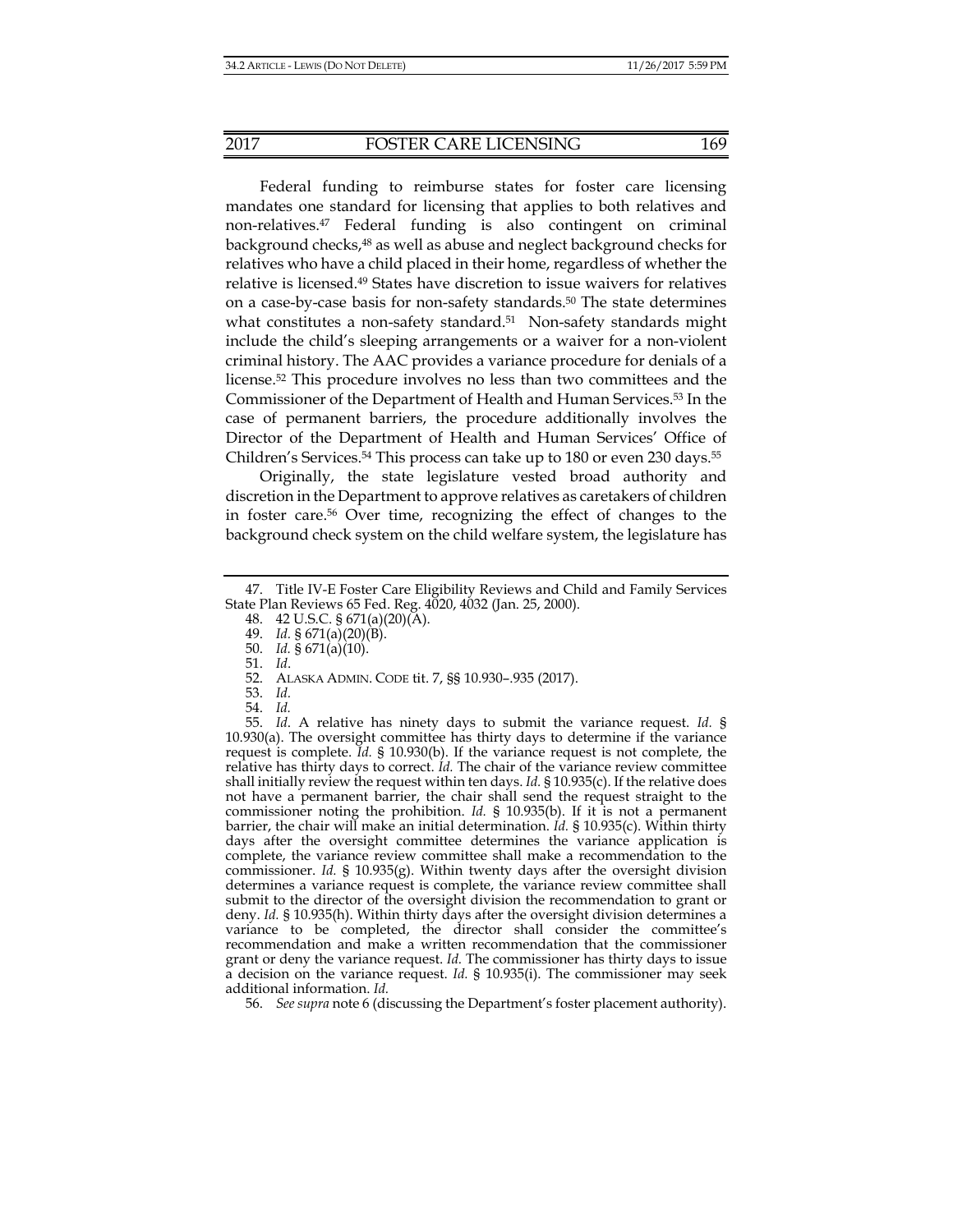established specialized rules regarding relative placement and foster care licensing.57 In 2012, the legislature enacted a statute that required the Department to "streamline the application and licensing paperwork necessary for a person to be approved as a . . . relative placement to the extent consistent with federal law."58 Alaska's current variance procedures for a relative who is denied a foster care license can take between 180 and 230 days. In addition to passing legislation in 2012, the legislature, in 2017, considered a bill that would reduce the variance procedure to forty-five days or less by separating foster care licensing from other types of background checks and licensing.59

#### **B. CURRENT LAW: ICWA AND STATE LAW**

#### *1. ICWA's Good Cause Requirement*

Alaska's child welfare system heavily intersects with ICWA because over half of the children in Alaska's foster care system are Alaska Natives.<sup>60</sup> ICWA applies in a child welfare case if the child is an Indian child.61 "Indian child" is defined as a person under eighteen years of age, who is unmarried, and is either a tribal member, or is eligible for membership as a tribal member and is the biological child of a tribal member. ICWA requires that a child be placed with a member of the Indian child's extended family in the absence of good cause to do otherwise.62 These placement preferences apply in any foster care proceeding.63 Section 47.14.100(e) of the Alaska Statutes mirrors ICWA: "the department shall place the child, in the absence of clear and convincing evidence of good cause to the contrary . . . with . . . an adult family member."64

The BIA, the federal agency responsible for the administration and management of matters related to Alaska Natives and Native Americans, issued new regulations effective December 12, 2016, to clarify the proper

61. 25 U.S.C. § 1902 (2012).

62. *Id.* § 1915(b); *see also* 25 C.F.R. § 23.131(b) (2017).

63. 25 C.F.R. § 23.129(a).

 <sup>57.</sup> Rep. Les Gara, Sponsor Statement H.B. 151: Children Deserve A Loving Home Act, H.B. 151, 30th Leg., 1st Sess. § 18 (Alaska 2017).

 <sup>58.</sup> ALASKA STAT. § 47.32.032(a) (2016).

 <sup>59.</sup> H.B. 151, 30th Leg., 1st Sess. § 18 (Alaska 2017).

 <sup>60.</sup> Diwakar Vadapalli & Jessica Passini, *The Growing Number of Alaska Children in Foster Care, 2011-2015*, U. OF ALASKA ANCHORAGE INST. OF SOC. AND ECON. RES. WEBNOTES, at 4 (2016), http://www.iser.uaa.alaska.edu/ Publications/webnote/2016\_03\_16-WebNote21-GrowingNumberOfAlaska ChildrenInFosterCare.pdf.

 <sup>64.</sup> ALASKA STAT. § 47.14.100(e) (2016); *see also id.* § 47.10.088(i) (governing adoption placement).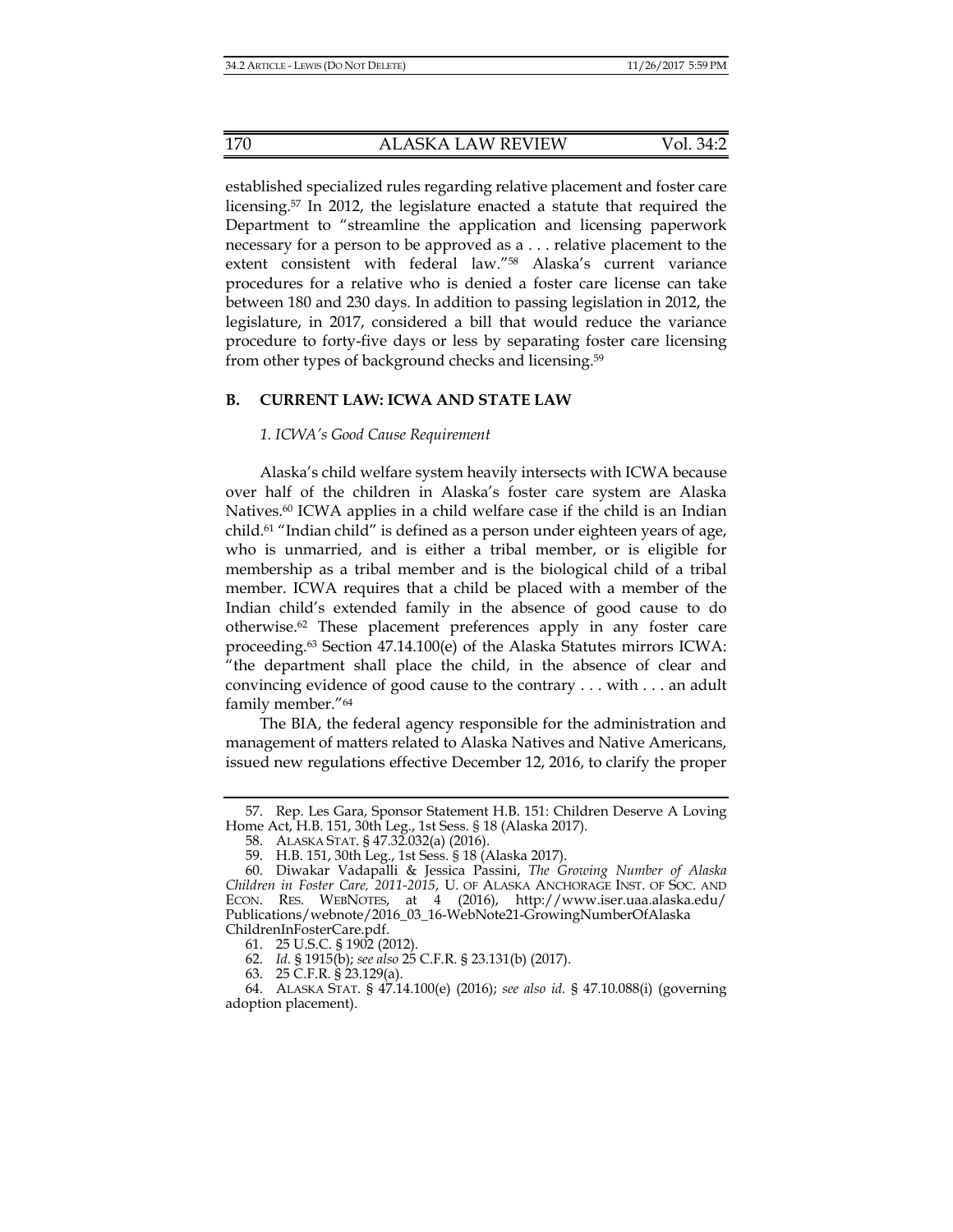interpretation of ICWA's protections for Native American and Alaska Native families.65 The regulations must inform a court's decision regarding whether good cause exists for the Department to deny placement with a relative.<sup>66</sup>

ICWA requires that an Indian child be placed with a member of the child's extended family in the absence of good cause to do otherwise.<sup>67</sup> The regulations provide that if a court finds good cause to depart from the placement preferences of ICWA, the court's decision must be made on the record or in writing.68 The regulations enumerate considerations on which good cause can be based, including the request of at least one parent; "the request of the child, if the child is of sufficient age and capacity;" the presence of sibling attachment that requires a specific placement; the child's extraordinary needs; or the "unavailability of a suitable placement" after a diligent search.<sup>69</sup>

The regulations also state that "placement may not depart from the preferences based on the socioeconomic status of any placement relative to another placement."70 Furthermore, a "placement may not depart from the preferences based solely on ordinary bonding or attachment that flowed from time spent in a non-preferred placement that was made in violation of ICWA."71 This last point is particularly noteworthy as children may be in a non-ICWA compliant placement for months while parties litigate whether the Department has good cause to deviate from ICWA's placement preferences.72 Congress designed ICWA to promote "the long-term health and welfare of Indian children" and families.73 As such, a delay caused by the failure to comply with the placement preferences under ICWA cannot result in the continued failure to comply with ICWA.74

- 68. 25 C.F.R. § 23.132(c) (2017).
- 69. *Id*.
	- 70. *Id*. § 23.132(d).
	- 71. *Id*. § 23.132(e).

 <sup>65.</sup> Indian Child Welfare Act Proceedings, 81 Fed. Reg. 114 38,777–78 (June 14, 2016). The BIA derives authority to issue regulations from ICWA, 25 U.S.C. § 1952, and derives its authority to manage Indian affairs from 25 U.S.C. § 2. The BIA's interpretations of ICWA are entitled to deference by the court. *See, e.g.*, Chevron, U.S.A., Inc. v. Nat. Res. Def. Council, Inc*.*, 467 U.S. 837, 844 (1984) ("We have long recognized that considerable weight should be accorded to an executive department's construction of a statutory scheme it is entrusted to administer, and the principle of deference to administrative interpretations . . . .") (internal citations omitted).

 <sup>66.</sup> Indian Child Welfare Act Proceedings, 81 Fed. Reg. at 38,779.

 <sup>67. 25</sup> U.S.C. § 1915(a).

 <sup>72.</sup> Indian Child Welfare Act Proceedings, 81 Fed. Reg. at 38,846.

 <sup>73.</sup> *Id*. at 38,844.

 <sup>74.</sup> *See id.* at 38,846 ("The Department . . . recognizes that, as the Supreme Court has cautioned, courts should not reward those who obtain custody,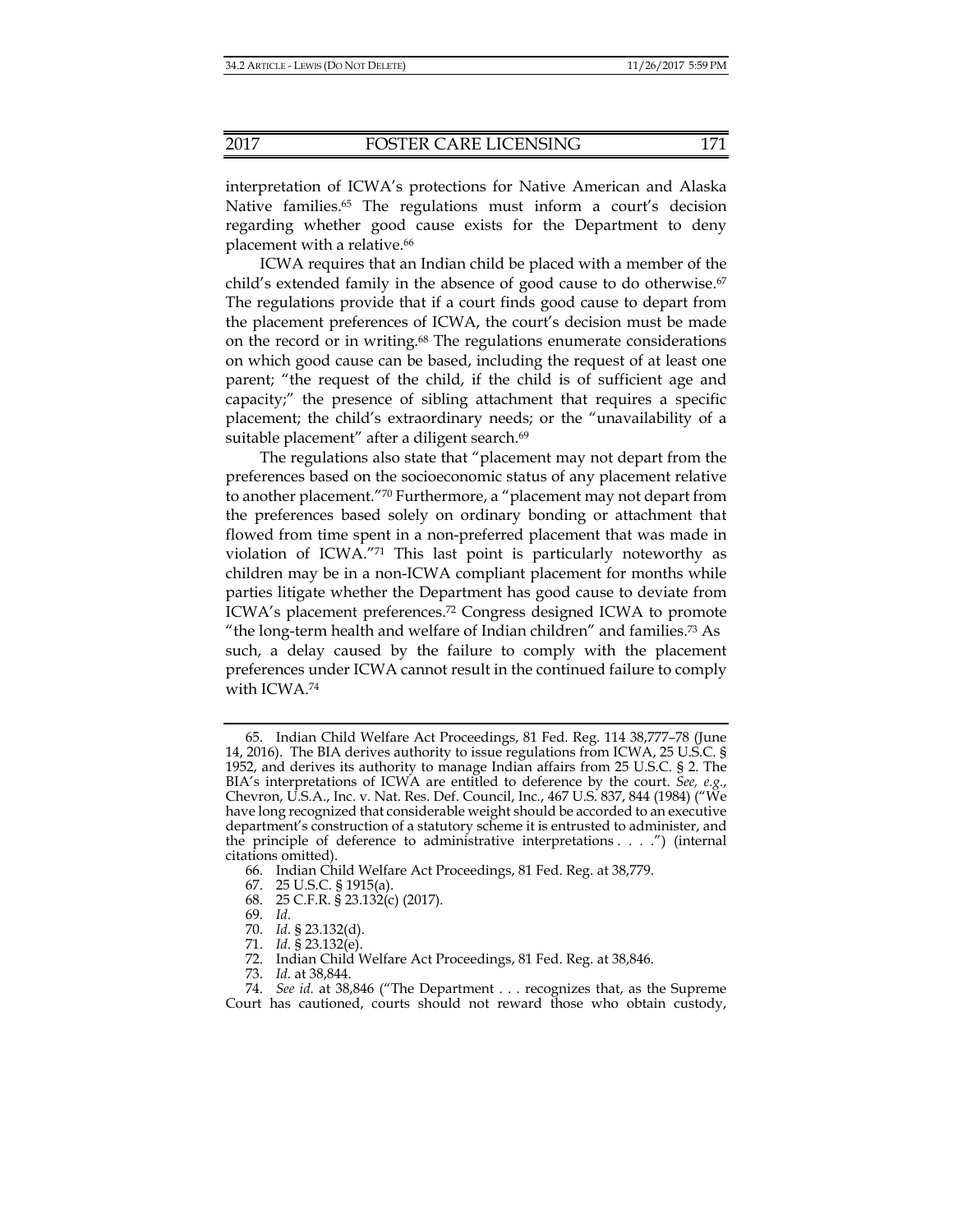#### *2. Prima Facie Evidence*

Currently, state law allows the Department to use failure to meet foster care licensing requirements as prima facie evidence of good cause not to place a child with a relative. Section 47.14.100(m) of the Alaska Statutes states:

Prima facie evidence of good cause not to place a child with an adult family member . . . includes the failure to meet the requirements for a foster care license under AS 47.32 and regulations adopted under AS 47.32, taking into account a waiver, variance, or exemption allowed under AS 47.32.030(a)(3) and 47.32.032.75

Recall Aunt Kelly from the example in the introduction. Aunt Kelly's six-year-old felony DUI conviction renders her ineligible for a foster care license under the  $AAC$ <sup>76</sup> Under section  $47.14.100(m)$  of the Alaska Statutes, then, the Department can use this as prima facie evidence of good cause not to place the child with Aunt Kelly. Aunt Kelly is unfit for relative placement merely because of Alaska's one-size-fits-all criminal background check system, which is not narrowly tailored to assess a relative's fitness to care for a child in foster care.

The Department's ability to establish prima facie evidence is a problem in both ICWA and non-ICWA cases. The prima facie evidence state statute has not been reviewed since the BIA issued the 2016 regulations on the proper interpretation of ICWA. This is problematic.

In addition to the commonality of the prima facie evidence state statute and the 2016 federal regulations, a review of the legislative history of this state statute itself shows that changes in 2008 and 2012 made the current state statute overbroad and vague respectively.77

whether lawfully or otherwise, and maintain it during any ensuing (and protracted) litigation, by treating relationships established by temporary, non-ICWA-compliant placements as good cause to depart from ICWA's mandates. . . . While it can be difficult for children to shift from one custodian arrangement to

another, one way to limit any disruption is to mandate careful adherence to procedures that minimize errors in temporary or initial custodial placements.") (internal citations and quotations omitted).

 <sup>75.</sup> ALASKA STAT. § 47.14.100(m) (2016).

 <sup>76.</sup> ALASKA ADMIN. CODE tit. 7, § 10.905(c)(9).

 <sup>77.</sup> *See An Act Making Corrective Amendments to the Alaska Statutes as Recommended by the Revisor of Statutes*, ALASKA H. JUDICIARY STANDING COMM. MINUTES, 25th Leg. (Apr. 2, 2008) (statement of Pamela Finley, Revisor of Statutes, Legislative Legal Counsel, at 1:24:17 PM); *see also* Sponsor Statement of Senator Bettye Davis, S.B. 82, 27th Leg. (Alaska 2012) (outlining additional changes to the statute's language in 2012). This bill also amended the foster care licensing statute to reflect exceptions for rural housing that are safe for a child, although not up to the standards of more strict urban building codes. *Id.* Relatives were to be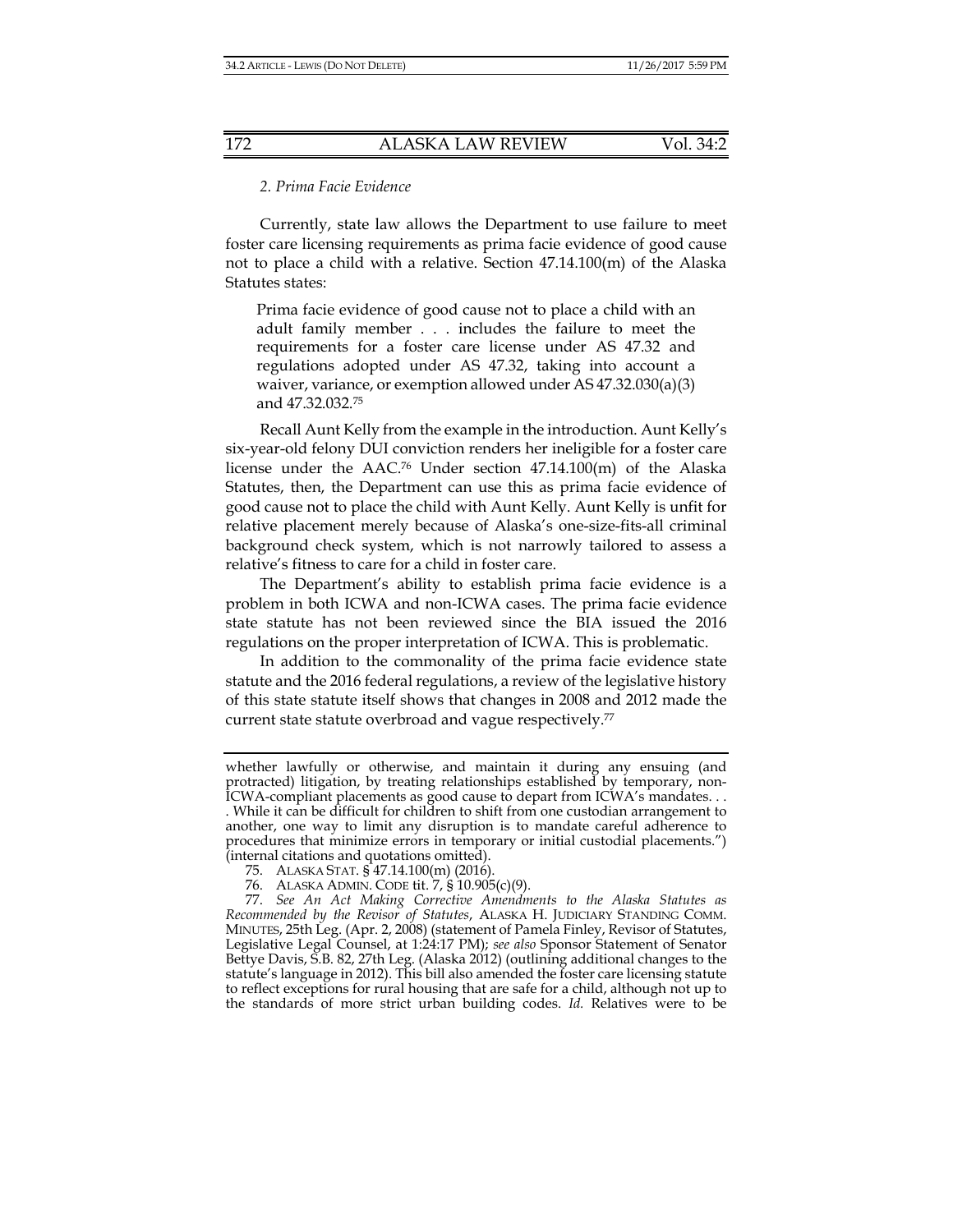In 2002, Alaska adopted section 47.35.019 of the Alaska Statutes (hereinafter "Mandatory Denial Statute") and section 47.35.021 of the Alaska Statutes (hereinafter "Discretionary Denial Statute").78 The Mandatory Denial Statute and the Discretionary Denial Statute limited the Department's ability to grant a foster care license to an applicant convicted of certain crimes, primarily felonies involving violence or child abuse, or to an applicant on the child abuse and neglect registry.79 The purpose of the Mandatory Denial Statute and Discretionary Denial Statute was to bring Alaska's laws in line with the federal Adoption and Safe Families Act (ASFA).<sup>80</sup> Congress adopted ASFA in 1997.<sup>81</sup> The federal government prohibits states from receiving monetary reimbursement from the federal government for foster care funding if the state placed a child in a home where an applicant or a household member had certain

 78. Section 47.35.019 of the Alaska Statutes governed mandatory denial of an initial license if the applicant committed child abuse and neglect, or other certain crimes. ALASKA STAT. § 47.35.019 (2002) (repealed 2005). An initial license is denied if convicted of one of the following: a felony involving domestic violence, most felony personal offenses, a felony offense committed against a minor, including a crime where the perpetrator was a person responsible for the child's welfare, and arson. *Id.* Additionally, no initial license would issue if the applicant has been convicted of one of the following within five years of the application: felony assault, stalking, a controlled substance offense, or "a crime involving imitation controlled substances." *Id.* Section 47.35.021 of the Alaska Statutes governed discretionary denial of a license. ALASKA STAT. § 47.35.021 (2002) (repealed 2005). If the applicant or household member had a conviction for any of the following within the preceding five years, the application could be denied: a misdemeanor crime of domestic violence (if the misdemeanor is under Title 11 of the Alaska Statutes); assault in the fourth degree (under section 11.41.230 of the Alaska Statutes); contributing to the delinquency of a minor (under section 11.51.130 of the Alaska Statutes); endangering the welfare of a child in the second degree (under section 11.51.110 of the Alaska Statutes); a serious offense (as defined in section 12.62.900 of the Alaska Statutes that is not already covered by section 47.35.019); or a crime concerning operating certain vehicles, aircraft, or watercraft while intoxicated (under sections 28.33.030–.031 and 28.35.032 of the Alaska Statutes). *Id.* § 47.35.021.

79. *See* § 47.35.019; *see also* § 47.35.021.

 80. *Youth Services: Regulation & Task Force,* ALASKA H. COMM. ON HEALTH, EDUC. & SOC. SERVS., 22nd Leg. (Apr. 18, 2002) (statement of Rep. Lesil Maguire at 4:22:00 PM).

 81. Adoption & Safe Families Act of 1997, Pub. L. No. 105-89, 111 Stat. 2115 (1997).

accorded the same waivers for housing as applicants seeking a foster care license. *See* ALASKA STAT. § 47.32.032(b) (2012); *cf.* ALASKA ADMIN. CODE tit. 7, § 10.935(i) (2017) (the 2012 amendment changed the state statute, requiring any variance to be taken into account in the determination of prima facie evidence, but the commissioner can grant a variance for any background check barrier).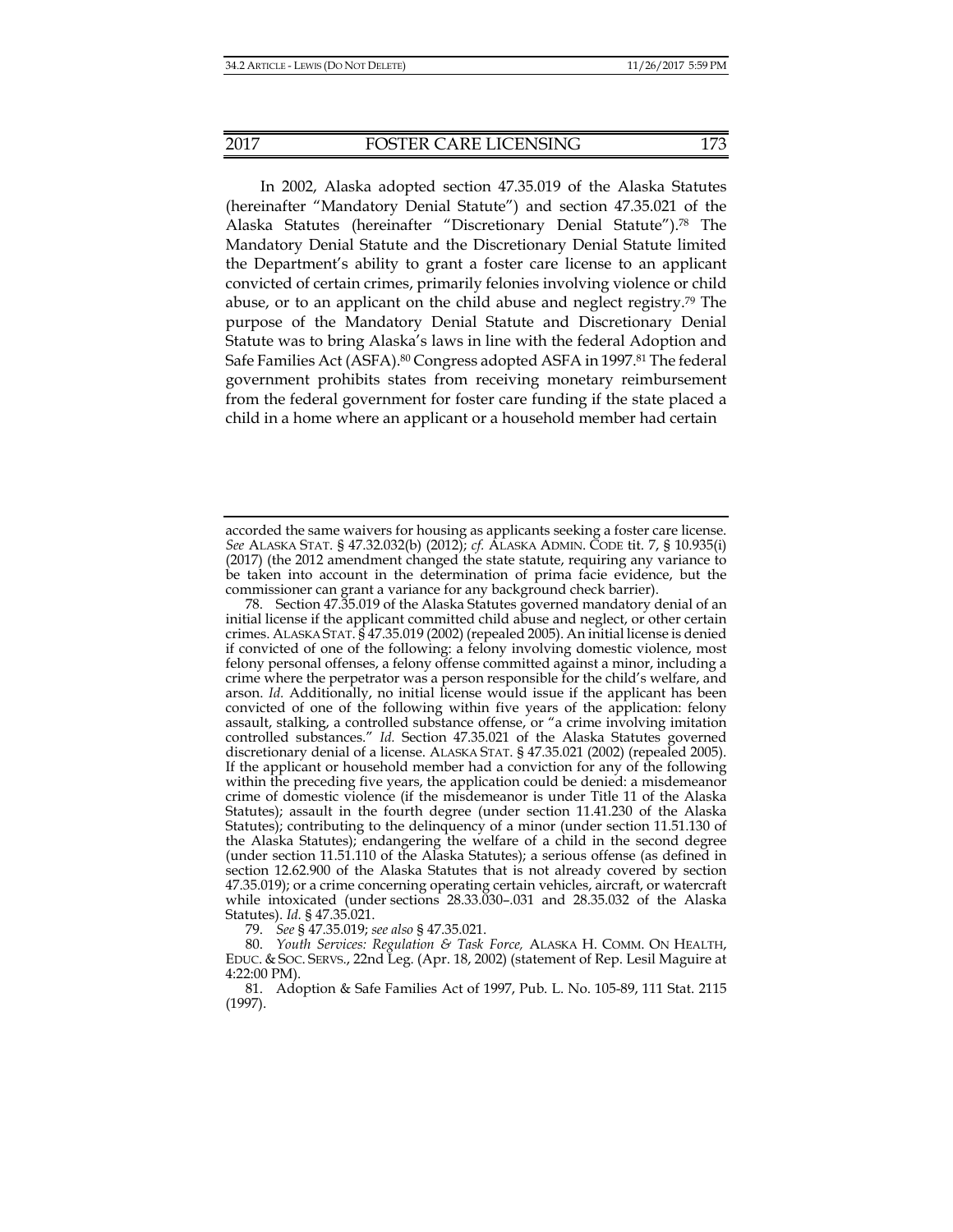criminal convictions or prior child abuse and neglect history.82 Alaska's language in the Mandatory Denial Statute and the Discretionary Denial Statute was almost identical to Congress's language in the ASFA.83

In 2005, the Alaska legislature adopted section 47.14.100(m) (hereinafter "Section 100(m)"), which originally stated, "[p]rima facie evidence of good cause not to place a child with an adult family member . . . includes grounds for denial of a foster care license"84 under the Mandatory Denial Statute or the Discretionary Denial Statute. Importantly, this meant that the Department's ability to deny a relative placement of a child due to the relative's inability to receive a foster care license was originally limited to the barriers to a foster care license established by ASFA (with some additional minor modifications the Alaska legislature added to reflect state child safety standards).<sup>85</sup> In other words, prima facie evidence to deny relative placement was limited to evidence of only certain criminal convictions or a relative's presence on the abuse and neglect registry, as provided by federal law.86

In 2005, the Mandatory Denial Statute and the Discretionary Denial Statute were repealed when foster care licensing was swept into a consolidated background check and licensing system under Senate Bill 125 (hereinafter "Single Background Check System Bill").87 This consolidated system, as previously noted, primarily stemmed from the federal government's grant to states to create a comprehensive system to protect patients under Medicare.<sup>88</sup> Recall that the Mandatory Denial Statute and the Discretionary Denial Statute enumerated which crimes would be a barrier to a foster care license.<sup>89</sup> The Mandatory Denial Statute also mandated the denial of an initial license if the applicant had certain prior child abuse and neglect history.90 Under the Single Background

 <sup>82.</sup> *Id*. § 106 (codified as amended at 42 U.S.C. § 671) (amending Social Security Act). Mandatory child abuse and neglect registry checks were added by the Adam Walsh Child Protection and Safety Act of 2006 § 151 Pub. L. No. 109- 248, 120 Stat. 587 (2006) (codified as amended at 42 U.S.C. § 671) (amending Social Security Act).

 <sup>83.</sup> *Compare* ALASKA STAT. § 47.35.019, *and* § 47.35.021 (2002), *with* Adoption & Safe Families Act § 106.

 <sup>84.</sup> ALASKA STAT. § 47.14.100(m) (2016); *see also* H.B. 53, § 37, 2005 Alaska Sess. Laws ch. 64 (creating section 47.14.100(m)).

 <sup>85.</sup> For example, Alaska made misdemeanor assault a discretionary five-year barrier for an initial license if the assault involved domestic violence. ALASKA STAT. § 47.35.021 (2004). Federal law does not prohibit issuing a foster care license for misdemeanor assault convictions.  $42 \text{ U.S.}$ C.  $\frac{2}{3}$  671(a)(20) (2012).

 <sup>86.</sup> *See* ALASKA STAT. §§ 47.35.019, 47.35.021 (2002); *see also* 42 U.S.C. § 671(a)(20).

 <sup>87.</sup> S.B. 125, 2005 Alaska Sess. Laws ch. 57.

 <sup>88.</sup> *See supra* note 34 and accompanying text.

 <sup>89.</sup> *See* ALASKA STAT. § 47.35.019; *see also* § 47.35.021.

 <sup>90.</sup> *See* ALASKA STAT. § 47.35.019.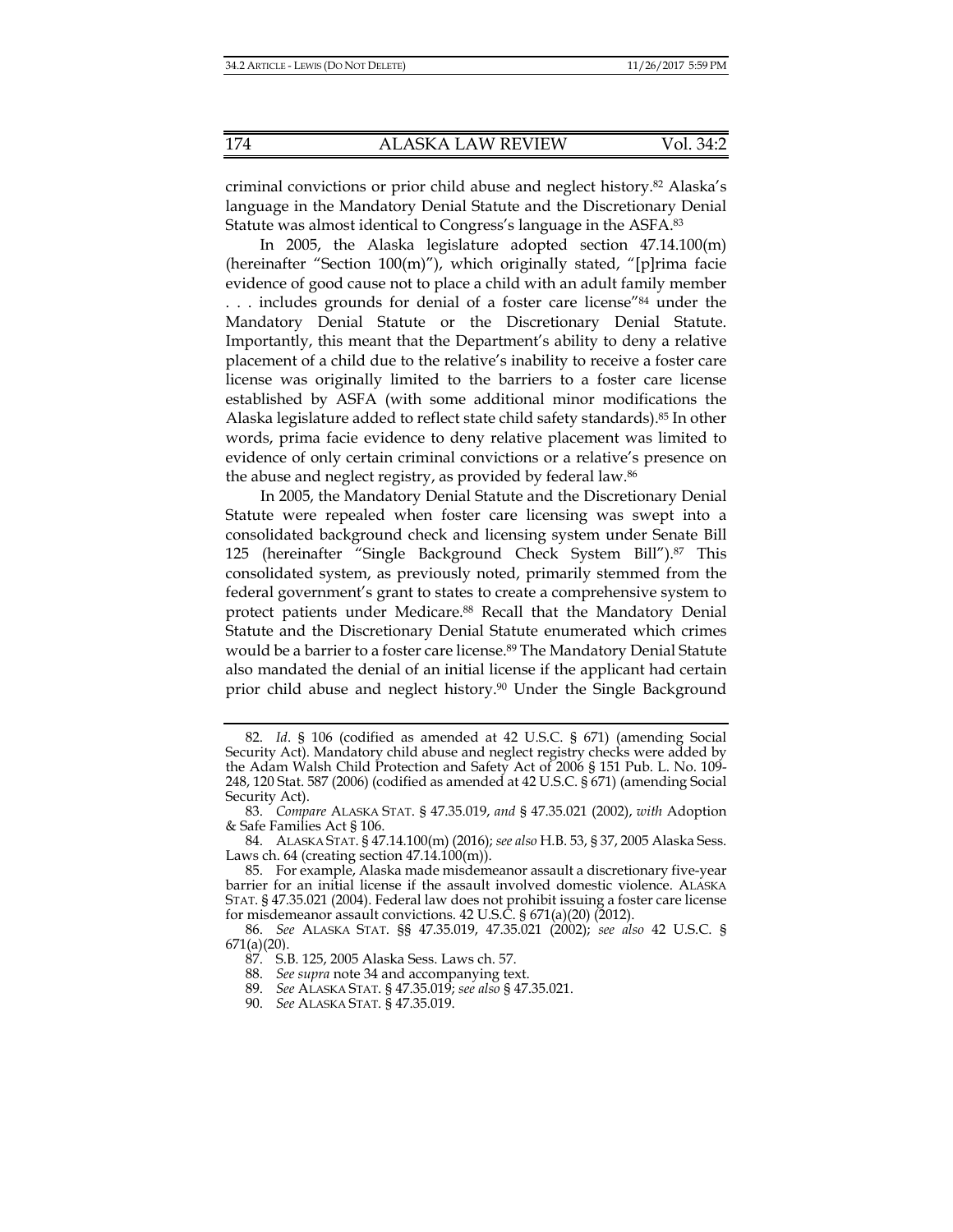Check System Bill, then, it made sense to repeal the Mandatory Denial Statute and the Discretionary Denial Statute because Alaska was introducing an entirely new procedure for foster care licensing. The legislature adopted chapter 32 of title 47 the Alaska Statutes (hereinafter "Centralized Licensing Statute") to establish the new procedure.91

Also in 2005, the child in need of aid (CINA) statutes were updated by House Bill 53 (hereinafter "Updated CINA Statutes Bill").<sup>92</sup> The final version of the Updated CINA Statutes Bill specifically created Section 100(m), which stated that the Mandatory Denial Statute and the Discretionary Denial Statute would define the prima facie evidence needed to deny a relative the right to be a caregiver for a child in foster care.93 The Department "completely and wholeheartedly" supported adopting the Updated CINA Statutes Bill.94

From 1998 until the adoption of Section 100(m) in 2005, section 47.14.100(e) of the Alaska Statutes had delineated when the Department must place a child with a relative, and when the Department may decide not to do so.95 The reasons listed in section 47.14.100(e) of the Alaska

 94. ALASKA S. HEALTH, EDUC., & SOC. SERVS. STANDING COMM. MINUTES, 24th Leg. (May 4, 2005) (statement of Tammy Sandoval, Deputy Commissioner, Office of Children's Services at 2:54:32 PM).

 95. H.B. 375, § 49, 1998 Alaska Sess. Laws ch. 99, 43–44 ("A child may not be placed in a foster home or in the care of an agency or institution providing care for children if a relative by blood or marriage requests placement of the child in the relative's home. However, the department may retain custody of the child and provide for its placement in the same manner as for other children if the department (1) makes a determination, supported by clear and convincing evidence, that placement of the child with the relative will result in physical or mental injury; in making that determination, poverty, including inadequate or crowded housing, on the part of the blood relative, is not considered prima facie evidence that physical or emotional damage to the child will occur; this determination may be appealed to the superior court to hear the matter de novo; (2) determines that a member of the relative's household who is 12 years of age or older was the perpetrator in a substantiated report of abuse under AS 47.17; or (3) determines that a member of the relative's household who is 12 years of age or older is under arrest for, charged with, has been convicted of, or has been found not guilty by reason of insanity of, a serious offense; notwithstanding this paragraph, the department may place or continue the placement of a child at the relative's home if the relative demonstrates to the satisfaction of the department that conduct described in this paragraph occurred at least five years before the intended placement and the conduct  $(A)$  did not involve a victim who was under 18 year of age at the time of the conduct; (B) was not a crime of domestic violence as defined in AS 18.66.990; and (C) was not a violent crime under AS 11.41.100 - 11.41.455 or a law or ordinance of another jurisdiction having similar elements.").

 <sup>91.</sup> Alaska S.B. 125.

 <sup>92.</sup> H.B. 53, 2005 Alaska Sess. Laws ch. 64.

 <sup>93.</sup> *Id.* § 37.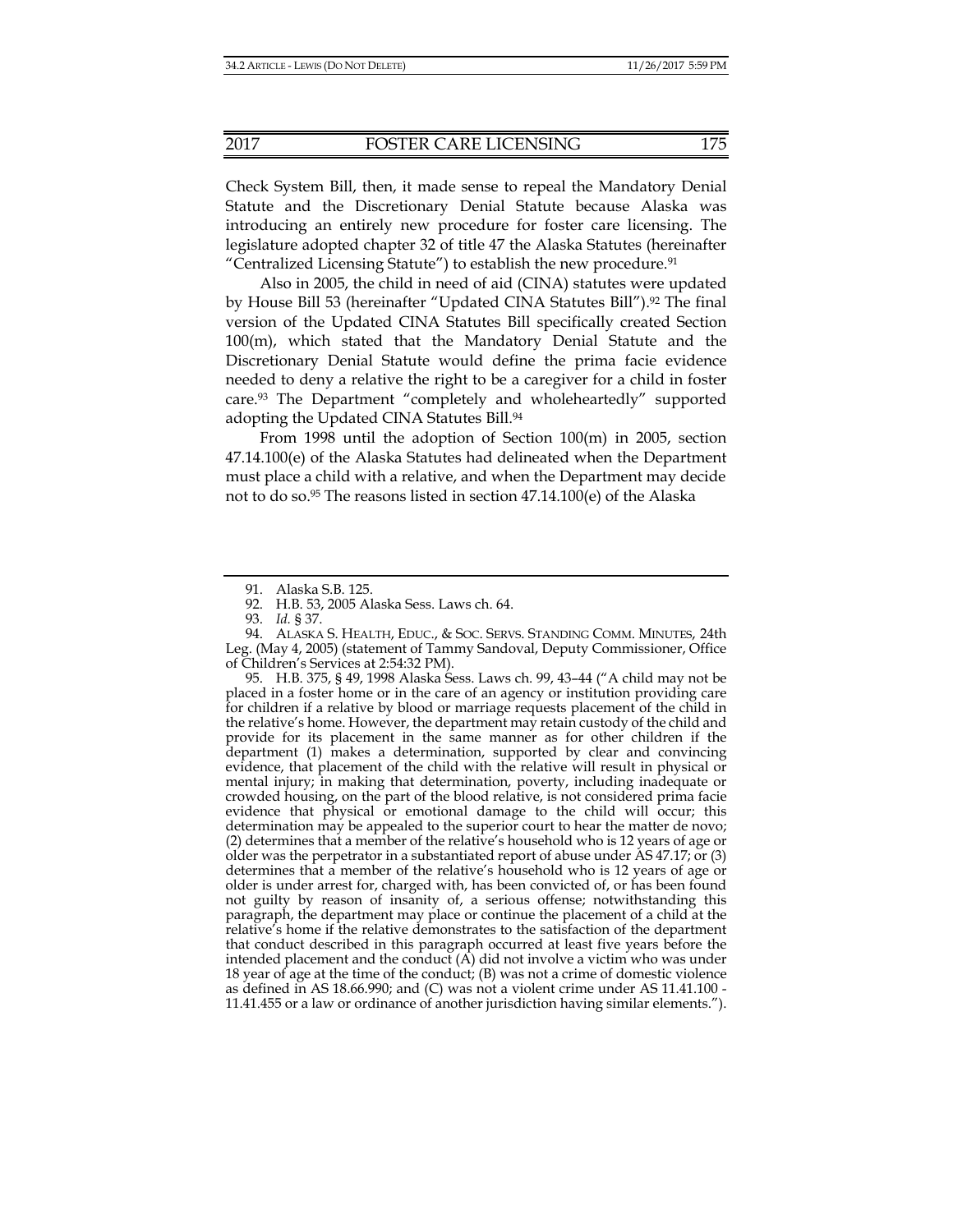Statutes regarding when the Department may not place a child with a relative became, almost verbatim, the Mandatory Denial Statute and Discretionary Denial Statute.96

In 2008, the Revisor of Statutes of the Legislative Affairs Agency, Pam Finley, introduced Senate Bill 260, which was that legislative's session's bill to correct statutory errors.<sup>97</sup> Ms. Finley remarked that the purpose of the bill was "to make the statutes clean without changing or setting, in any way, the policy."<sup>98</sup> Representative Coghill specifically asked about the revisor bill's proposed change to Section  $100(m).$ <sup>99</sup> Ms. Finley responded that the Mandatory Denial Statute was repealed in 2005, and replaced with the Centralized Licensing Statute.100 Ms. Finley stated that the revisor bill would make no policy changes, but she was mistaken.101 Adopting the revisor bill expanded what constitutes prima facie evidence from the crimes outlined in the Mandatory Denial Statute and the Discretionary Denial Statute to "the failure to meet the requirements of a foster care license under [the Centralized Licensing Statute] and regulations adopted under [the Centralized Licensing Statute]."102 The bill was adopted.103

Unfortunately for children facing foster care in Alaska, the replacement of the Mandatory Denial Statute and Discretionary Denial Statute with the Centralized Licensing Statute represented a drastic shift within the context of Section 100(m), as it expanded what the Department can assert as prima facie evidence to justify not placing a child with a relative. The Mandatory Denial Statute and Discretionary Denial Statute limited foster care licenses for applicants when either the applicant or household member had convictions for specific crimes that implicated child safety or had a history of prior child abuse and neglect.104 Under the Centralized Licensing Statute though, the Department has the authority to create foster care licensing standards.105 As a consequence, instead of primarily basing prima facie evidence to deny a relative caregiver on criminal convictions related to child safety, the adoption of the revisor bill

 <sup>96.</sup> *Compare* ALASKA STAT. § 47.14.100(e) (2016), *with* ALASKA STAT. § 47.35.019 (2004) (repealed 2005), *and* ALASKA STAT. § 47.35.021 (2004) (repealed 2005).

 <sup>97.</sup> S.B. 260, 25th Leg., Reg. Sess. (Alaska 2008).

 <sup>98.</sup> ALASKA S. FIN. COMM. MINUTES, 25th Leg. (Mar. 24, 2008) (Statement of Pamela Finley, Revisor of Statutes, Legislative Legal Counsel at 10:26:18 AM).

 <sup>99.</sup> ALASKA H. JUDICIARY STANDING COMM. MINUTES, 25th Leg. (Apr. 2, 2008) (Discussion between Representative John Coghill and Pamela Finley, Revisor of Statutes, Legislative Legal Counsel, at 1:24:17 PM).

 <sup>100.</sup> *Id.*

 <sup>101.</sup> *Id*.

 <sup>102.</sup> ALASKA STAT. § 47.14.100(m) (2016).

 <sup>103. 2008</sup> Revisor's Bill, 2008 Alaska Sess. Laws ch. 40.

 <sup>104.</sup> *See supra* note 78 and accompanying text.

 <sup>105.</sup> ALASKA STAT. § 47.32.010 (2005).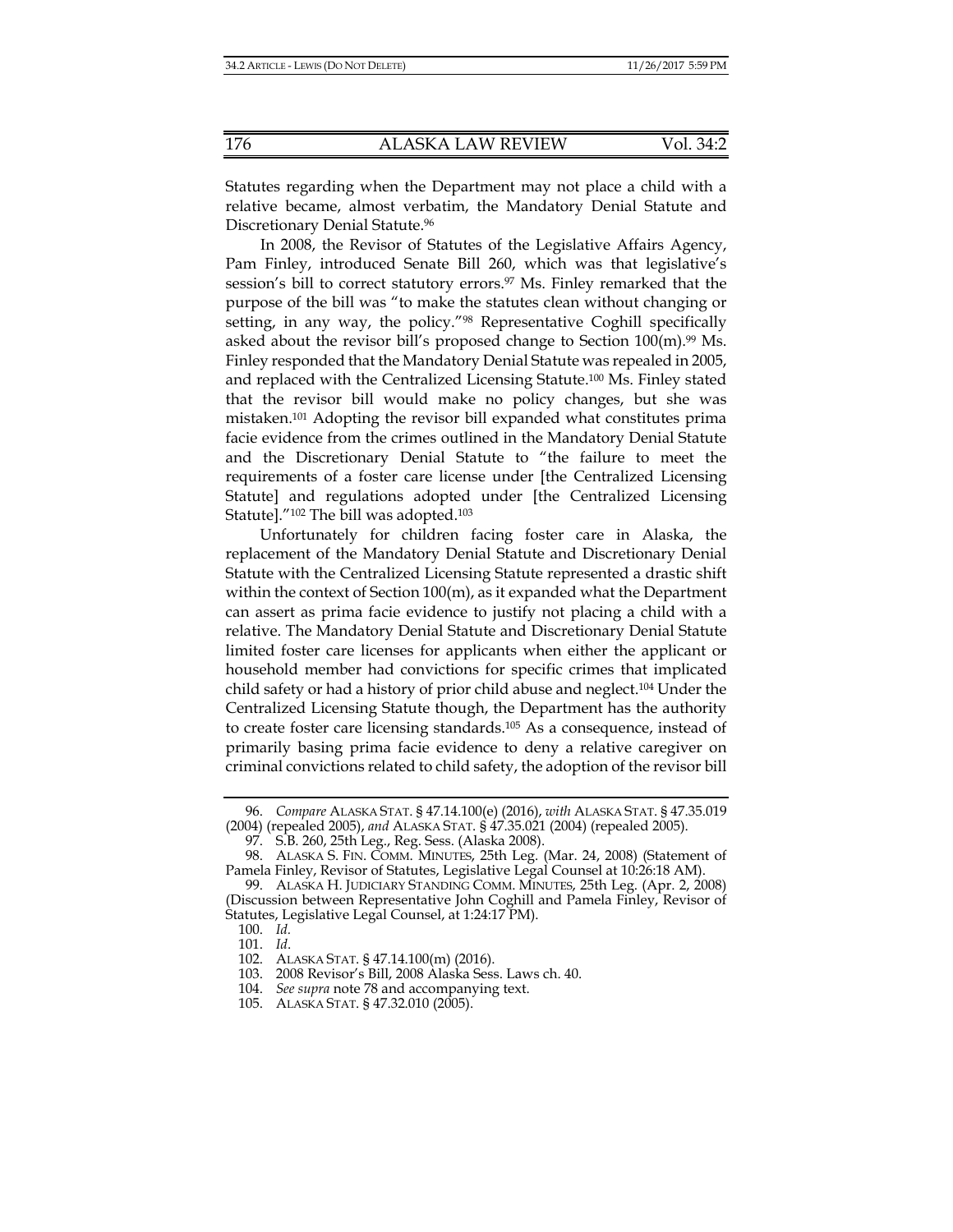meant minor and non-violent crimes counted as prima facie evidence against placing children with relatives. The Centralized Licensing Statute also expanded the category of prima facie evidence beyond background checks to include other evidence, such as a relative's inability to receive a foster care license because the relative's housing did not meet foster care licensing standards.106 The 2008 revisor bill changed what had been essentially the same policy in Alaska for a decade.

In 2012, the definition of prima facie evidence was further amended to include "taking into account a waiver, variance, or exemption allowed under AS  $47.32.030(a)(3)$  and [the Centralized Licensing Statute].<sup>"107</sup> The intent of this addition was to allow different standards for rural and urban housing, as rural housing can be safe even when not meeting the requirements of foster care licensing building codes.108 The broad support for this statutory change underscores that the revisor bill did cause policy changes that the legislature had to correct. Covenant House Alaska,109 the Alaska Mental Health Board,110 the Alaska chapter of the National Association of Social Workers,<sup>111</sup> and several child-placing agencies<sup>112</sup>

107. ALASKA STAT. § 47.14.100(m) (2012).

 108. Sponsor Statement of Sen. Bettye Davis, S.B. 82, 27th Leg. (Alaska 2012). This bill also amended the foster care licensing statute to reflect exceptions for rural housing that is safe for a child, but not up to strict urban building codes. *Id.*  Relatives were to be accorded the same waivers for housing as applicants seeking a foster care license. *See* ALASKA STAT. § 47.32.032(b) (2012).

 110. Letter from J. Kate Burkhart, Exec. Director, Alaska Mental Health Bd., Advisory Bd. on Alcoholism and Drug Abuse, to Rep. Les Gara (Feb. 23, 2011), http://www.akleg.gov/basis/get\_documents.asp?session=27&docid=12007.

 111. Letter from Meg Loomis, Exec. Director, Nat'l Ass'n of Social Workers, to Rep. Les Gara (Jan. 2, 2011), http://www.akleg.gov/basis/get\_documents. asp?session=27&docid=12007

 <sup>106.</sup> *Id.* § 47.32.010 "The purpose of this chapter is to establish centralized licensing and related administrative procedures" which apply to foster homes. *Id.*  § 47.32.010. The purpose of Title 7 of the Alaska Administrative Code §§ 10.1000– .1095 is to "protect public health, safety, and welfare by establishing environmental health and safety standards." ALASKA ADMIN. CODE tit. 7, § 10.1000(a) (2017). This includes establishing housing standards as these sections govern water supply, heating, disposal of wastewater and solid waste, bathing facilities, etc. *Id.* § 10.1000. In order to be licensed, foster homes must be in compliance with sections 10.1000 through 10.1095 of title 7 of the Alaska Administrative Code unless the AAC provides an exemption. *Id.* §10.1000(b); *see also, e.g., id.* § 10.1030 (providing an exemption).

 <sup>109.</sup> Letter from Deirdre A. Cronin, Exec. Director, Covenant House Alaska, to Sen. Bettye Davis (Mar. 30, 2011), http://www.akleg.gov/basis/get\_ documents.asp?session=27&docid=12007.

 <sup>112.</sup> *See, e.g.*, Letter from Donn Bennice, President, Alaska Behavioral Health Ass'n, to Rep. Les Gara (Jan. 26, 2011), http://www.akleg.gov/basis/get\_ documents.asp?session=27&docid=12007.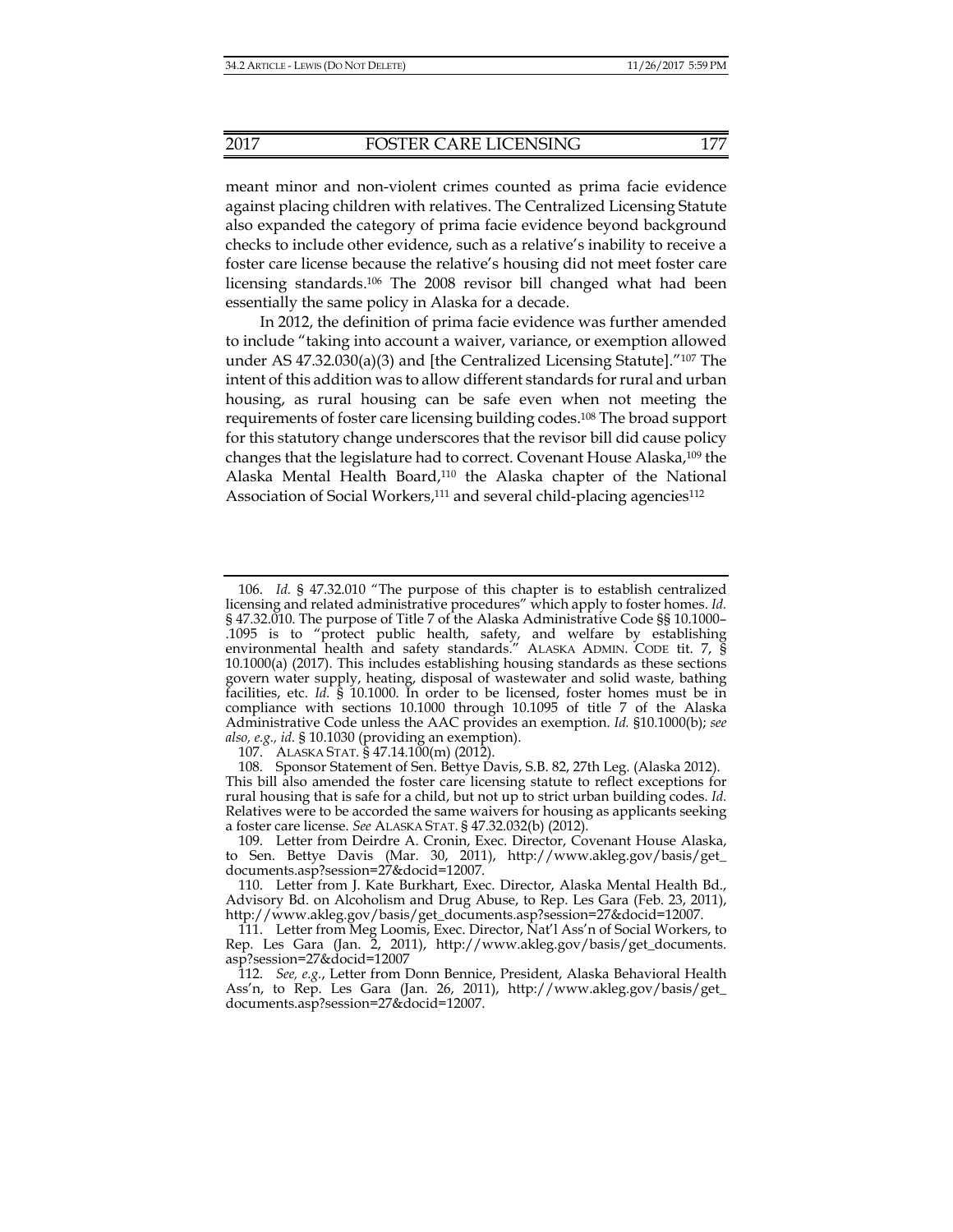submitted letters supporting the amendment because of the difficulties of placing children in rural communities, even with relatives, due to rigid foster care licensing standards.

These changes have rendered the current version of Section 100(m) unclear. For instance, while the Centralized Licensing Statute specifically provides for variances related to building codes, section  $47.32.030(a)(3)(D)$  of the Alaska Statutes states the Department may "provide for waivers, variances, and exemptions from the requirements of this chapter, including the requirement to obtain a license."113 The commissioner can also grant a variance for any barrier crime or condition identified on a background check.<sup>114</sup>

The changes to Section 100(m) through the revisor bill in 2008 and the amendment in 2012 furthermore created an overbroad and vague definition of what constitutes prima facie evidence. Due to the 2008 changes, non-violent criminal history and the number of bedrooms in the home could now be prima facie evidence to deny a placement with a relative. The application of the 2012 changes makes the statute vague because it requires the Department to consider its ability to grant a variance before the Department has prima facie evidence. First, if the Department is inclined to grant a variance for the relative, the Department would have no need to assert to the court the Department has prima facie evidence to deny the relative. Further, if under the current statute the Department does not receive prima facie evidence because the Department has the ability to grant a waiver, the Department would never have prima facie evidence.

#### **C. THE STATUS OF COURT-ORDERED PLACEMENTS**

Historically, the Department's position has been that it, not the courts, determines a child's specific placement after the Department receives legal custody.115 Even today, nothing in the Department's policy manual acknowledges that the court can direct a specific placement after reviewing the Department's denial of a relative.116 The Department's policy manual does not clearly acknowledge that the court can direct a

 <sup>113.</sup> ALASKA STAT. § 47.32.030(a)(3)(D) (2016).

 <sup>114.</sup> ALASKA ADMIN. CODE tit. 7, § 10.935(i) (2017).

 <sup>115.</sup> In re B.L.J*.*, 717 P.2d 376, 378 (Alaska 1986) ("The Department . . . claim[ed] that the court lacked authority to dictate the physical placement of the children under AS 47.10.080(c)(1)."); *see also* S.S.M. v. State, 3 P.3d 342, 346 (Alaska 2000) ("[Department of Family and Youth Services] also argues . . . that in any event the superior court did not have authority to order placement because only [Department of Family and Youth Services] has authority to order placement.").

 <sup>116.</sup> *See* ALASKA OFFICE OF CHILDREN'S SERVS., CHILD PROTECTIVE SERVICES MANUAL §§ 3.5.4, 4.5.9 (2017).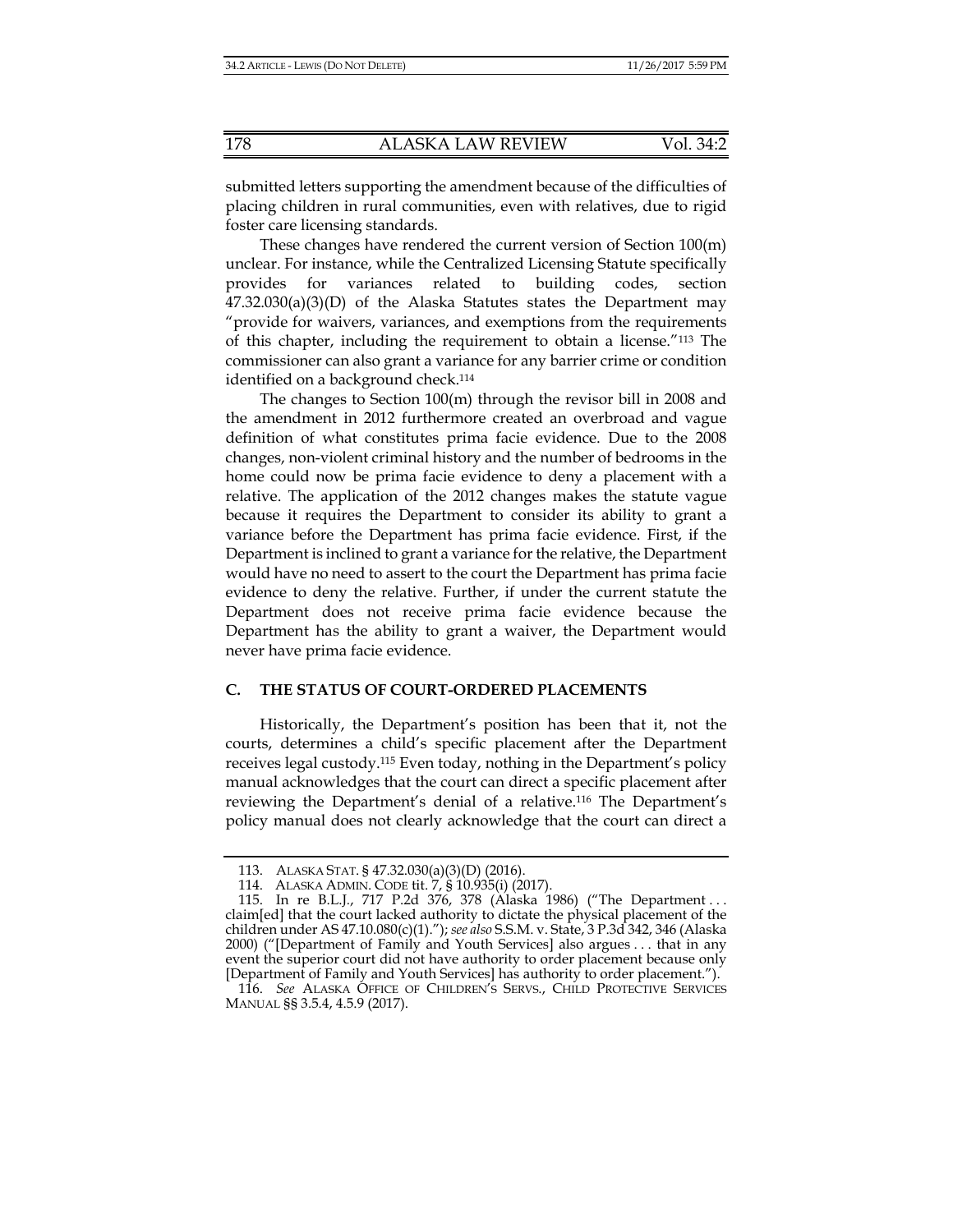specific placement at a temporary custody hearing. It states only that the court "may make other findings or orders regarding the terms, conditions, and duration of the child's placement."117 The Department's policy manual also does not acknowledge that the court can direct specific placement at an adjudication hearing, referencing only whether the child should be placed out-of-home or not.<sup>118</sup> Neither the temporary custody nor the adjudication hearing section of the Department's policy manual reference section 47.10.142 of the Alaska Statutes as governing authority, even though it is the controlling statute for emergency custody and temporary out-of-home placement hearings.119

Conversely, the Department's policy manual does acknowledge that following a dispositional hearing, the court can order a child returned to a relative.120 However, even this acknowledgement is unclear because the manual indicates dispositional hearings are one-time events rather than subject to judicial review.<sup>121</sup> The Department's policy manual lists only the governing authority of sections 47.10.080 and .081 of the Alaska Statutes, and Alaska Child in Need of Aid Rules 14, 16, and 17.122 However, Alaska Child in Need of Aid Rule 19.1(c) delineates that the court may review a disposition order upon motion of a party or the court's own motion.123

The Alaska Supreme Court does not endorse the Department's position that the court cannot direct a specific placement.124 The Department often justifies its opposing view by relying on the Alaska Supreme Court's 1986 decision, *In re B.L.J.*:

Having legal custody, the Department was able to transfer the minors as long as it met the two requirements of AS  $47.10.080(c)(1)$ . If the court wanted to remove legal custody from the Department, it could modify its original order. *The court cannot, however, order a specific placement of the minors.* At a hearing, the court can review this decision to see if the Department abused its discretion when making its placement decision.125

 <sup>117.</sup> *Id.* § 4.5.1.

 <sup>118.</sup> *Id.* § 4.5.3.

 <sup>119.</sup> *See id.* § 4.5.1; *see also id.* § 4.5.3.

 <sup>120.</sup> *Id.* § 4.5.4(G)(2).

 <sup>121.</sup> *Id.* § 4.5.4(A).

 <sup>122.</sup> *Id.* § 4.5.4.

 <sup>123.</sup> *Id.*

 <sup>124.</sup> In re B.L.J*.*, 717 P.2d 376, 378 (Alaska 1986).

 <sup>125.</sup> *Id.* at 382 (emphasis added). The standard for review, as it relates to relatives denied placement, is now clear and convincing evidence. ALASKA STAT. § 47.14.100(e) (2016); *see also* Irma E. v. State, 312 P.3d 850, 853 (Alaska 2013).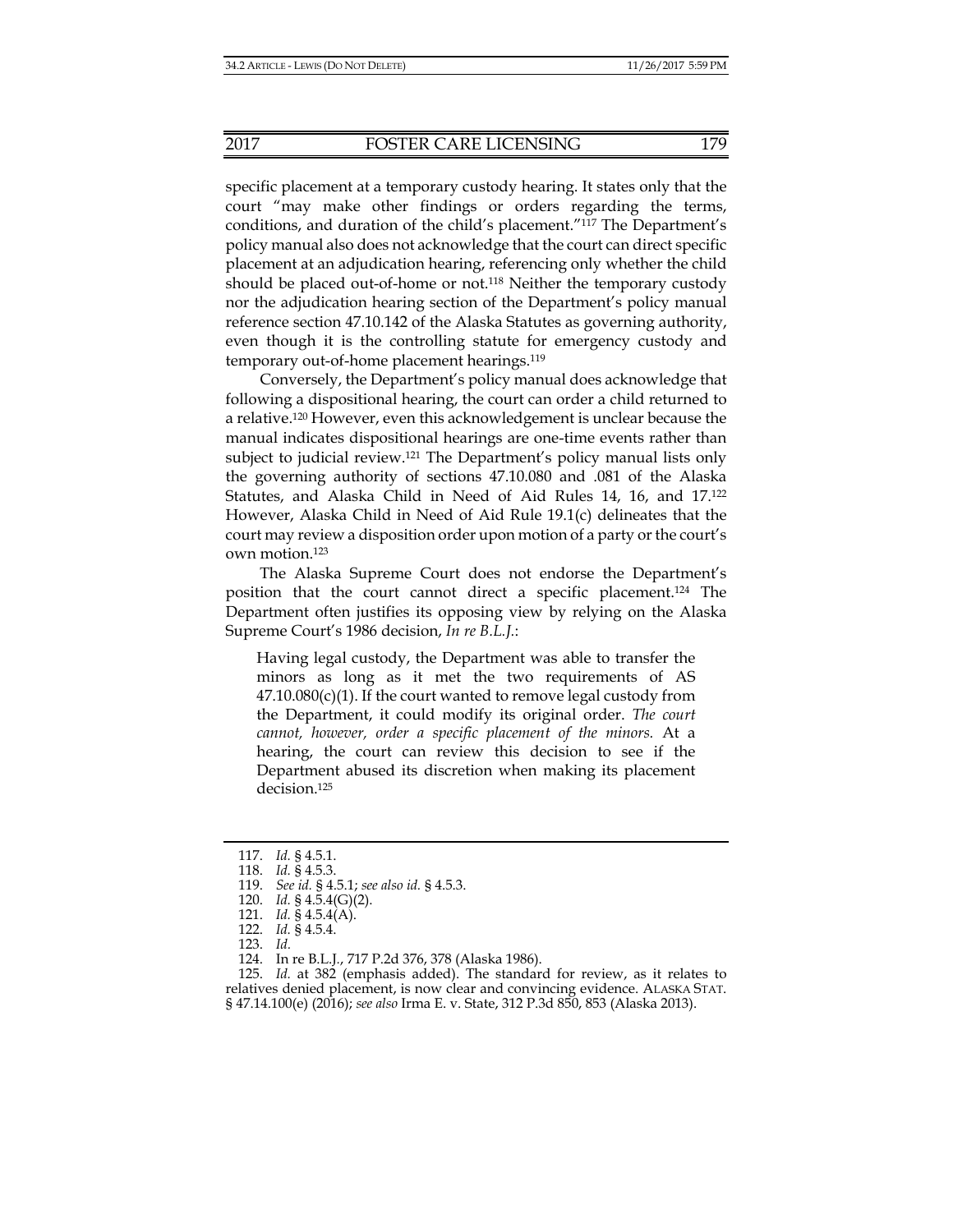But the Department's reliance on this language is misplaced. It is correct that if the court grants legal custody under AS  $47.10.080(c)(1)$  then the Department is awarded "the determination of where and with whom the child shall live," pursuant to section 47.10.084(a) of the Alaska Statutes. But that authority is subject to statutory limitations.<sup>126</sup> Specifically, the Department must comply with the relative placement preferences delineated in Alaska's state statutes.127 Further, the Department must provide parties notice of a non-emergency placement change.128 Parties can challenge the Department's proposed placement change by requesting a review hearing in superior court.129

The Department's reliance on the *In re B.L.J.* language is also misplaced because the Alaska Supreme Court ultimately held that a court can modify the original disposition awarding legal custody to the Department.130 A trial court can therefore find that the Department did not meet its burden by clear and convincing evidence to deny a relative seeking to care for children in foster care, find that legal custody should transfer to the relative with Departmental supervision, and order a modified disposition placing the child with an adult family member.131

Fourteen years later, in *S.S.M. v. State*, the Alaska Supreme Court again rejected the Department's position and held that the court can review the Department's placement decisions:

[The Department] also argues . . . that in any event the superior court did not have authority to order placement because only [the Department] has authority to order placement. . . . [I]t is irrelevant to this appeal that [the Department], not the superior

 <sup>126.</sup> ALASKA STAT. § 47.10.084.

 <sup>127.</sup> *Id.* § 47.14.100(a).

 <sup>128.</sup> *Id.* § 47.10.080(s).

 <sup>129.</sup> *Id*.

 <sup>130.</sup> In re B.L.J*.*, 717 P.2d 376, 382 (Alaska 1986).

 <sup>131.</sup> ALASKA STAT. § 47.14.100(e); *see also id.* § 47.10.080(c)(2) ("[T]he court shall order the child released to . . . [an] adult family member . . . and, in appropriate cases, order the . . . adult family member . . . to provide medical or other care and treatment; if the court releases the child, it shall direct the department to supervise the care and treatment given to the child, but the court may dispense with the department's supervision if the court finds that the adult to whom the child is released will adequately care for the child without supervision; the department's supervision may not exceed two years or in any event extend past the date the child reaches 19 years of age, except that the department or the child's guardian ad litem may petition for and the court may grant in a hearing . . . .") At the time of the decision in *B.L.J.*, the court could have amended the dispositional order to order the child released to a suitable person. H.B. 375, 1998 Alaska Sess. Laws ch. 99. At the time of the decision in *S.S.M. v. State*, the court could have amended the dispositional order to order the child released to a relative. *Id*. This language was amended to change "relative" to "adult family member" in 2005. H.B. 53, §§ 11, 35, 2005 Alaska Sess. Laws ch. 64.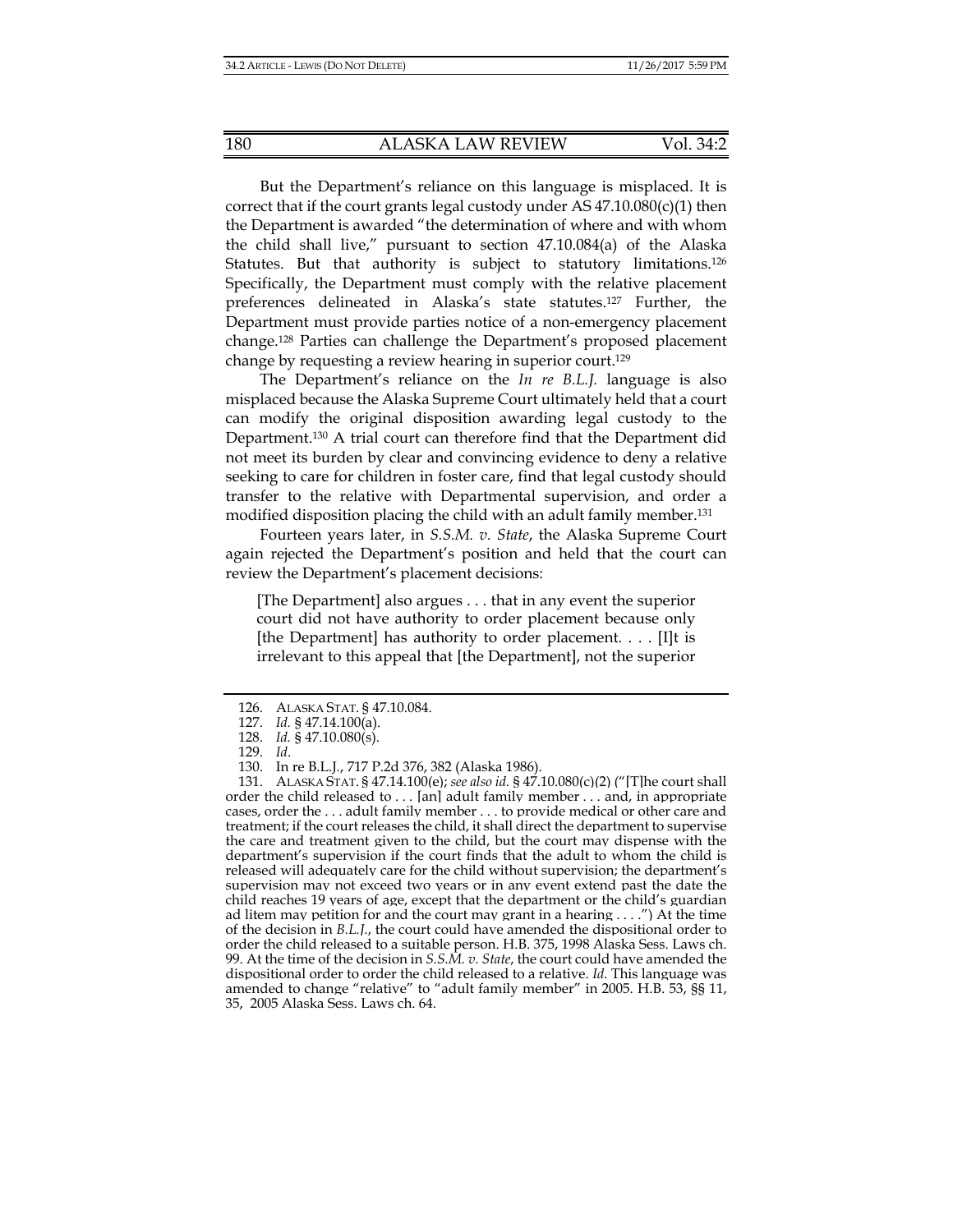court, is primarily responsible for placing a child in a CINA proceeding. A [Department] placement decision is ultimately a matter for superior court review.132

It is also worth noting that, like in *In re B.L.J.*, the Alaska Supreme Court reviewed this case post-disposition.133 As the Alaska Supreme Court reviewed both cases post-disposition, neither addresses the court's authority to review the Department's decisions pre-disposition.134

In 2016, the Alaska legislature amended the statute on temporary custody and out-of-home care to address any perceived gap in judicial review by adding that if the Department has "emergency custody . . . or a court orders a child committed to the department for temporary placement" the Department shall "to the extent feasible and consistent with the best interests of the child" comply with the order of placement preferences in section 47.14.100(e) of the Alaska Statutes.135 The denial of a relative under section 47.14.100(e) of the Alaska Statutes triggers the right to superior court review under Section 100(m).136

Prior to this 2016 amendment, the Alaska legislature had already provided that if a minor is committed to the temporary custody of the Department "the court order shall specify the terms, conditions, and duration of placement."137 However, that section continued: "[t]he court shall require the minor to remain in the placement provided by the department."138 The legislature emphasized the importance of applying the state's relative placement preferences by codifying the requirements directly into the statute governing emergency or temporary custody of a child.139 The legislature received ample support for the bill.140 The Tanana Chiefs Conference submitted a letter encouraging placing children with family in emergencies to avoid re-traumatizing children and to facilitate

 <sup>132.</sup> S.S.M. v. State, 3 P.3d 342, 346 (Alaska 2000).

 <sup>133.</sup> *Id.* at 344.

 <sup>134.</sup> *See id*.; *see also B.L.J.*, 717 P.2d at 377.

 <sup>135.</sup> Child Protection and Opportunity Act, § 8, 2016 Alaska Sess. Laws ch. 7 (creating ALASKA STAT. § 47. 10.142) Arguably, the relative placement preferences already applied because  $\S$  47.14.100(e) states the relative placement preferences apply "when a child is *removed* from a parent's home." (emphasis added). A child can be removed based on an emergency or if the court awards the Department temporary custody.

 <sup>136.</sup> ALASKA STAT. § 47.14.100(m) (2016).

 <sup>137.</sup> *Id.* § 47.10.142(f).

 <sup>138.</sup> *Id.* 

 <sup>139.</sup> Rep. Les Gara, Sponsor Statement H.B. 27: Child Protection and Opportunity Act, H.B. 27, 4SSLA 16 (Alaska 2015), http://www.akleg.gov/basis/ get\_documents.asp?session=29&docid=965.

 <sup>140.</sup> *See, e.g.*, Letter from Victor Joseph, President, Tanana Chiefs Conference, to Senate Health & Soc. Servs. Comm. Members (Apr. 11, 2016), http://www. akleg.gov/basis/get\_documents.asp?session=29&docid=65804.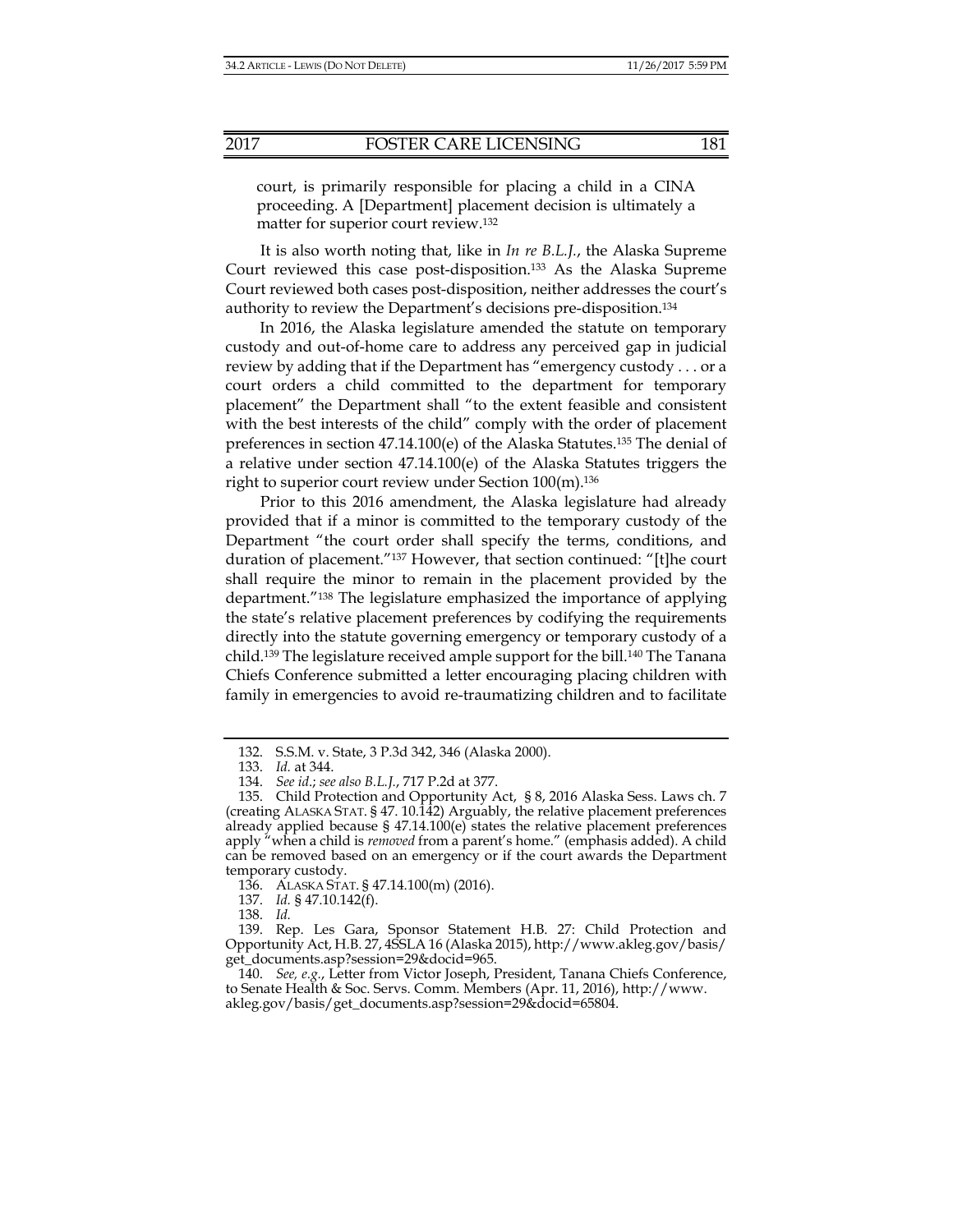reunification.141 Facing Foster Care in Alaska, a current foster care youth and alumni organization, also expressed support, and emphasized that relative placements provide for children's need for "safety, well-being and permanency."142

This bill attracted support from outside Alaska as well. The Center for Family Finding and Youth Connectedness favored adopting this section to help children facing foster care.<sup>143</sup> Further, First Focus Campaign for Children, a national bipartisan advocacy organization "committed to making children and their families a priority in federal policy and budget decisions," noted that "children and youth do best and are most able to cope with and overcome trauma when they have permanent connections to caring and supportive adults," which means extended family and communities.144

In sum, Alaska's one-size-fits-all background check system and current state statutes unnecessarily deny relatives seeking placement of children in foster care. The AAC is substantially more restrictive than federal law when applied to the more narrow issue of foster care licensing and relative placement. In 2008 the state statute that originally gave the Department prima facie evidence to deny licensure to a relative caregiver due to criminal convictions related to child safety was mistakenly expanded to include minor crimes and crimes that did not involve violence. It additionally went beyond background checks to include additional barriers, such as housing that did not meet foster care licensing standards. The 2012 amendments to the state statute on prima facie evidence made the statute vague by including consideration of variances; the Department can grant a variance for any background check barrier. This problem is further compounded by the absence of a state statute clearly delineating the court's authority to order specific placements. As recently as 2016 the Alaska legislature had to amend state statutes to specifically affirm relative placement preferences applied if the Department has emergency custody or temporary custody.

 <sup>141.</sup> *Id*.

 <sup>142.</sup> Letter from Amanda Metivier, Exec. Dir., Facing Foster Care in Alaska, to Rep. Les Gara (Feb. 1, 2015), http://www.akleg.gov/basis/getdocuments. asp?session=29&docid=65416.

 <sup>143.</sup> Letter from Kevin A. Campbell, Founder, Ctr. for Family Finding and Youth Connectedness (Jan. 30, 2015), http://www.akleg.gov/basis/get\_

documents.asp?session=29&docid=963 (writing open letter to legislators regarding the viability of adoption to assist foster children).

 <sup>144.</sup> Letter from Bruce Lesley, President, First Focus Campaign for Children, to Rep. Les Gara (Feb. 3, 2015), http://www.akleg.gov/basis/get\_ documents.asp?session=29&docid=963.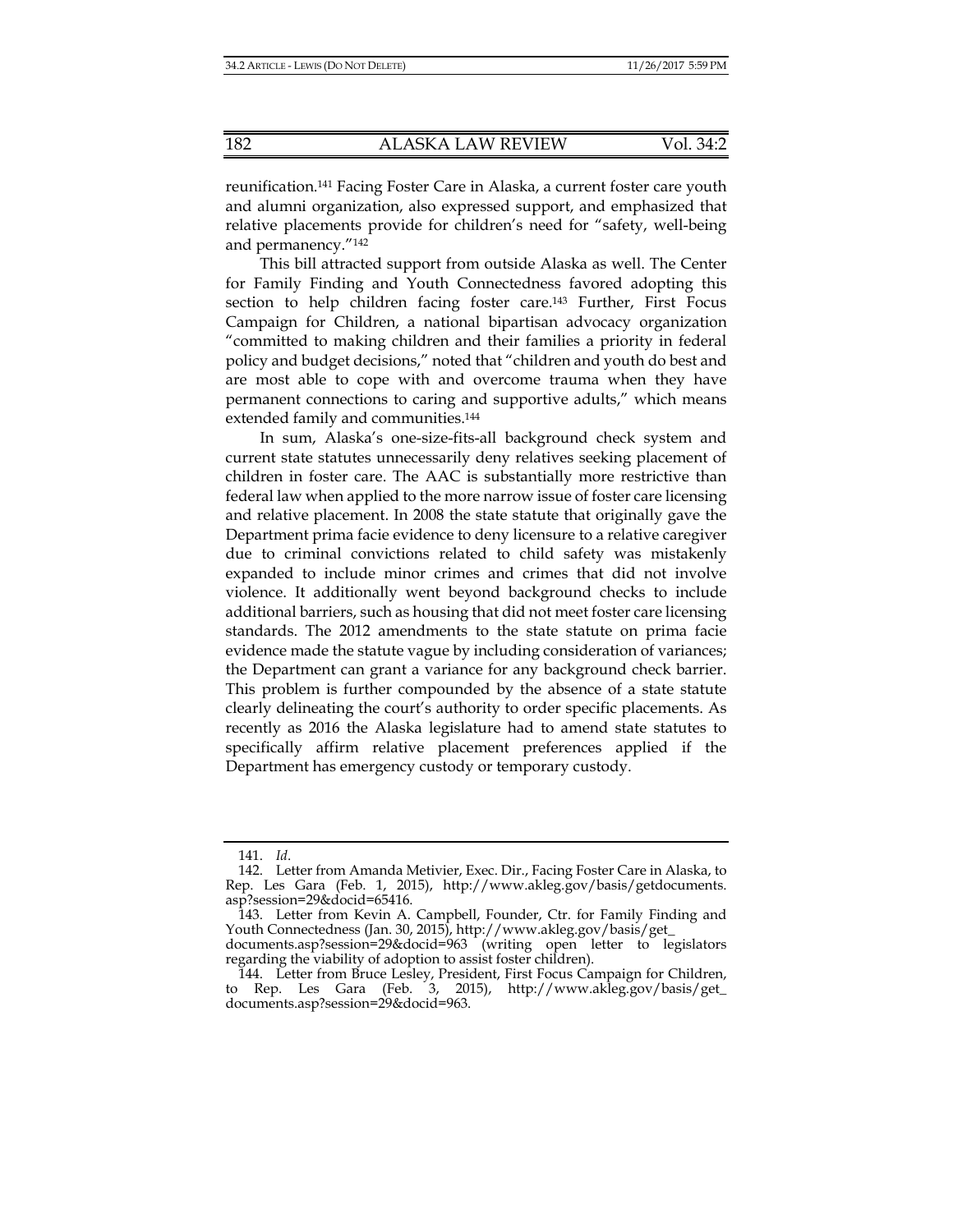## **II. THE NEED FOR REFORM: WHAT HAPPENS ON THE FRONTLINES**

The Department has the authority and complete discretion to place a child in foster care with a relative regardless of the relative's background check.145 If the relative has a background check barrier, such as Aunt Kelly's DUI conviction, a foster care license can be issued only if the Department grants a variance.146 However, it is reasonable to infer that the Alaska legislature recognized the State's duty to children in foster care, and therefore gave the Department broad discretion to place children with relatives regardless of what the relative's background check contains. The Department, it can be contended, would seek to avoid unnecessary denials of relatives under this system because the system exists for licensing many different programs, and the Department should be able to assess the relative's ability to safely care for the child. Indeed, this inference is supported by the fact that a solid majority, 71%, of relatives in 2016 requesting a variance due to a background check barrier received approval.147

However, this broad discretion still does not necessarily result in compliance with ICWA or state law. With the Department's heavy employee turnover,<sup>148</sup> caseworkers with little experience and training scrutinize relatives receiving background checks under the same administrative code as, for example, a person applying to work at an assisted living facility subject to state licensure.149 Frontline workers explain, "you learn most of it as you go" and the current training is "well short of equipping them to perform on the job."150 Thus, the risk of erroneous denial in the one-size-fits-all background check system becomes exacerbated with this lack of adequate training and support.151

The lack of compliance with ICWA and state law on the frontline is particularly troubling when considering Alaska Native children. Congress enacted ICWA in part as recognition that "an alarmingly high percentage of Indian families are broken up by the removal, often

 <sup>145.</sup> *See supra* note 6 (discussing the Department's foster placement authority).

 <sup>146.</sup> ALASKA ADMIN. CODE tit. 7, § 10.930(a) (2017).

 <sup>147.</sup> This data is compiled by Timothy Jones, Social Services Program Coordinator at the Alaska Department of Health and Social Services. It is available from the author upon request.

 <sup>148.</sup> VADAPALLI & PASSINI, *supra* note 18, at 31.

 <sup>149.</sup> *See generally* ALASKA ADMIN. CODE tit. 7, § 10.900 (2017) (noting various different applications of sections 10.900 through 10.990 of title 7 of the Alaska Administrative Code).

 <sup>150.</sup> VADAPALLI & PASSINI, *supra* note 18, at 31.

 <sup>151.</sup> *Id*. ("Overall, frontline workers seem to report impossible working conditions.").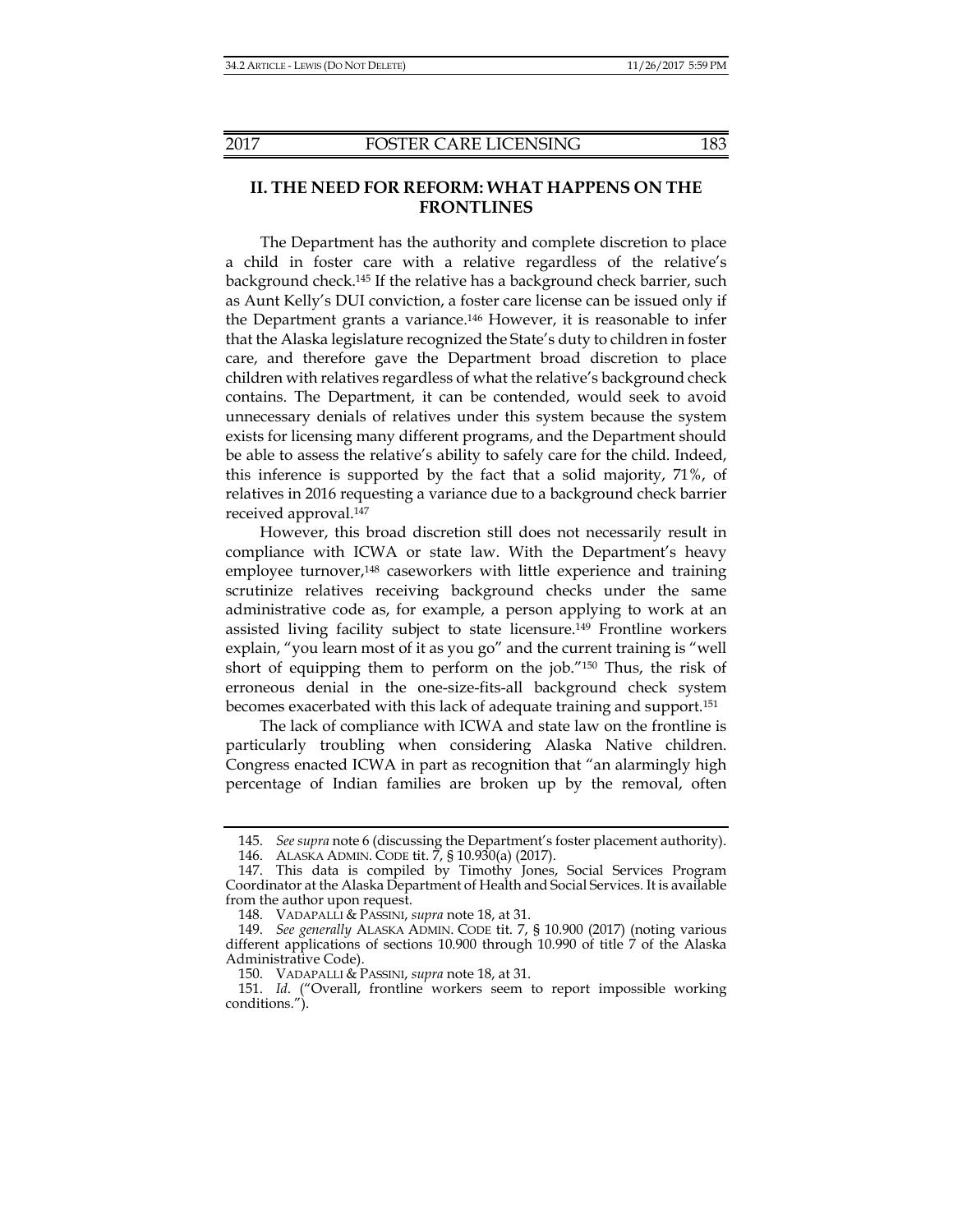unwarranted, of their children from them by nontribal public . . . agencies" and placed in non-Native homes and institutions.152 Alaska Native children are no exception. Alaska Native children are substantially more likely to be removed from their homes than white children, the next largest racial group in Alaska.153 Alaska Native children are about 20% of Alaska's population, but they accounted for over 60% of children in foster care until 2015, where their relative percentage dropped to 56%.154 However, this decrease did not result from a decrease in the actual number of Alaska Native children removed from their homes, but from an increase in the removal of non-Native Alaskan children.155 Further, even more Alaska Native children were removed from their homes in 2015 than were removed in each of the preceding four years.156 As further evidence, Alaska's Western Region, which has the highest proportion of Alaska Native families, continues to have a substantially higher rate of removal than other regions.157

This disproportionality is alarming, as is the general rate of removal. In 2015, Alaska had more children in foster care proportionally than any other state.158 Alaska had more foster care children both when considering foster care versus total child population, as well as foster care versus children living in poverty.159 Alaska's rate of removal in 2015 was more than triple the national average.160 The high number of Alaskan children in foster care is not a new phenomenon. A 2014 study found that almost one percent of Alaskan children under the age of twenty-one were

156. *Id.*

160. *Id.*

 <sup>152. 25</sup> U.S.C. § 1901(4) (2012).

 <sup>153.</sup> DIWAKAR VADAPALLI ET AL., TRENDS IN AGE, GENDER, AND ETHNICITY AMONG CHILDREN IN FOSTER CARE, 3 (2014), http://www.iser.uaa.alaska.edu/ Publications/2014\_12TrendsInAgeGenderAndEthnicityAmongFosterChildrenIn Alaska.pdf ("Alaska Native children were 5.82 times more likely than White children to be in foster care in 2006, but by 2013 [Alaska Native children] were 6.95 times more likely.").

 <sup>154.</sup> Vadapalli & Passini, *supra* note 60, at 1.

 <sup>155.</sup> *Id*. at 2. In 2015, 1514 Alaska Native children were removed, as compared to 1362 in 2014, 1250 in 2013, 1195 in 2012, and 1182 in 2011. *Id.* The next largest racial group, white children, saw removal numbers between 515 in 2011 and 777 in 2015. *Id.*

 <sup>157.</sup> *Id.* In the Western Region 17 children per 1000 children were removed in 2015, as compared to 13 in the Anchorage Region, 11 in the Southcentral Region, and 10 in the Northern and Southeastern Regions. *Id.*

 <sup>158.</sup> THE NAT'L COALITION OF CHILD PROTECTION REFORM, THE 2015 NCCPR RATE-OF-REMOVAL INDEX 6–7 (2017), https://drive.google.com/file/d/0B291 mw \_hLAJselRZSEFxN2ZxY00/view.

 <sup>159.</sup> Richard Wexler, *Congratulations, Alaska: You're the Foster Care Capital of America*, THE CHRON. OF SOC. CHANGE (Feb. 22, 2017), https://chronicleofsocial change.org/blogger-co-op/congratulations-alaska-youre-foster-care-capitalamerica.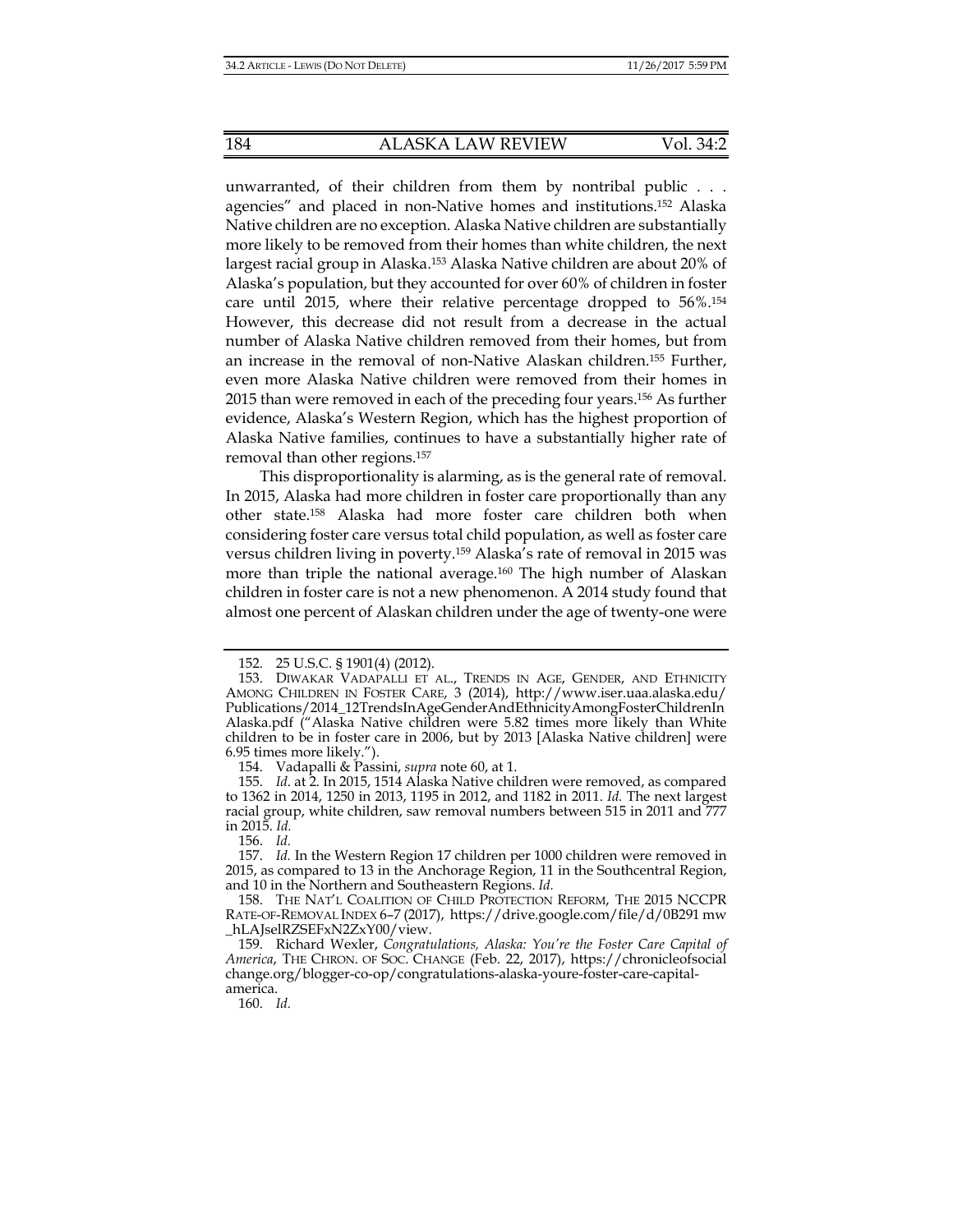in foster care between 2006 and 2013, as compared with 0.5% of children in the entire United States.161 The Child Protection and Opportunity Act, signed by Governor Bill Walker in 2016, acknowledged this problem, and focused on reducing the barriers to permanent homes for Alaskan children because on a "per capita basis Alaska has more children ready and waiting for permanent adoptive homes than 48 other states."162

In June 2017, the Alaska Office of the Ombudsman released two reports detailing the Department's serious failings in two cases where children were separated from their families.163 In the first, the Ombudsman found a significant delay in determining whether a child could be placed with her out-of-state father.164 While in foster care, awaiting a determination, the child was sexually abused.165 In the second case, the Ombudsman found a significant delay in determining whether a child could be placed with an out-of-state grandfather.166 On two separate occasions, the caseworker told the court that she had begun the process of determining whether the child could live with the grandfather, but in fact she had not.<sup>167</sup>

These issues are not isolated. The Director of the Office of Children's Services, Christy Lawton, responded to the reports by citing the caseworker's heavy caseload:

I think if we reviewed any number of cases, we would find similar problems where everything wasn't done to the 'T' that it should in terms of every single policy, every single phone call returned, every single thing happening timely. It's simply impossible to do that virtually for every single caseworker we have, who has more than the recommended national average of cases. It's an impossible job.168

167. *Id*. at 3.

 <sup>161.</sup> VADAPALLI ET AL., *supra* note 153, at 10.

 <sup>162.</sup> Gara, *supra* note 139.

 <sup>163.</sup> ALASKA OFFICE OF THE OMBUDSMAN, OMBUDSMAN COMPLAINT A2016-0923 (June 22, 2017), http://www.alaskapublic.org/wp-content/uploads/2017/06/ A2016-0923-EXECUTIVE-SUMMARY.pdf; ALASKA OFFICE OF THE OMBUDSMAN, OMBUDSMAN COMPLAINT A2017-0015 (June 22, 2017), http://www.alaskapublic. org/wp-content/uploads/2017/06/A2017-0015-EXECUTIVE-SUMMARY-1.pdf.

 <sup>164.</sup> OMBUDSMAN COMPLAINT A2016-0923, *supra* note 163, at 13.

 <sup>165.</sup> *Id.* at 21.

 <sup>166.</sup> OMBUDSMAN COMPLAINT A2017-0015, *supra* note 163, at 6.

 <sup>168.</sup> Anne Hillman, *Ombudsman Reports Show Failures at OCS*, ALASKA PUB. MEDIA 23 (June 23, 2017), http://www.alaskapublic.org/2017/06/23/ ombudsman-reports-show-failures-at-ocs/.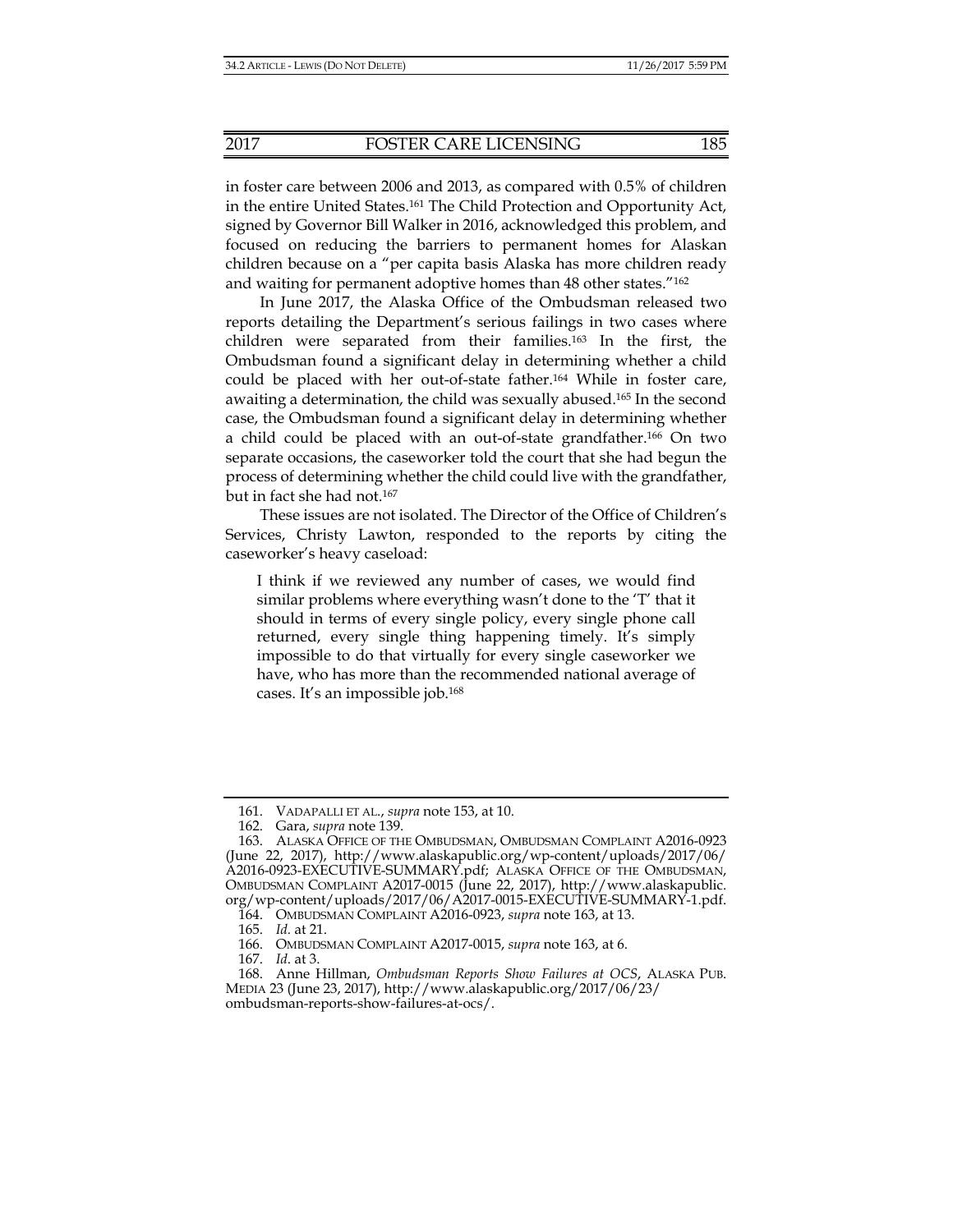Indeed, the Department suffers from over a 30% turnover rate of frontline workers annually, and about 60% of frontline caseworkers have held their current position for less than three years.<sup>169</sup> Caseworkers surveyed in 2016 provided the following feedback regarding training:

Less than 20% of the workers that attended . . . in the last year felt that it made them confident that they are working according to the practice model; a little over 20% felt that it prepared them to work with families served by OCS; and almost 40% felt that it helped them understand their role as a child protection services worker.170

With this heavy burden on individual frontline caseworkers, who do not receive adequate training, it is incumbent upon Alaska to make policies that emphasize placing children facing foster care with relatives. The next section proposes three reforms Alaska could implement to increase the number of children placed with relatives given current law and the practical reality of frontline casework.

## **III. PRACTICAL REFORMS**

Recent history has shown that Alaska cannot rely on the Department's discretion alone. Alaska should continue to allow the Department broad discretion to determine a child's best interests following a relative's background check. But meaningful reform can only be effectuated if controlling the Department's errors is coupled with additional reforms.

First, Alaska should adopt the provisions of the American Bar Association's Model Family Foster Home Licensing Standards for background checks.171 In doing so, Alaska would prioritize placing children facing foster care with relatives, and provide the relatives with foster care licenses when able. This would also increase the number of available foster homes since federal law requires that licensing standards be the same for relative and non-relative homes.172 The current rules are overly restrictive when applied to background checks and foster care licensing as noted by the large number of approved variances for

 <sup>169.</sup> VADAPALLI & Passini, *supra* note 18, at 23–24.

 <sup>170.</sup> *Id.* at 19.

 <sup>171.</sup> *See infra* Part III.A.

 <sup>172.</sup> MODEL FAMILY FOSTER HOME LICENSING STANDARDS 4 (Am. Bar Ass'n 2014).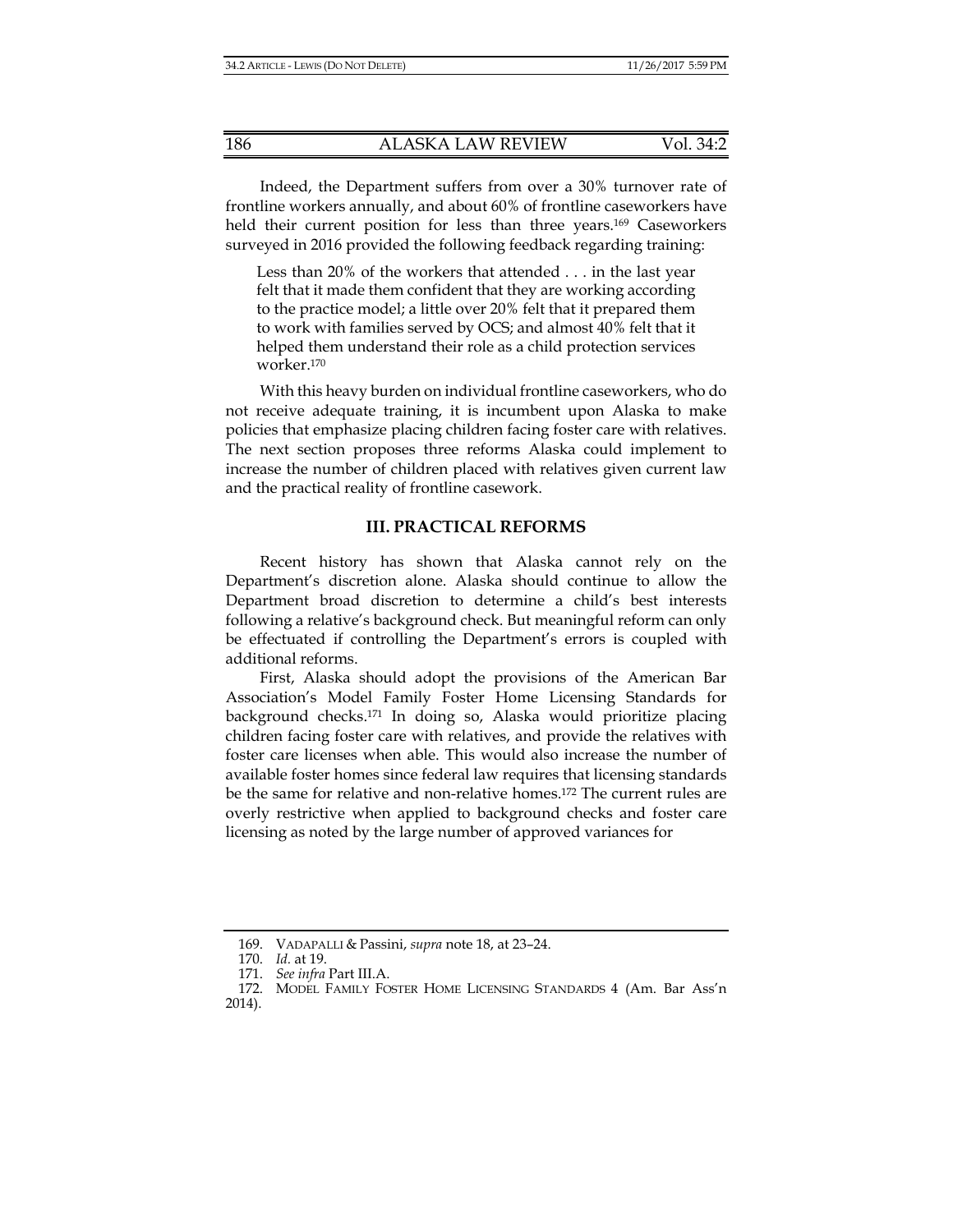relatives.173 The ABA's standards are sensible standards that account for child safety and recognize the importance of relative caregivers and can streamline foster placement.

Second, Alaska should repeal Section 100(m), which allows the Department to establish prima facie evidence denying a relative placement of a child if the relative does not pass foster care licensure.174 Section  $100(m)$  no longer comports with the requirements of ICWA's placement preferences in light of the 2016 federal regulations delineating what constitutes good cause to deviate from the placement preferences. Further, the history of Section 100(m) shows that the definition of prima facie evidence has been unintentionally changed over time.175 In its current iteration, Section 100(m) is vague and overbroad.

Third, the Alaska Legislature should enact a law clarifying the courts' authority to order a child to be placed with a relative until a case is resolved.176 While the legislature has recognized the Department's authority to determine placement when the Department is named the legal parent, both the legislature and the courts have acknowledged that the Department is not infallible and subject the Department's denials of relatives as caregivers to court review.177 The issue is simply that this review does not get exercised frequently enough. This is in part because the Department sometimes incorrectly takes the position that the court cannot order a specific placement even if the court finds that the Department has not met its burden to deny the relative. This also underscores why Department discretion is not a sufficient check on the one-size-fits-all background check system. Office of Children's Services Director Christy Lawton has said that the Department has an "impossible job" with the current work overload, and the frontline workers admit being undertrained.178 The most effective way, therefore, to prevent errors made on the frontline is for the legislature to acknowledge the problem and provide a backstop for the Department by clarifying the court's authority to order a specific placement with a relative at all stages of a child welfare case.

 <sup>173.</sup> This data is compiled by Timothy Jones, Social Services Program Coordinator at the Alaska Department of Health and Social Services. It is available from the author upon request.

 <sup>174.</sup> *See infra* Part III.B.

 <sup>175.</sup> *See id.*

 <sup>176.</sup> *See infra* Part III.C.

 <sup>177.</sup> ALASKA STAT. § 47.14.100(m) (2016); *see also* S.S.M. v. State, 3 P.3d 342, 346 (Alaska 2000) ("A [Department] placement decision is ultimately a matter for superior court review.").

 <sup>178.</sup> Hillman, *supra* note 168.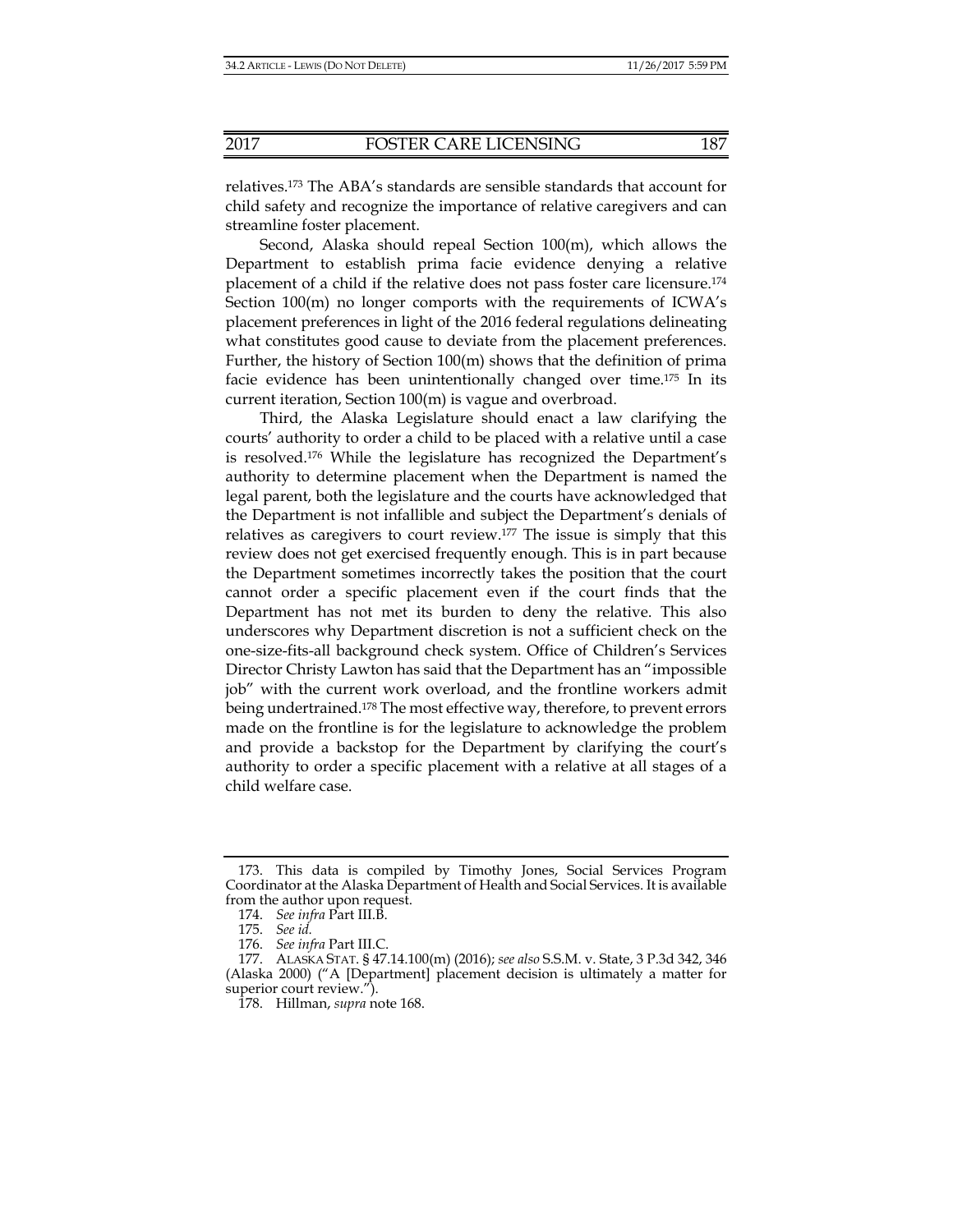## **A. ADOPT MODEL LICENSING STANDARDS FOR BACKGROUND CHECKS**

In 2014, the American Bar Association, the Annie E. Casey Foundation, Generations United, and the National Association for Regulatory Administration released the Model Family Foster Home Licensing Standards ("Model Licensing Standards").179 The purpose of the Model Licensing Standards is to ensure child safety and provide a "reasonable, common-sense pathway to enable more relatives and nonrelated caregivers to become licensed foster parents."180 The Standards "encompass all the necessary components to license a family foster home [and] are flexible enough to respond to individual circumstances."<sup>181</sup>

The Model Licensing Standards designate certain crimes as "barrier crimes," which preclude placement of a child either for five years or permanently.182 The Model Licensing Standards also provide guidelines on how to evaluate a relative's home if the background check reveals a conviction for any other type of crime.183 Under the Model Licensing Standards, presence of a juvenile offender is not an automatic bar.184 Instead, the Model Licensing Standards apply the same guidelines recommended for evaluating adult convictions that are not subject to automatic denial.185

The Model Licensing Standards consider household members age eighteen or older as adults.186 The Standards also require sex-offender registry checks for applicants or household members who are adults.187 The Standards mirror the requirements under the federal Adam Walsh Child Protection and Safety Act (the "Walsh Act"),<sup>188</sup> which required states to conduct child abuse and neglect registry background checks in

 <sup>179.</sup> MODEL FAMILY FOSTER HOME LICENSING STANDARDS (Am. Bar Ass'n 2014).

 <sup>180.</sup> *Id.* at 4.

 <sup>181.</sup> *Id.*

 <sup>182.</sup> *See id.* at 11 (listing, in sections 10(C) and (D), qualifying offenses).

 <sup>183.</sup> *See id.* (listing, in section 10(E), considerations for agency to follow if applicant was convicted of an otherwise enumerated crime).

 <sup>184.</sup> *See id.* (providing agency procedure for determining suitability in section 10(F))

 <sup>185.</sup> *Id.*

 <sup>186.</sup> *Id.*

 <sup>187.</sup> *Id.*

 <sup>188.</sup> Adam Walsh Child Protection & Safety Act of 2006, Pub. L. No. 109-248, 120 Stat. 587 (2006).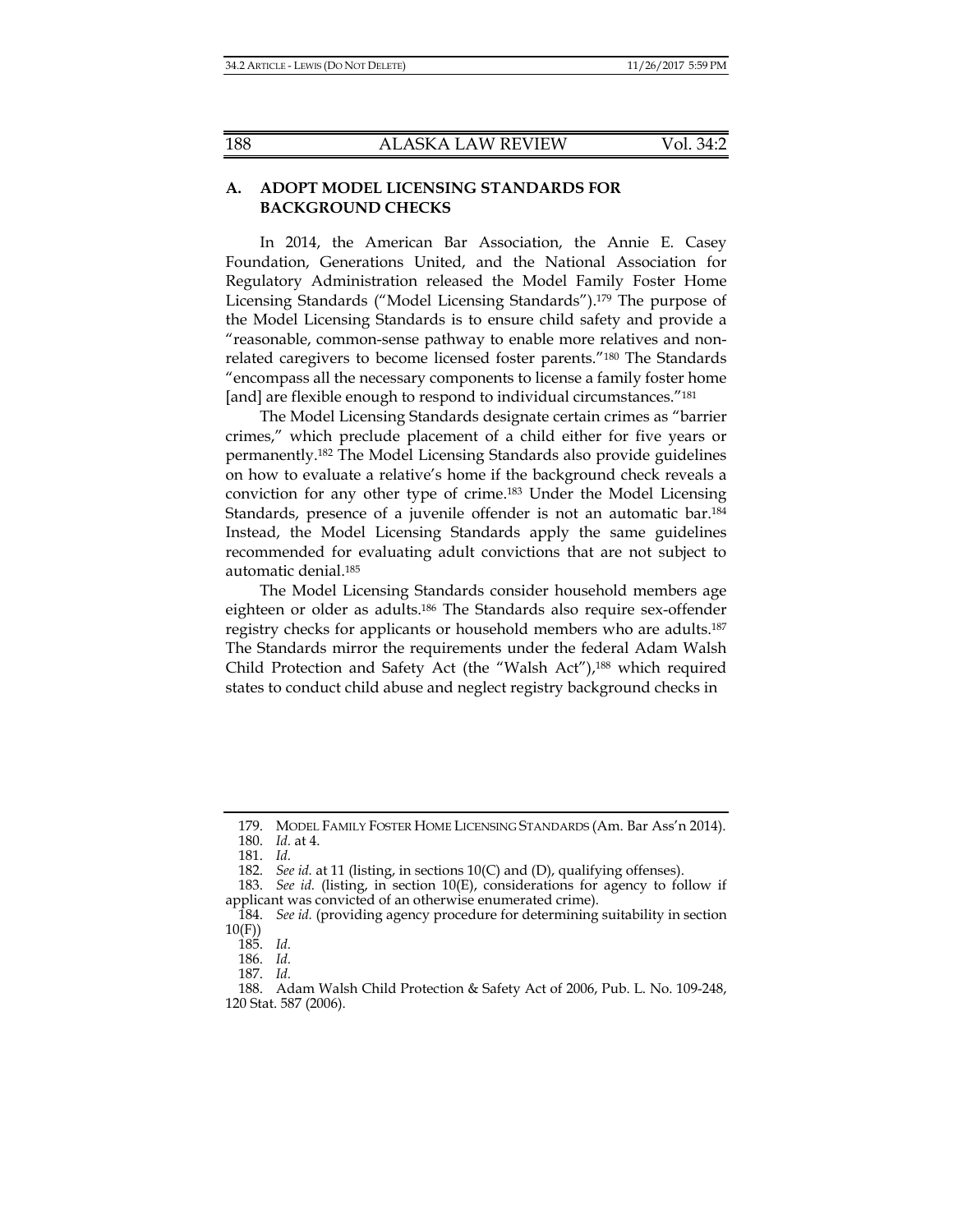2006.189 The Model Licensing Standards actually go even further than what is required under the Walsh Act by requiring state or local criminal background checks *in addition to* federal checks.190

The Model Licensing Standards recommend checking the state's child abuse and neglect registry for every household member.191 If any household member has lived in another state within the last five years, the Model Licensing Standards recommend checking that state's child abuse and neglect registry as well.<sup>192</sup> The relative must be denied a license if there is a substantiated allegation of sexual exploitation, sexual abuse of a child, or child abuse that resulted in a child fatality.193 The Model Licensing Standards treat any other substantiated child abuse or neglect finding on a case-by-case basis.194

The Model Licensing Standards "recognize that family systems change over time and therefore [licensure] assessments must be ongoing."195 The Standards add that the foster "licensing standards must be distinct from licensing standards for child care and adult care settings."<sup>196</sup> This is in marked contrast to Alaska's current regime.<sup>197</sup>

Alaska's current consolidated system for all types of background checks, which are subject to one agency's discretion to overcome barriers, puts too much pressure on individual frontline caseworkers, who are often overworked and undertrained. Adopting the Model Licensing Standards for background checks while keeping the Department's discretion would allow more children facing foster care to be placed with relatives because of fewer automatic background check barriers, and would allow more relatives to take foster care children because the family would be eligible for foster licensing, which would improve efficacy.

The Model Licensing Standards' treatment of a person's prior abuse and neglect history is a more reasonable response than that of the Alaska Administrative Code. Currently, Alaska permanently bars any person who had parental rights terminated under Alaska Statute 47.10, including if the person signed a voluntary relinquishment of parental rights.198

196. *Id*.

 <sup>189.</sup> *Id.* 

 <sup>190.</sup> MODEL FAMILY FOSTER HOME LICENSING STANDARDS 33 (Am. Bar Ass'n 2014).

 <sup>191.</sup> *Id.* at 11 (requiring checks in section 11(A)(1)).

 <sup>192.</sup> *Id* (requiring checks in section 11(A)(2)).

 <sup>193.</sup> *See id.* (requiring denial of license in section 11(B)).

 <sup>194.</sup> *See id.* (describing procedure for substantiated reports of child abuse or neglect in section  $11(C)$ ).

 <sup>195.</sup> *Id.* at 5.

 <sup>197.</sup> *See generally* ALASKA ADMIN. CODE tit. 7, § 10.900 (2017) (noting various different applications of sections 10.900 through 10.990 of title 7 of the Alaska Administrative Code).

 <sup>198.</sup> ALASKA ADMIN. CODE tit. 7, § 10.905(f)(3) (2017).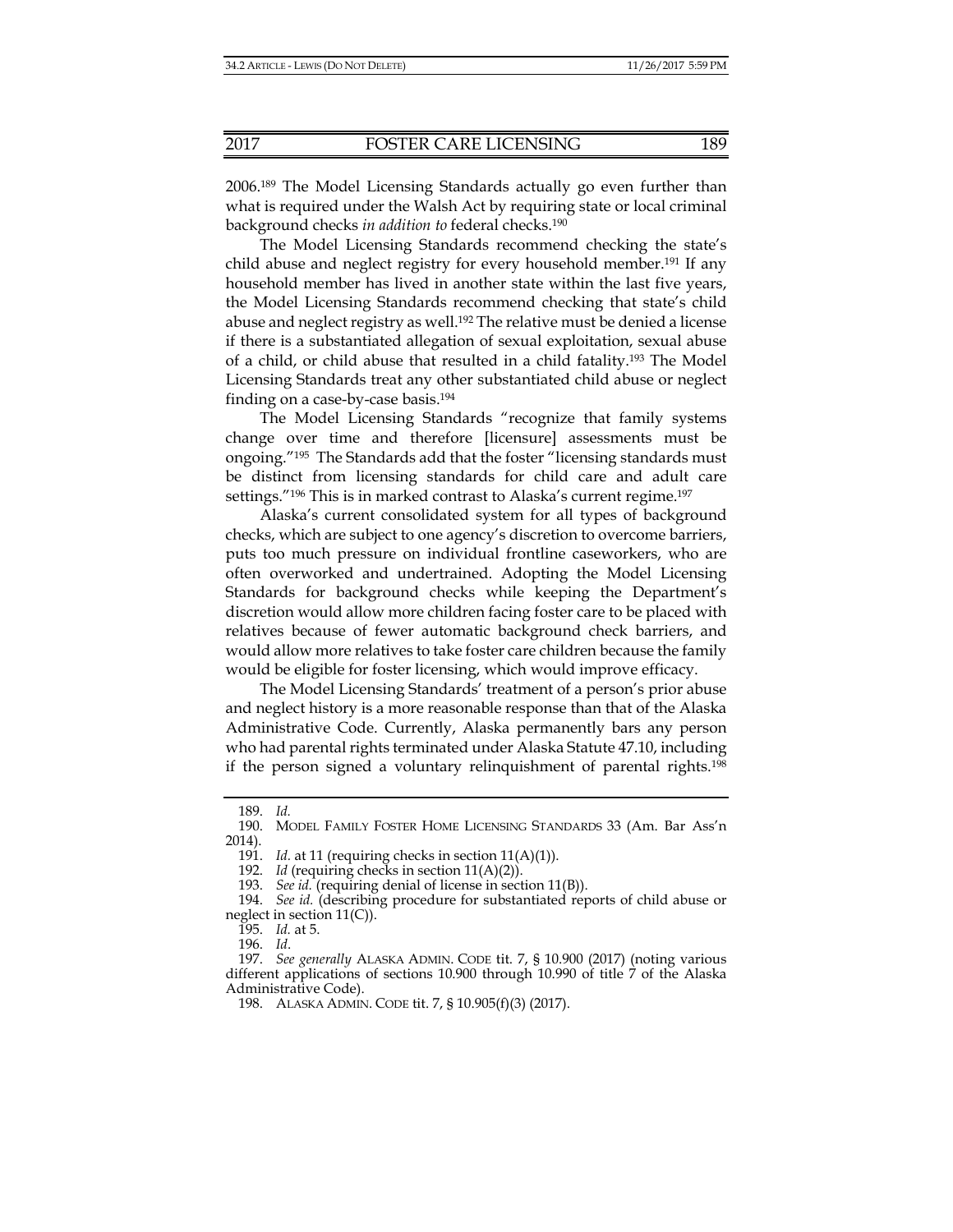Consider a fourteen-year-old mother who decides to relinquish her parental rights. Once the court orders her rights terminated pursuant to the relinquishment, she has a *permanent* barrier condition. To get around this, the commissioner of the Department of Health and Human Services would need to grant a variance prior to the issuance of a foster care license, a process that can currently take up to 200 days.199 The Department, in its sole discretion, could even deny that applicant the ability to care for a relative child in foster care while the variance application is pending. Under current state law, the Department has prima facie evidence to deny her as a relative caregiver should she apply for court review.200 It is unsound to presume that if someone is unfit to care for a child at fourteen, then they will never be fit.

The current presumption that abuse and neglect by minor parents could be a permanent barrier condition is not consistent with other sections of Alaska's administrative code. The code enumerates what constitutes a permanent barrier crime unless the background check shows that the barrier crime stems from an adjudication as a minor for delinquent conduct, in which case the barrier time is reduced to ten years from the minor's age of majority.201 However, the fourteen-year-old minor parent mentioned in the example above has a permanent barrier condition if she signed a relinquishment and the court terminated her rights based on that voluntary relinquishment.202 There is no explanation provided for why the administrative code only partially recognizes the trend in public policy toward treating juvenile delinquency differently from adult criminal convictions but not for minor parents in the child welfare system.

Additionally, the Model Licensing Standards are not that different than the Department's policies were prior to the adoption of Alaska's consolidated system of background checks and licensure. From 2004 to 2006, the Department had a policy of mandatory denial where the applicant had a prior felony conviction involving domestic violence, personal offenses, crimes against minors, and arson.203 In addition, the Department policy was not to grant an initial license where the applicant had a conviction for felony assault, stalking, and controlled substances offenses within the previous five years.204 Although the wording is

 <sup>199.</sup> *Id.* § 10.935.

 <sup>200.</sup> ALASKA STAT. § 47.14.100(m) (2016).

 <sup>201.</sup> ADMIN. § 10.905(b).

 <sup>202.</sup> *Id.* § 10.905(f)(3).

 <sup>203.</sup> *See* ALASKA OFFICE OF CHILD SERVS., CHILD PROTECTIVE SERVICES MANUAL §

<sup>610.2.1 (2004).</sup> 

 <sup>204.</sup> *Id.*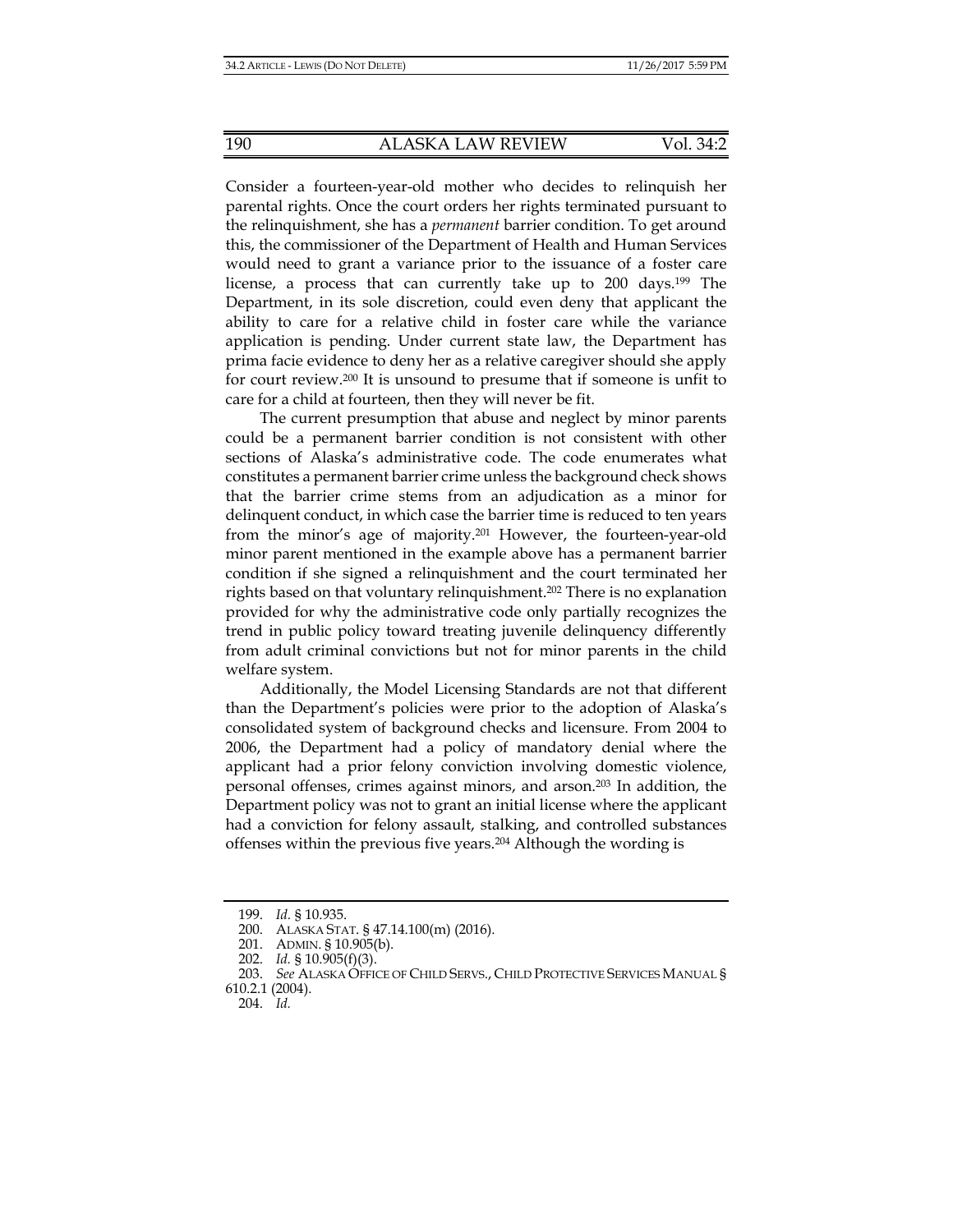different, the Department's policy regarding abuse and neglect background checks from 2004–2006 is substantially similar to what is outlined in the Model Licensing Standards.205

Though similar, Alaska should adopt the Model Licensing Standards, as opposed to readopting the Department's old standards, because the Standards better comport with other federal law.206 Furthermore, the Model Licensing Standards more accurately reflect current public policy. For instance, the Model Licensing Standards are more flexible on juvenile delinquency history, which corresponds with the national trend of recognizing juvenile delinquency as different from adult criminal convictions.207

Finally, controlling for error by the Department by adjusting the background check policies should reduce how often the court hears appeals about relatives being denied. Resolving issues outside of court has become more important for families and stakeholders in the child welfare system because the Alaska court system only operates four and a half days per week instead of the traditional five days.

 <sup>205.</sup> *Id.*

 <sup>206.</sup> For example, the Walsh Act's changes to ASFA mean the Department's prior policies based on Alaska's Mandatory Denial Statute and Discretionary Denial Statute, which are based on the 1997 ASFA, would be out of date. Also, Alaska's prior policy of initially denying anyone with a conviction within the last five years for controlled substances may violate the Americans with Disabilities Act: "Title II prohibits discrimination against drug addicts based solely on the fact that they previously illegally used controlled substances. Protected individuals include persons who have successfully completed a supervised drug rehabilitation program or have otherwise been rehabilitated successfully and who are not engaging in current illegal use of drugs. Additionally, discrimination is prohibited against an individual who is currently participating in a supervised rehabilitation program and is not engaging in current illegal use of drugs. Finally, a person who is erroneously regarded as engaging in current illegal use of drugs is protected." THE AMERICANS WITH DISABILITY ACT: TITLE II TECHNICAL ASSISTANCE MANUAL § II-2.3000.

 <sup>207.</sup> Since 2005, the United States Supreme Court has issued five cases distinguishing juvenile delinquents from adult offenders. *See* Roper v. Simmons, 543 U.S. 551 (2005) (holding that the imposition of the death penalty for crimes committed by juveniles is cruel and unusual punishment); Graham v. Florida, 560 U.S. 48 (2010) (holding that it is unconstitutional to impose life imprisonment without the possibility of parole on juveniles for non-homicide crimes); J.D.B. v. North Carolina, 564 U.S. 261 (2011) (holding that a child's age is a factor when defining "custody" for the purposes of a *Miranda* warning); Miller v. Alabama, 567 U.S. 460 (2012) (holding that juveniles cannot be sentenced to life without the possibility of parole for homicide crimes without taking into account mitigating factors).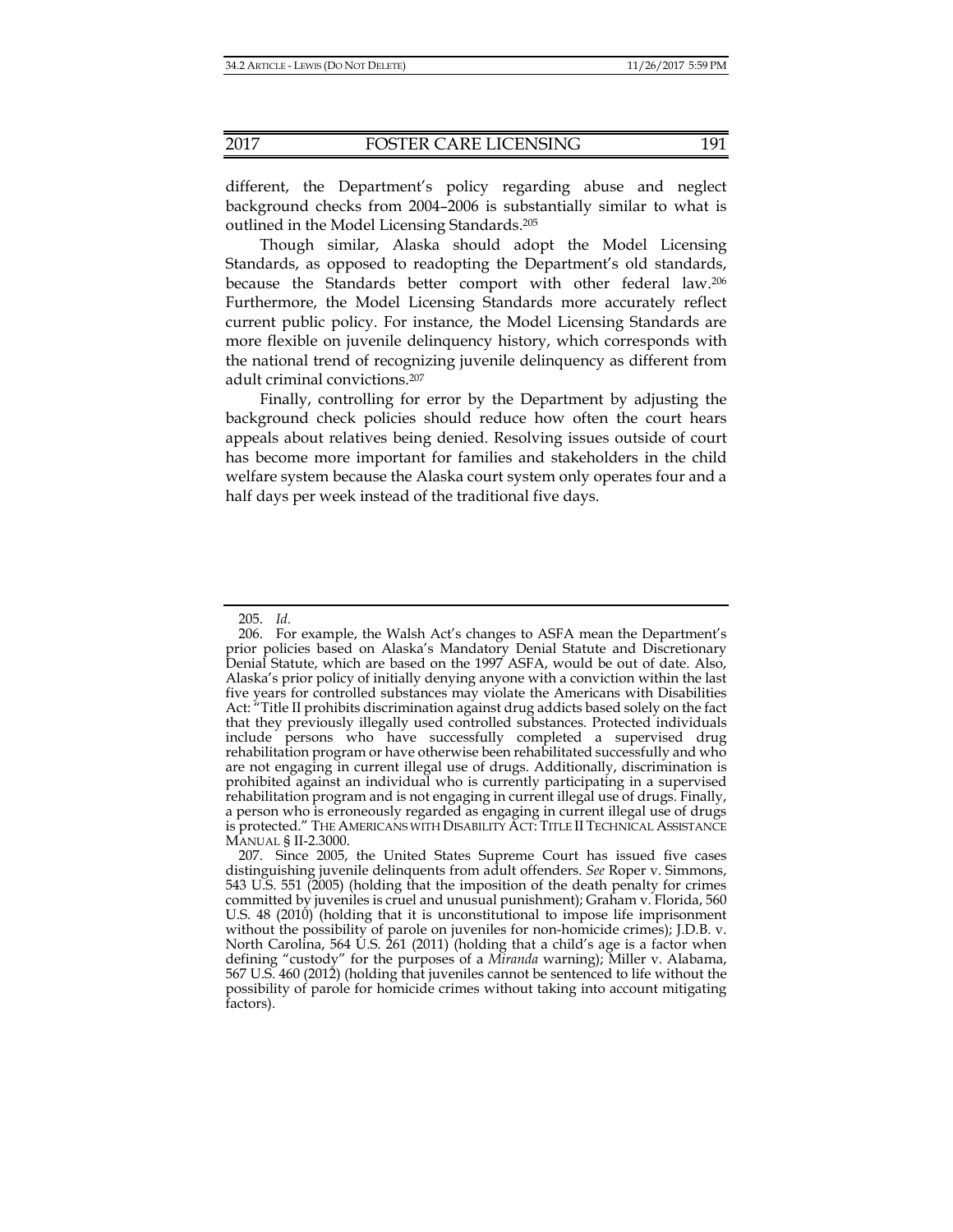## **B. REPEAL THE PRIMA FACIE SECTION OF THE STATE STATUTE**

Currently, Section 100(m) allows the Department to assert prima facie evidence of good cause not to place a child with an adult family member if the family member would not be eligible for a foster care license.208 Section 100(m) should be repealed for two reasons.

First, Section 100(m) does not comply with ICWA, as it is currently interpreted. In 2016, the BIA issued regulations on the application of ICWA. The regulations state that the "party seeking departure from the [ICWA] placement preferences should bear the burden of proving by clear and convincing evidence that there is 'good cause' to depart from the placement preferences."209 Federal regulations do not give parties opposing placement preferences an opportunity to assert prima facie evidence based on the proposed caregiver's ability to obtain a foster care license.210 The considerations for deviation from compliance with ICWA are the request of a parent, the request of a child, sibling attachment through a particular placement, the child's extraordinary needs, and the unavailability of a suitable placement.211 If the BIA interpreted ICWA to mean the suitable placement must have the ability to pass state foster care licensure, then the BIA would have issued that regulation. Instead, the Federal Register commentary on the 2016 regulations noted:

ICWA must be interpreted as providing meaningful limits on the discretion of agencies and courts to remove Indian children from their families and Tribes, since this is the very problem that ICWA was intended to address. Accordingly, the final rule identifies specific factors that should provide the basis for a finding of good cause to deviate from the placement preferences.212

 <sup>208.</sup> ALASKA STAT. § 47.14.100(m) (2016) ("Prima facie evidence of good cause not to place a child with an adult family member . . . includes the failure to meet the requirements for a foster care license under AS 47.32 and regulations adopted under AS 47.32, taking into account a waiver, variance, or exemption allowed under AS 47.32.030(a)(3) and 47.32.032. Prima facie evidence of good cause not to place a child with an adult family member or adult family friend does not include poverty or inadequate or crowded housing.").

 <sup>209. 25</sup> C.F.R. § 23.132(b) (2017).

 <sup>210.</sup> *See generally id.* § 23.132 (indicating no mention of foster care license eligibility to be a caregiver).

 $211.$   $25$  C.F.R. §  $23.132(c)$ .

 <sup>212.</sup> Indian Child Welfare Act Proceedings, 81 Fed. Reg. 114, 38,778, 38,844 (June 14, 2016).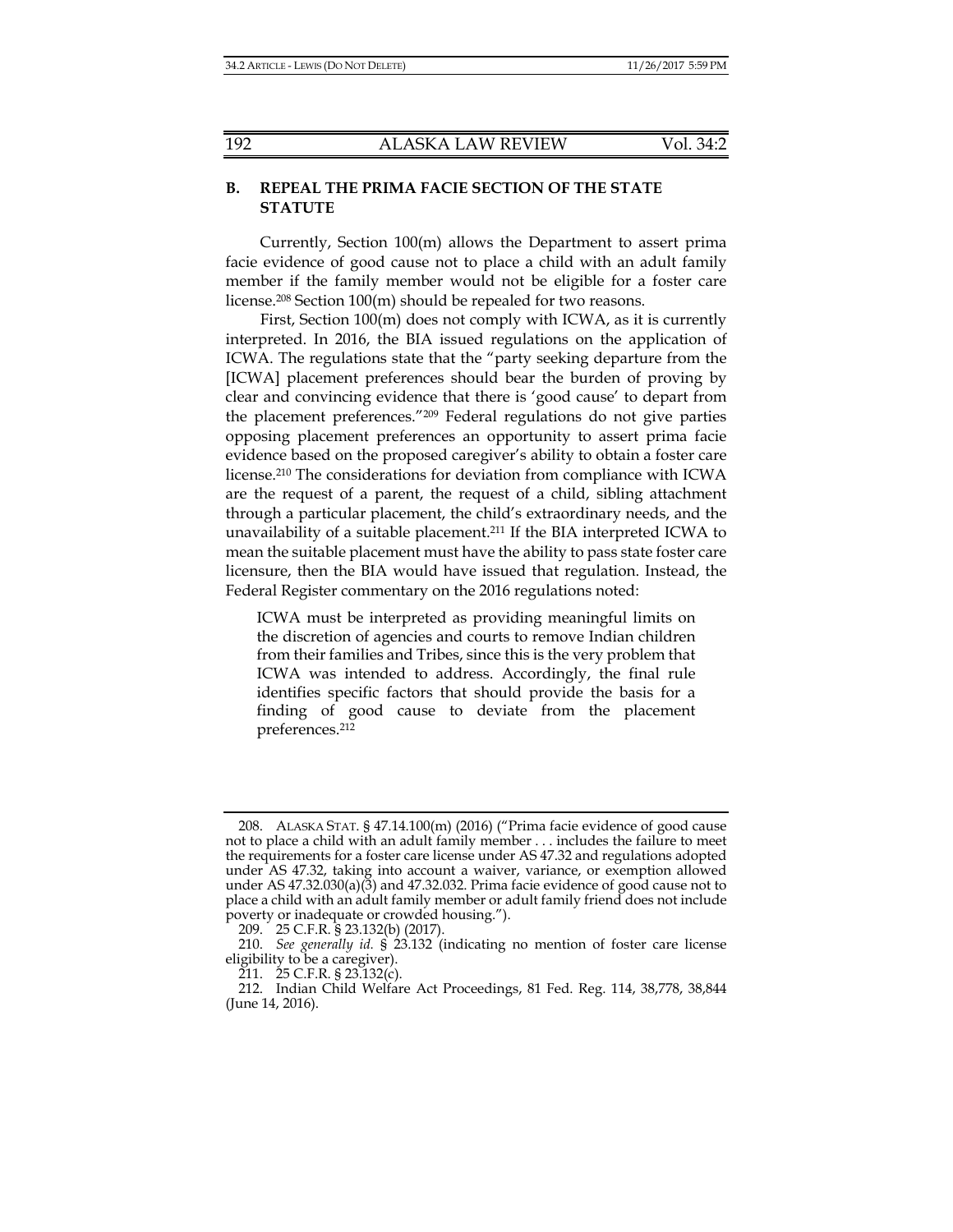In its commentary about the rule the BIA noted further:

Recognizing the benefits of placements with family and within communities, Congress has repeated its emphasis on such placements in subsequent statutes in the years since it passed ICWA. For example, in order to obtain Federal matching funds, a State must consider giving preference to an adult relative over a non-related caregiver when determining a placement for a child, provided that the relative caregiver meets *all relevant State child protection standards*, and must exercise ''due diligence'' to identify, locate, and notify relatives when children enter the foster care system.213

The BIA's commentary regarding "all relevant State child protection standards" is about the ability of the child to live safely with the relative, not the relative's ability to achieve a foster care license.

When Congress enacted ICWA, it specified that "there is no resource that is more vital to the continued existence and integrity of Indian tribes than their children."214 The regulations are an equitable response from the federal government to prior state court decisions from across the country that did not follow ICWA. The regulations were expressly adopted to ensure greater uniformity with ICWA compliance.<sup>215</sup>

With Alaska Native children making up more than half of the children in foster care,216 it is not logical for Alaska to have statutes that do not comport with ICWA. It is not enough to recognize that the BIA regulations supersede this state statute. Repeal of Section 100(m) is the best practice because it will reduce the burden on frontline workers by giving them one set of rules to follow. Such clarity will increase the number of children placed with relatives.

The Department should support this proposal because it aligns with its goal to "[e]mbrace the spirit and values of ICWA to ensure Alaska Native children are with their families and community."217 In 2016, the Department indicated that it plans to implement that goal through "policy and practice changes to align the interpretation of ICWA with the original legislative intent" and by "implement[ing] processes that increase the number of children placed with family in their own

 <sup>213. 81</sup> Fed. Reg. at 38,838–39 (emphasis added) (citations omitted).

 <sup>214. 25</sup> U.S.C. § 1901(3) (2012).

 <sup>215.</sup> Guidelines for State Courts and Agencies in Indian Child Custody Proceedings, 80 Fed. Reg. 10,146–47 (Feb. 25, 2015).

 <sup>216.</sup> Vadapalli & Passini, *supra* note 60, at 4.

 <sup>217.</sup> CLARUS CONSULTING GROUP, TRANSFORMING CHILD WELFARE OUTCOMES FOR ALASKA NATIVE CHILDREN, STRATEGIC PLAN 2016-2020 10 (2016), http://dhss. alaska.gov/ocs/Documents/Publications/pdf/AK-Transforming-Child-Welfare-Outcomes\_StrategicPlan.pdf.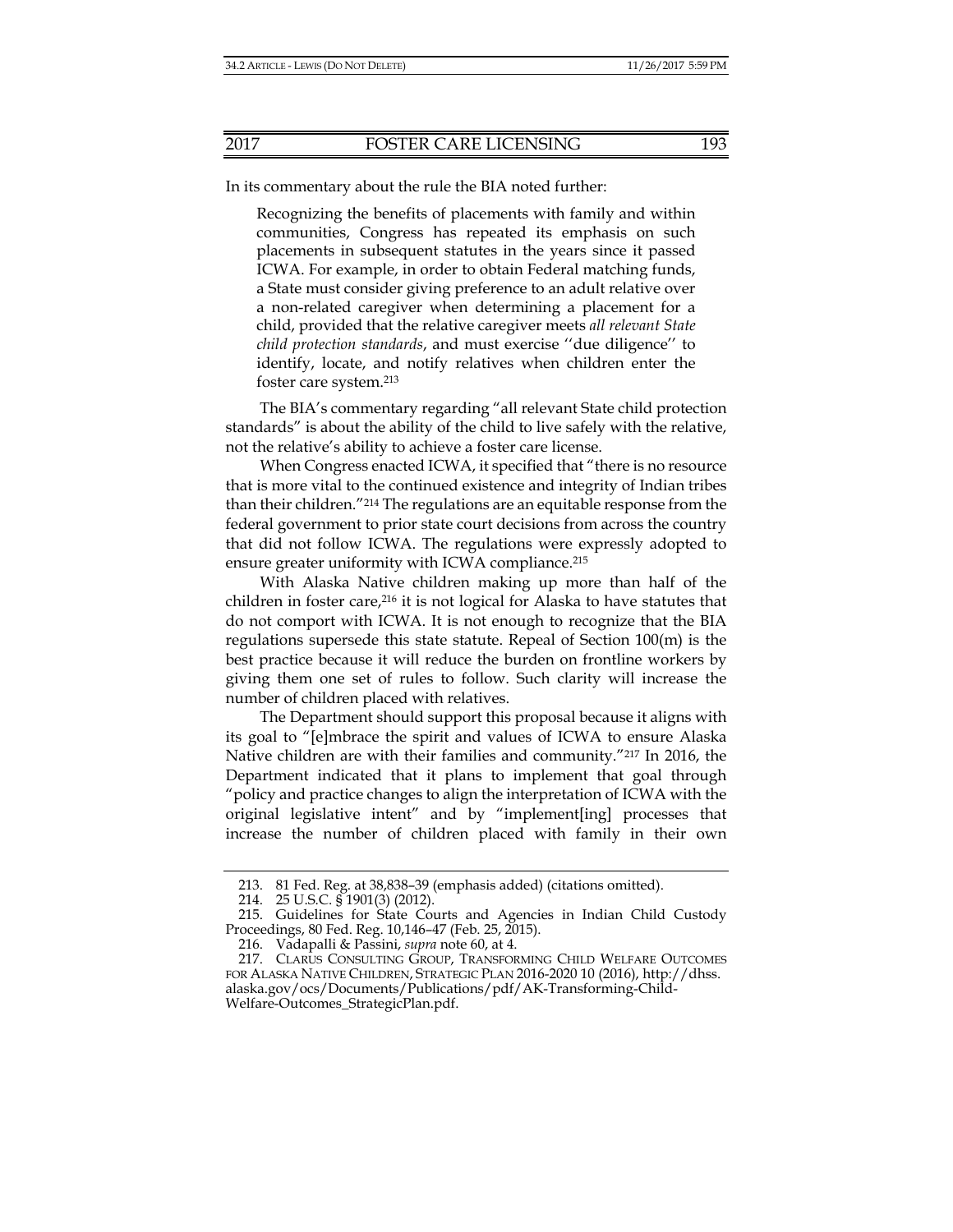communities."218 Nothing in ICWA mandates that relatives must be able to pass the State's foster care licensing standards in order to prove the relative's fitness to care for children.

Moreover, incentivizing relatives to obtain foster care licenses to help ease the financial burden of caring for children is good public policy. However, it is bad public policy for a state statute to disincentivize placing children with relatives by granting the Department prima facie evidence that a relative is unfit because the relative will not pass rigorous foster care licensure. Section 100(m), authorizing the Department to establish prima facie evidence against a relative for failure to qualify for a foster care license, contributes to the number of Alaska Native children in non-ICWA compliant homes, and Alaska Native children's lack of permanency and placements outside their home community. The BIA regulations are the best interpretation of ICWA; the standard for placing with a relative should be the relative's suitability for the individual child.219

The second reason for repeal is that Section 100(m)'s legislative history demonstrates that that the Department's grant of broad power to present prima facie evidence to deny custody was given inadvertently. The prima facie evidence provision of the statute was altered in 2008 and 2012. In 2008, the meaning of prima facie evidence was drastically expanded as the result of a revisor bill.<sup>220</sup> A revisor bill is not intended to change policy.221 But it did just that. In 2012, the legislature stated prima facie evidence must take into account a waiver, variance, or exemption allowed under certain state statutes.

The revisor bill made the Department's ability to establish prima facie evidence overbroad. As outlined earlier,<sup>222</sup> Alaska spent most of the 2000s substantially rewriting and then implementing background check policies and procedures related to various licenses to be governed by one overarching policy that encompassed more than just foster care licensing.223 The product of this reform, the original version of the administrative code, was substantially more restrictive than federal law when applied in the narrower context of foster care licensing and relative

 <sup>218.</sup> *Id*.

 <sup>219.</sup> *See* 25 C.F.R. § 23.132(c)(5) (2017); *see also* Indian Child Welfare Act Proceedings, 81 Fed. Reg. 114, 38,778, 38,838–39 (June 14, 2016).

 <sup>220.</sup> *See* discussion *supra* Part I.B.2.

 <sup>221.</sup> ALASKA S. FIN. COMM. MINUTES, 25th Leg. (Mar. 24, 2008) (Statement of Pamela Finley, Revisor of Statutes, Legislative Legal Counsel at 10:26:18 AM) (testifying that the purpose of the revisor bill was "to make the statutes clean without changing or setting, in any way, the policy.").

 <sup>222.</sup> *See* discussion *supra* Part I.A.

 <sup>223.</sup> ALASKA ADMIN. CODE tit. 7, § 10.900–90 (2006).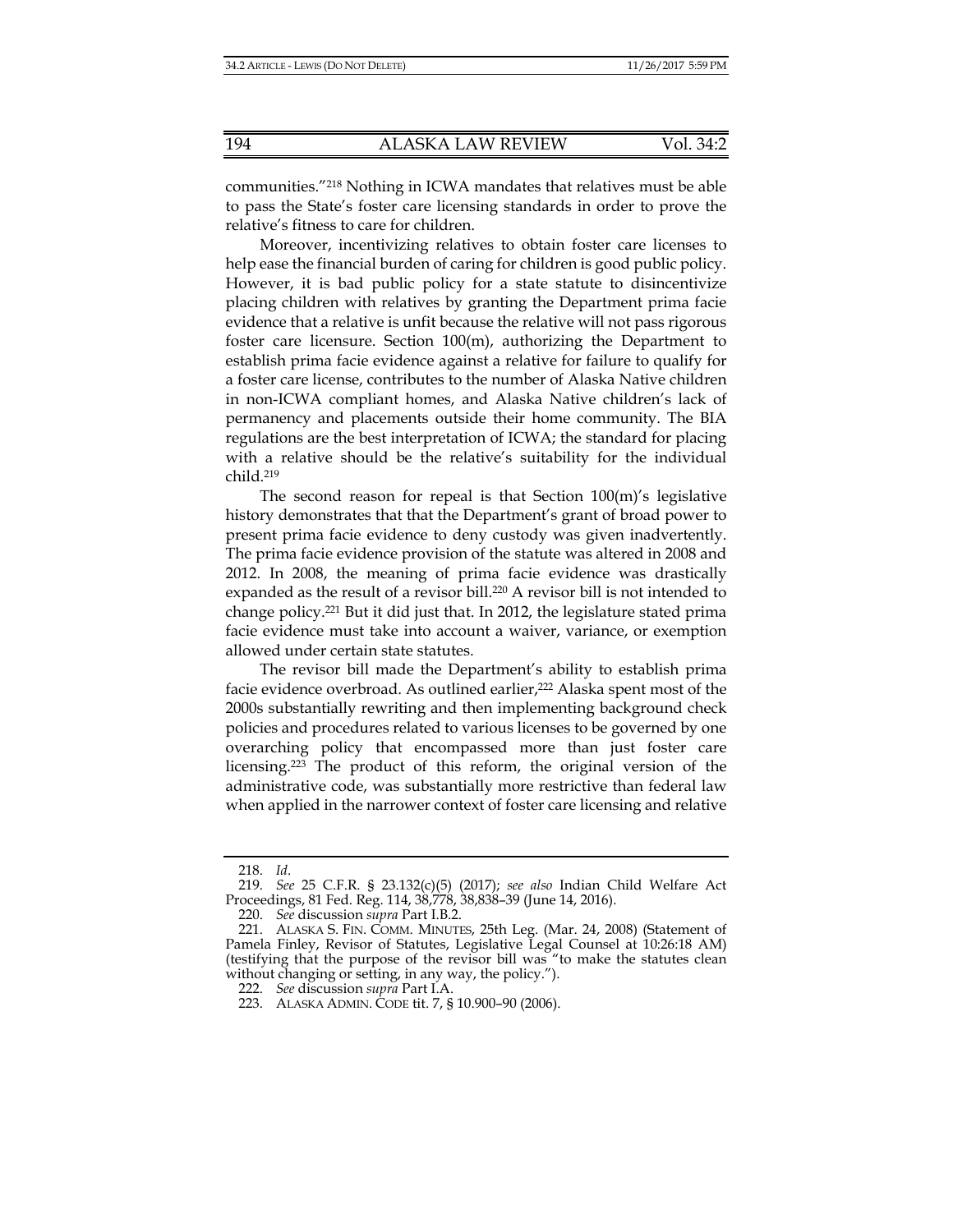placement.224 The revisor bill unintentionally expanded what constituted prima facie evidence to include not only all barrier crimes and conditions in the AAC, but also other reasons an applicant can be denied a foster care license, such as housing standards. Recall that 71% of variances related to background check issues arising from the failure to pass a background check under the AAC were granted in 2016.225

No meaningful debate or public comment was held in the legislature about whether the revisor bill was intended to expand the prima facie evidence that could be used to deny a potential relative caregiver to include so many additional barrier crimes or housing standards. The wide-ranging support for the 2012 amendments, which provided exceptions from the prima facie evidence standard for rural housing and variances for foster care licensing, underscores that the revisor bill did cause policy changes that the legislature had to correct.226

The 2012 amendments that authorize the Department to take into account waivers and variances make what constitutes prima facie evidence vague. Since the Department has the discretion to grant a variance for any barrier crime or condition to a foster care license,<sup>227</sup> there is no reason to keep Section  $100(m)$ . If the legislature limited the Department's ability to establish prima facie evidence by "taking into account waiver, variance, and exemption" allowed under the state statute, then the fact that the Department can grant a variance for any background check barrier would mean that it could not establish prima facie evidence.

The changes to the original meaning of prima facie evidence in Section 100(m) of the Alaska Statutes through the 2008 revisor bill and the 2012 amendment have created an overbroad and inarticulate definition of what constitutes prima facie evidence. Frontline work in child welfare requires clarity.

 <sup>224.</sup> For criminal barriers, *compare* 42 U.S.C. § 671 (a)(20)(A) (2012), *with* ALASKA ADMIN. CODE tit. 7, § 10.905 (b)–(f) (2006) (e.g., Alaska's original administrative code created three-year and one-year barrier crimes, which the federal law has never had).

 <sup>225.</sup> *See supra* text accompanying note 147.

 <sup>226.</sup> *See supra* note 101–103 and accompanying text.

 <sup>227.</sup> ALASKA ADMIN. CODE tit. 7, § 10.935(i) (2017) (allowing the commissioner to grant a variance for any barrier crime or condition identified on a background check).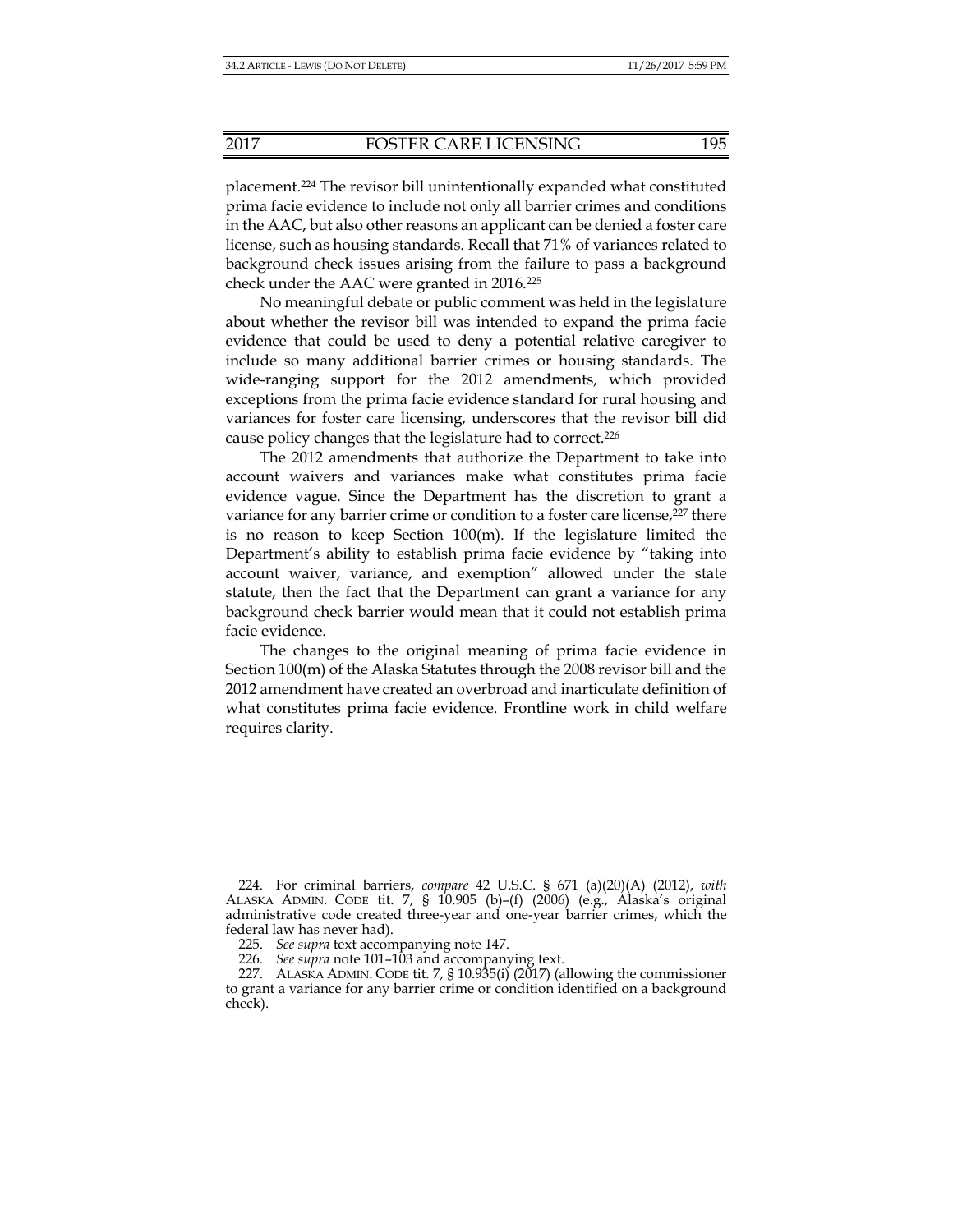## **C. ENACT STATUTES GIVING COURTS BETTER GUIDANCE ON ORDERING CHILDREN PLACED WITH RELATIVES**

Until Alaska adopts a law clarifying the court's authority to review the Department's placement decisions, relatives will continue to face unnecessary delays in seeking placement of children in foster care. As outlined earlier,<sup>228</sup> the Alaska Supreme Court has rejected the Department's argument that the Department's decision is not subject to court review. However, practitioners on the frontline must look to a variety of sources to demonstrate the court's authority to order a specific placement of children in foster care.

Alaska needs look no further than Washington State for a model statute on court-ordered placements with relatives for children facing foster care:

If the court does not release the child to his or her parent, guardian, or legal custodian, the court shall order placement with a relative or other suitable person . . . unless there is reasonable cause to believe the health, safety, or welfare of the child would be jeopardized or that the efforts to reunite the parent and child will be hindered. If such relative or other suitable person appears otherwise suitable and competent to provide care and treatment, the fingerprint-based background check need not be completed before placement, but as soon as possible after placement. The court must also determine whether placement with the relative or other suitable person is in the child's best interests. The relative or other suitable person must be willing and available to:

- i. Care for the child and be able to meet any special needs of the child;
- ii. Facilitate the child's visitation with siblings, if such visitation is part of the supervising agency's plan or is ordered by the court; and
- iii. Cooperate with the department or supervising agency in providing necessary background checks and home studies.229

Washington's statute provides clear authority to a trial court to immediately place a child with a relative unless there is reasonable cause to believe placement with the relative would make the child unsafe.

 <sup>228.</sup> *See* discussion *supra* Section I.C.

 <sup>229.</sup> WASH. REV. CODE § 13.34.065(5)(b) (2017).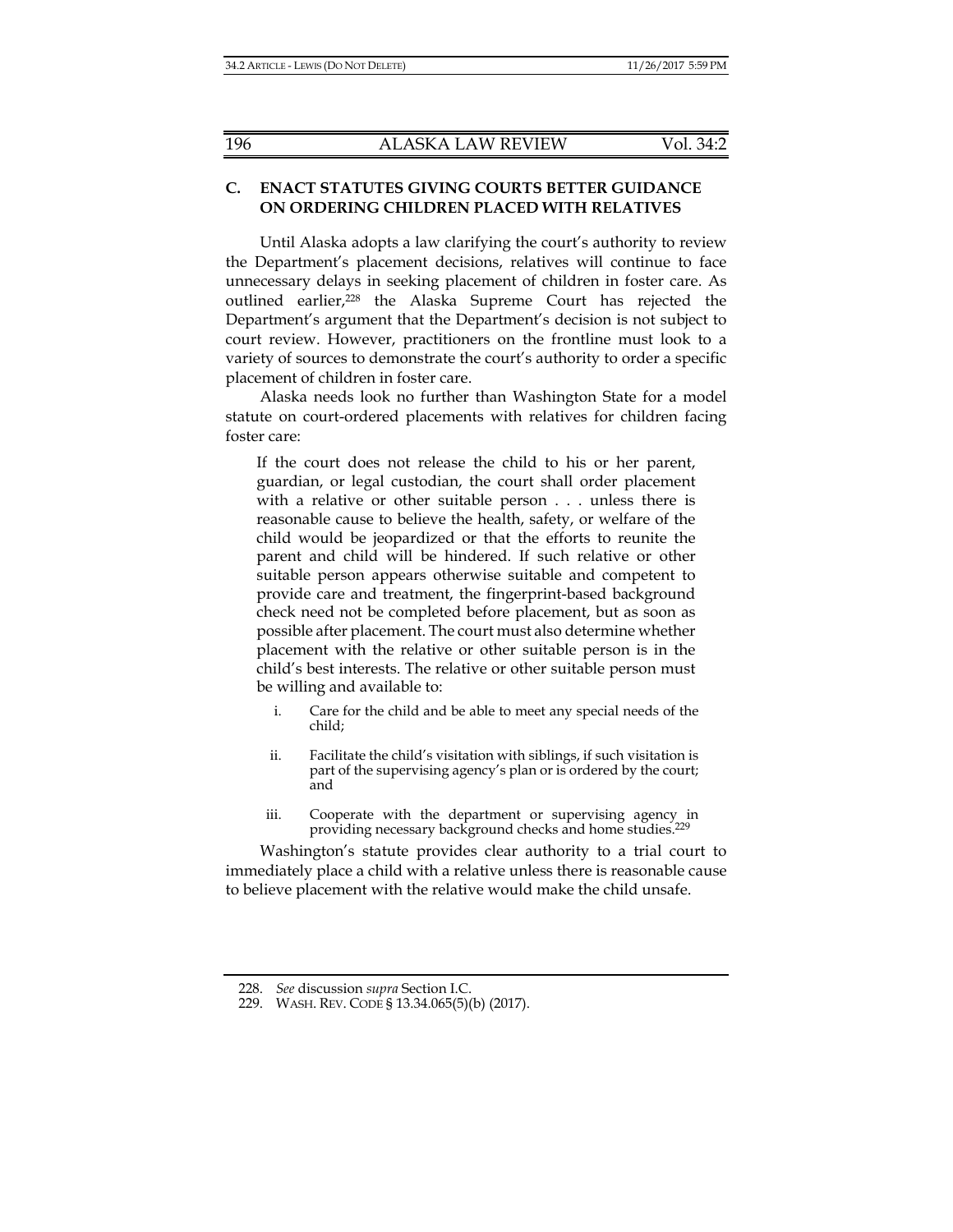Washington is not alone in authorizing courts to order children facing foster care to be placed with a relative or other suitable adult the child knows instead of placement in an unfamiliar foster home. Indiana, New Jersey, and Texas all have similar laws. Indiana authorizes courts to order children placed with relatives "before considering any other [outof-home] placement."230 The New Jersey Supreme Court has affirmed a trial court's authority to order a child placed with a specific relative if the court found it was in the child's best interests.231 Texas courts also order children to be placed with specific relatives and other suitable adults after hearing evidence.<sup>232</sup>

Washington's statute would be the best model for Alaska over other states because of its clarity. Washington's statute also recognizes the harm in separating children from their families unnecessarily, which is evidenced by the court's authority to order a child placed with a relative even if the fingerprinted background check has not yet been completed. Alaska would benefit from a similar approach because of its unique geography, which not only encompasses a large rural area that can only be reached by airplane, but which is also subject to frequent weather delays. In other words, expediency is all the more important in Alaska as a lack of swiftness can frequently be compounded by additional delay.

Enacting a statute like Washington's with regard to placing children with relatives prior to receiving the fingerprint background check results also benefits the Alaska Native community. Alaska's geographical challenges for completing fingerprint-based background checks disproportionally affect ICWA cases because Alaska Natives are substantially more likely to live in rural Alaska. As noted earlier, the highest rate of removal is in the Western region of Alaska.<sup>233</sup> In 2014, approximately 71% of people in Yukon-Koyukuk Census Area, which is the largest population concentration in Western Alaska, identified as

 <sup>230.</sup> IND. CODE ANN. § 31-34-4-2(a)(2) (2006).

 <sup>231.</sup> N.J. Div. of Child Prot. & Permanency v. K.N., 126 A.3d 1231, 1234 (N.J. 2015).

 <sup>232.</sup> Texas courts derive this authority from TEX. FAM. CODE ANN. § 153.002 (1995) ("The best interest of the child shall always be the primary consideration of the court in determining the issues of conservatorship and possession of and access to the child."). Austin's Model Court frequently uses this practice. Austin is designated a model court by the National Council on Family and Juvenile Court Judges. *See* NAT'L COUNCIL ON FAMILY AND JUVENILE COURT JUDGES, ENHANCED RESOURCE GUIDELINES 230 (2016), http://www.ncjfcj.org/sites/default/files/ %20NCJFCJ%20Enhanced%20Resource%20Guidelines%2005-2016.pdf ("Courts should first seek to place children with relatives when placement with a parent is not possible.").

 <sup>233.</sup> Vadapalli & Passini, *supra* note 60, at 2.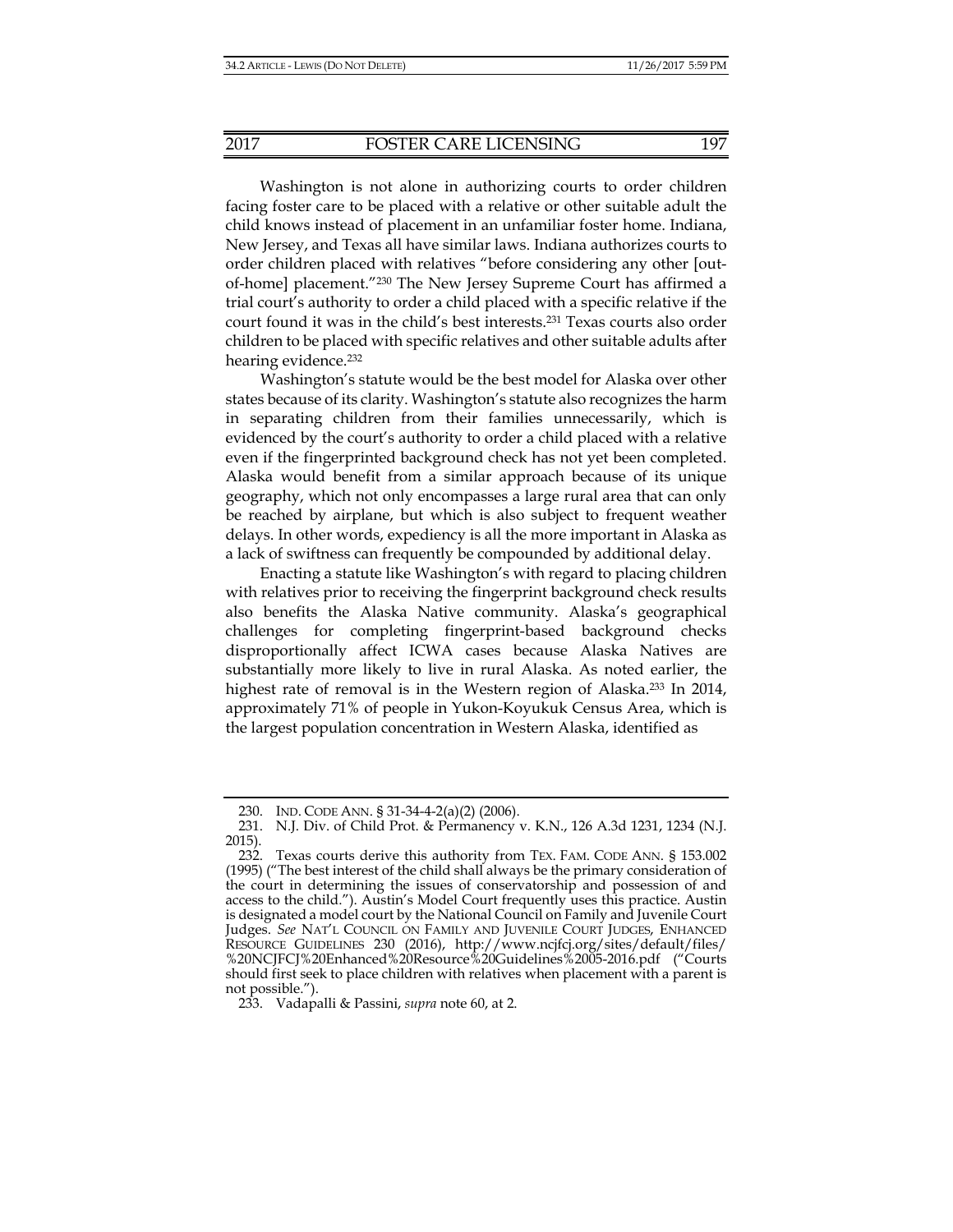Alaska Native.234 Nearly all children in foster care in the Western Region are Alaska Native.235 In Northern Alaska, the other large rural portion of the state, approximately 68% of respondents identified as Alaska Natives.236 In the rural jurisdictions in Northern Alaska, nearly all children in foster care are Alaska Native.237 With 85% of the White population living in Alaska's five largest areas in 2000, the White population is "concentrated in the most heavily populated boroughs and census areas, and the Alaska Native population is more rural than the population at large."238 White foster children therefore do not generally face the same challenges as Alaska Native foster children.

Indeed, Alaska's current law allows for non-fingerprint based background checks.239 However, this timesaving measure to reduce harm to children in care is hardly, if ever, used. The Department's policy manual on this issue is dense for frontline caseworkers facing an emergency decision on where a child lives.<sup>240</sup> Departmental policy also requires a fingerprint-based background check for non-emergency

 236. *See* ALASKA DEP'T OF LABOR AND WORKFORCE DEV., *supra* note 234, at 61. This percentage is derived from one race alone or in combination. *Id.* This study defines Northern Alaska as the Nome Census Area, the North Slope Borough, and the Northwest Arctic Borough. *Id.* With a total of 29,109 responses, 19,930 identified as Alaska Native/American Indian. *Id.* 

 237. The Department includes Fairbanks when providing numbers for its Northern Regional Office. *Id.* However, if Fairbanks, an urban setting in Alaska, is removed, the Northern Region would include the rural jurisdictions referenced in the preceding footnote. *Cf. supra* note 236*.* Almost all children in foster care in Northern rural jurisdictions are Alaska Native. Vadapalli & Passini, *supra* note 60, at 5 (showing number of children in foster care for the entire Northern Region).

 238. GREG WILLIAMS, 2001 ALASKA ECONOMIC TRENDS: RACE AND ETHNICITY IN ALASKA 19 (2001), http://laborstats.alaska.gov/trends/oct01art2.pdf

239. ALASKA STAT. § 47.14.100(j) (2016).

 <sup>234.</sup> ALASKA DEP'T OF LABOR AND WORKFORCE DEV., ALASKA POPULATION OVERVIEW 2014 ESTIMATES 61 (May 2016), http://live.laborstats.alaska.gov/pop/ estimates/pub/14popover.pdf. This percentage is derived from individuals who reported being of one race alone or in combination. With a total of 5755 responses, 4093 people identified as Alaska Native/American Indian.

 <sup>235.</sup> Vadapalli & Passini, *supra* note 60, at 4.

 <sup>240.</sup> The Office of Children's Services Policy Manual has a section on placing with a relative in an emergency, both licensed and unlicensed. The manual instructs workers to "follow the background check procedures in 3.5.5 Background Checks for placement resources." *See* ALASKA OFFICE OF CHILDREN'S SERVS., *supra* note 6, at § 3.5.1 Procedure B. The worker is then expected to review a twelve-page section in an emergency that frequently references the law requiring fingerprint-based background checks. *See id.* § 3.5.5 Background Information A.1.b. ("The criminal background checks must be fingerprint based."); *see also id.* § 3.5.5 Background Information B. ("State regulations require a fingerprint-based criminal background check of . . . foster care applicants."). The manual does allow for a non-fingerprint-based background check in emergency situations. *Id.* 3.5.5.A. POLICY A.2.a.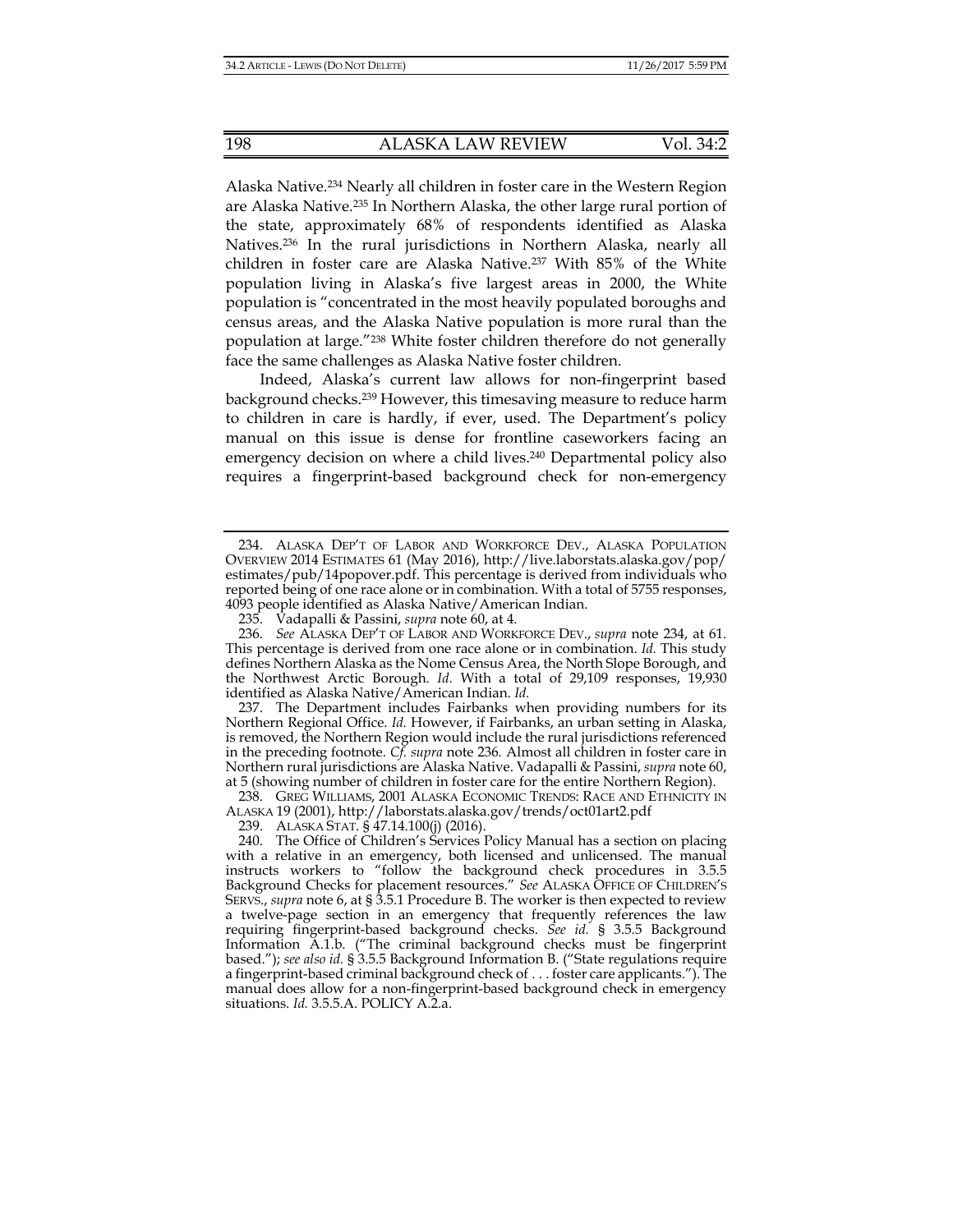placements of children with unlicensed relatives.241 Thus, by policy, the Department is never using this statute to reduce children living in non-ICWA compliant placements if it considers the placement option a nonemergency situation.

Alaska originally vested authority in the Department to direct specific placements for children in its custody because of the Department's expertise in childcare licensing.242 However, the 2016 Annual Staff Survey acknowledging the lack of training and experience of front line caseworkers coupled with the June 2017 Alaska Office of the Ombudsman reports, along with the Department's own response to the Ombudsman's reports admitting that those incidents are not isolated, demonstrate that the Department needs help. The Department has many frontline practitioners and attorneys who are hardworking and dedicated to their field. But the immense institutional strain leads to mistakes. Alaska, and the children in foster care that Alaska owes a duty to, would be better served with a statute that properly vests clear review standards for courts.

#### **CONCLUSION**

The reality of the child welfare system in Alaska is that frontline caseworkers are overworked and undertrained. This results in delays and mistakes, even when frontline workers strive to support the families they are assigned to help. As the Department's own Director has said, "the job is impossible."243

The proposals contained herein help everybody. Alaska can adopt the Model Licensing Standards for background checks for foster care licensing. Concise rules for evaluating relative background checks and increasing a relative's ability to receive a foster care license would more quickly ensure more children are placed with their families because

243. Hillman, *supra* note 168.

 <sup>241.</sup> *Id.* 3.5.5.A. POLICY A.2.b. ("Non-Emergency Placements with Unlicensed Relatives: Fingerprint based checks on all individuals in the household 16 years of age or older will be conducted prior to placement.").

 <sup>242.</sup> In re B.L.J., 717 P.2d 376, 380 (Alaska 1986) ("The legislature has committed placement decisions to the Department's discretion. The various statutory provisions indicate that the Department, not the court, has expertise on the availability and suitability of placements for minors in its legal custody."); *see also* In re B.L.J*.*, 717 P.2d 376, 380 n.4 (Alaska 1986). ("The Department licenses and supervises foster and group homes, institutions and nurseries and it purchases residential services for minors it has a responsibility for under AS 47.10. . . . It establishes standards of care and regulations desirable for the health, education and welfare of every child.").